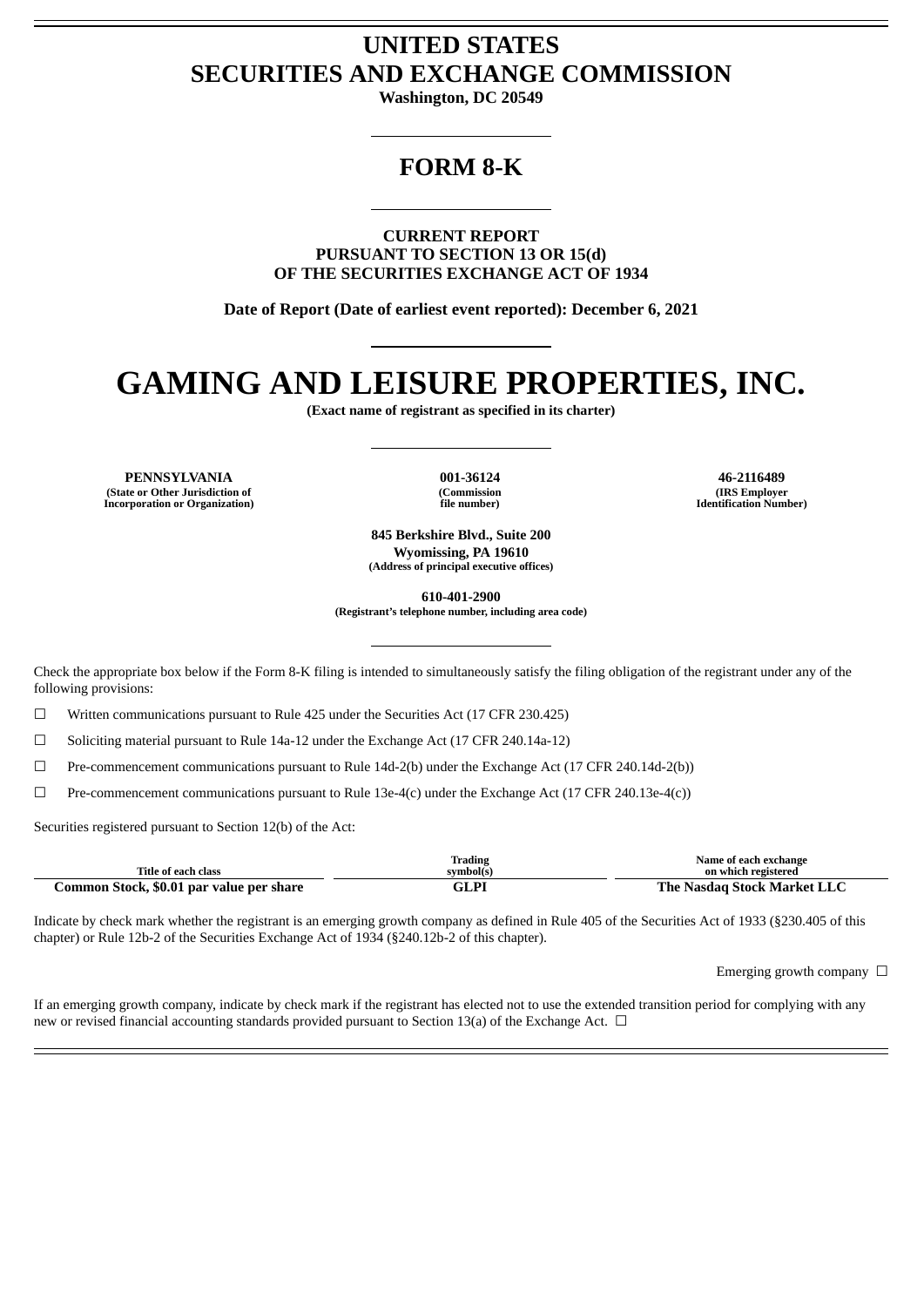#### **Item 8.01. Other Events.**

On December 6, 2021, Gaming and Leisure Properties, Inc., a Pennsylvania corporation (the "Company"), entered into an underwriting agreement (the "Underwriting Agreement") with BofA Securities, Inc., Wells Fargo Securities, LLC, Citigroup Global Markets Inc. and Mizuho Securities USA LLC (collectively, the "Underwriters"), pursuant to which the Company agreed to issue and sell to the Underwriters an aggregate of 8,855,000 shares of common stock, \$0.01 par value per share ("Common Stock"), of the Company (including 1,155,000 shares of Common Stock pursuant to the Underwriters' over-allotment option).

The offering closed on December 8, 2021, resulting in net proceeds to the Company of approximately \$391.4 million, after deducting discounts and commissions and estimated offering expenses. The Company will contribute the net proceeds from the offering to GLP Capital, L.P., a Pennsylvania limited partnership and the operating partnership of the Company (the "Operating Partnership"), in exchange for common units of limited partnership interest. The Operating Partnership intends to use the net proceeds from the offering to partially finance the acquisition of the real property assets of Live! Casino & Hotel Maryland, Live! Casino & Hotel Philadelphia, and Live! Casino Pittsburgh, including applicable long-term ground leases, from affiliates of The Cordish Companies (the "Cordish Acquisitions"). Pending the closing of the Cordish Acquisitions, the Company intends to use the net proceeds from the offering to repay borrowings under the senior credit facility of the Operating Partnership or invest in interest-bearing accounts and short-term, interest-bearing securities.

There is no assurance that the Cordish Acquisitions will be consummated on the anticipated schedule or at all. In the event the Cordish Acquisitions are not consummated, the Company intends to use the net proceeds from the offering for working capital and general corporate purposes, which may include the acquisition, development and improvement of properties, the repayment of indebtedness, capital expenditures and other general business purposes.

The offering and sale of the shares of common stock were made pursuant to a preliminary prospectus supplement and a final prospectus supplement related to the Company's effective shelf registration statement on Form S-3 (File No. 333-233213), each of which has been filed with the Securities and Exchange Commission.

The Underwriting Agreement contains customary representations, warranties and covenants by the Company, and provides for customary indemnification by the Company for losses or damages arising out of or in connection with the sale of the shares of common stock.

The foregoing is a summary description of certain terms of the Underwriting Agreement and is qualified in its entirety by the text of the Underwriting Agreement, which is attached as Exhibit 1.1 to this Current Report on Form 8-K (the "Report") and is incorporated herein by reference.

This Report does not constitute an offer to sell, or a solicitation of an offer to buy, any of the Company's securities, including, without limitation, the securities proposed to be offered and sold pursuant to the preliminary prospectus supplement, final prospectus supplement and registration statement described above.

#### **Forward-Looking Statements**

This Report includes "forward-looking statements" within the meaning of Section 27A of the Securities Act of 1933, as amended, and Section 21E of the Securities Exchange Act of 1934, as amended (the "Exchange Act"), including the Company's expectations regarding its ability to apply the net proceeds as indicated, and to complete the Cordish Acquisitions and related transactions and the accretive impact of such transactions. Forward-looking statements can be identified by the use of forward-looking terminology, such as "expects", "believes", "estimates", "intends", "may", "will", "should" or "anticipates" or the negative or other variation of these or similar words, or by discussions of future events, strategies or risks and uncertainties. Such forward looking statements are inherently subject to risks, uncertainties and assumptions about the Company and its subsidiaries, including risks related to the following: (i) the Company's ability to successfully consummate the offering and the Cordish Acquisitions and related transactions, including the ability of the parties to satisfy various closing conditions, receipt of required regulatory approvals, or other delays or impediments to completing the proposed transactions; (ii) the effect of pandemics, such as the COVID-19 pandemic, on the Company as a result of the impact of such pandemics on the business operations of its tenants and their continued ability to pay rent in a timely manner or at all; (iii) the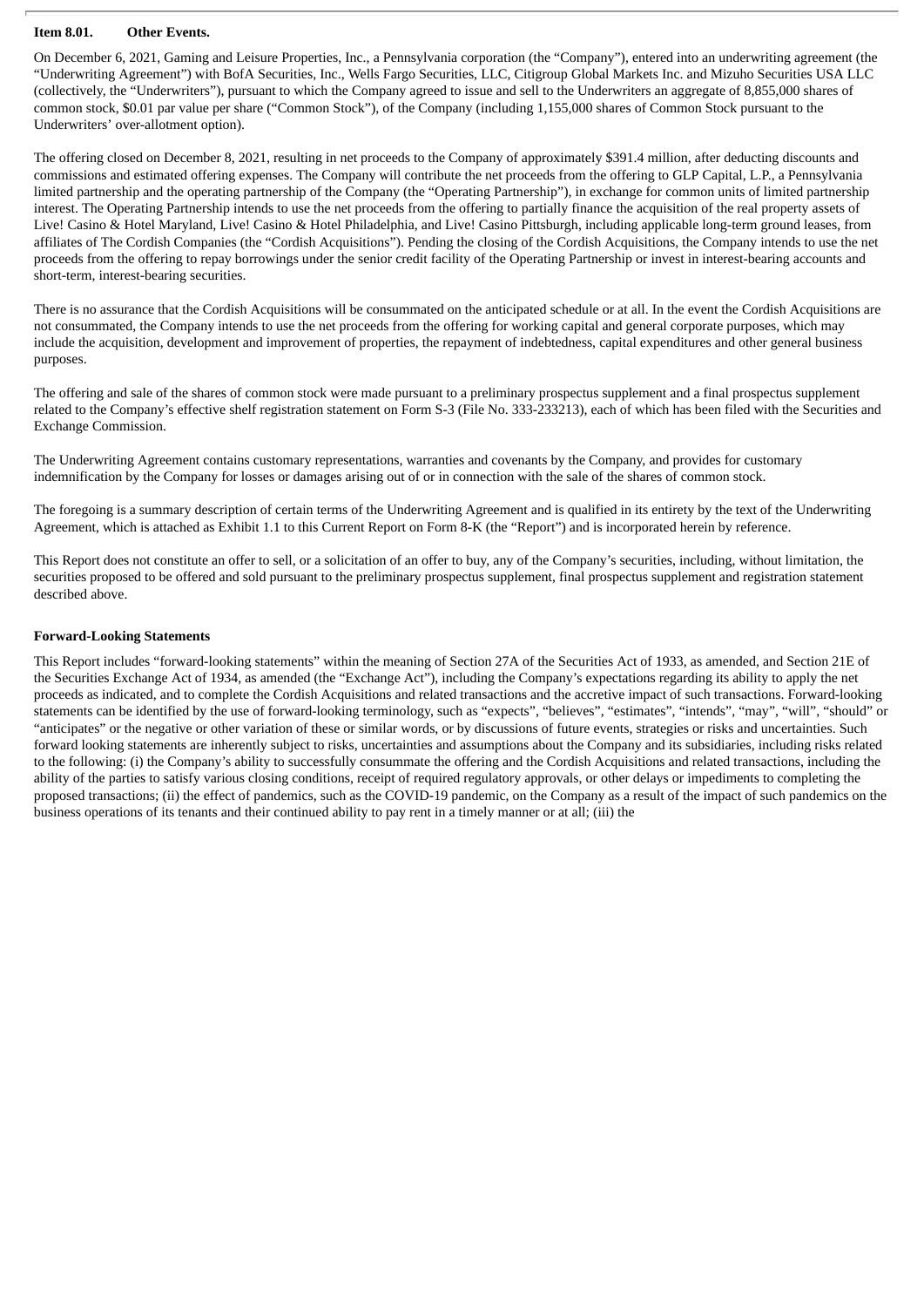Company's ability to receive, or delays in obtaining, the regulatory approvals required to own and/or operate its properties; (iv) the Company's ability to maintain its status as a real estate investment trust ("REIT"); (v) the Company's ability to access capital through debt and equity markets in amounts and at acceptable rates and costs; (vi) the impact of substantial indebtedness on the Company's future operations; (vii) changes in the U.S. tax law and other state, federal or local laws, whether or not specific to REITs or to the gaming or lodging industries; and (viii) other factors described in the Company's Annual Report on Form 10-K for the year ended December 31, 2020, Quarterly Reports on Form 10-Q and Current Reports on Form 8-K, each as filed with the SEC. All subsequent written and oral forward-looking statements attributable to the Company or persons acting on the Company's behalf are expressly qualified in their entirety by the cautionary statements included in this Report. The Company undertakes no obligation to publicly update or revise any forward-looking statements, whether as a result of new information, future events or otherwise, except as required by law. In light of these risks, uncertainties and assumptions, the forward-looking events discussed in this Report may not occur as presented or at all.

#### **Item 9.01. Financial Statements and Exhibits.**

(d) Exhibits

| rnı<br>г |
|----------|
|          |

**No. Description**

- 1.1 [Underwriting](#page-4-0) Agreement dated December 6, 2021, among the Company, BofA Securities, Inc., Wells Fargo Securities, LLC, Citigroup Global Markets Inc. and Mizuho Securities USA LLC
- 5.1 [Opinion](#page-40-0) of Ballard Spahr LLP
- 23.1 Consent of Ballard Spahr LLP [\(included](#page-40-0) in Exhibit 5.1)
- 104 Cover Page Interactive Data File (embedded within the Inline XBRL document)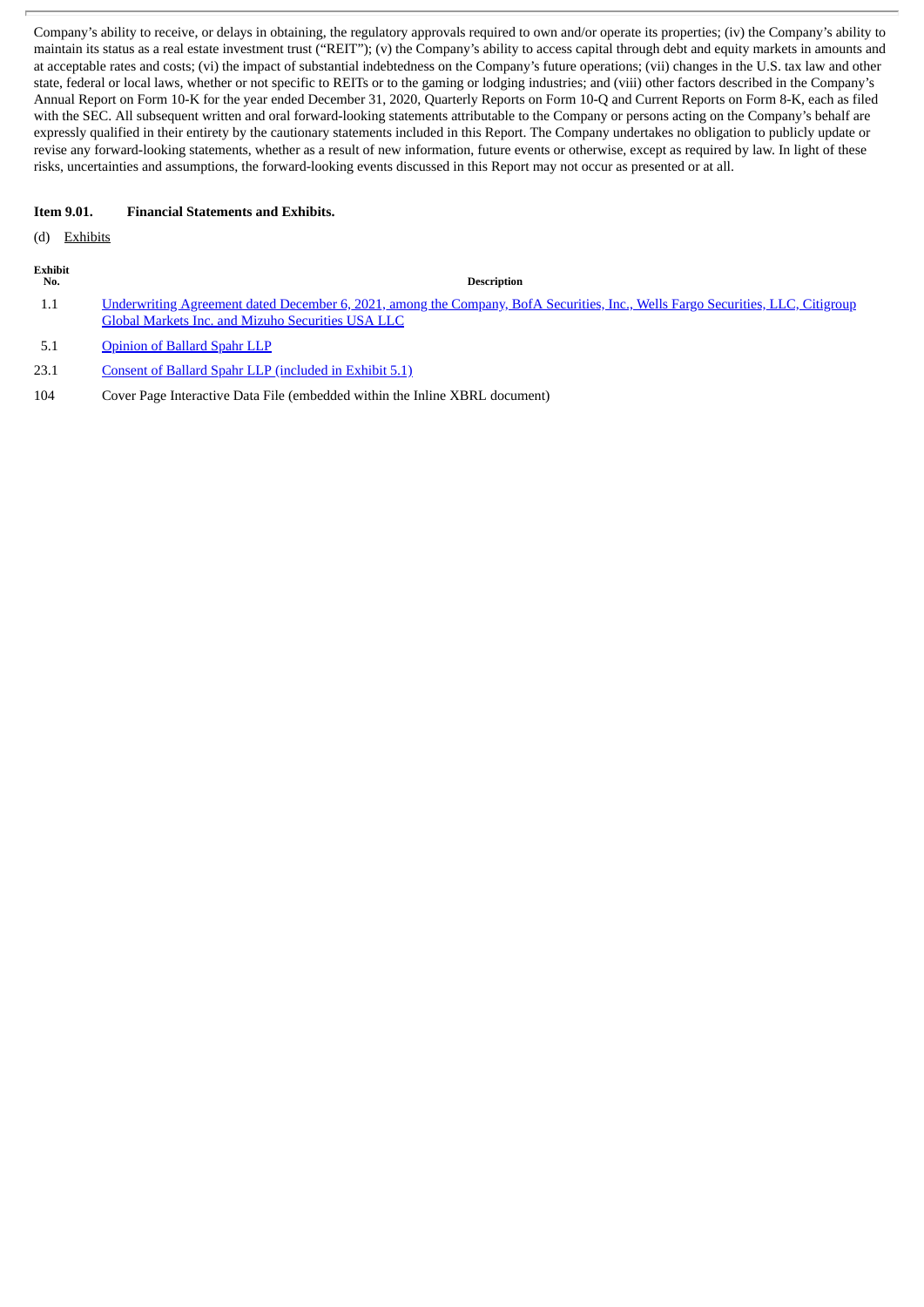**SIGNATURES**

Pursuant to the requirements of the Exchange Act, the registrant has duly caused this report to be signed on its behalf by the undersigned hereunto duly authorized.

### Dated: December 10, 2021 GAMING AND LEISURE PROPERTIES, INC.

By: /s/ Peter M. Carlino

Name: Peter M. Carlino Title: Chief Executive Officer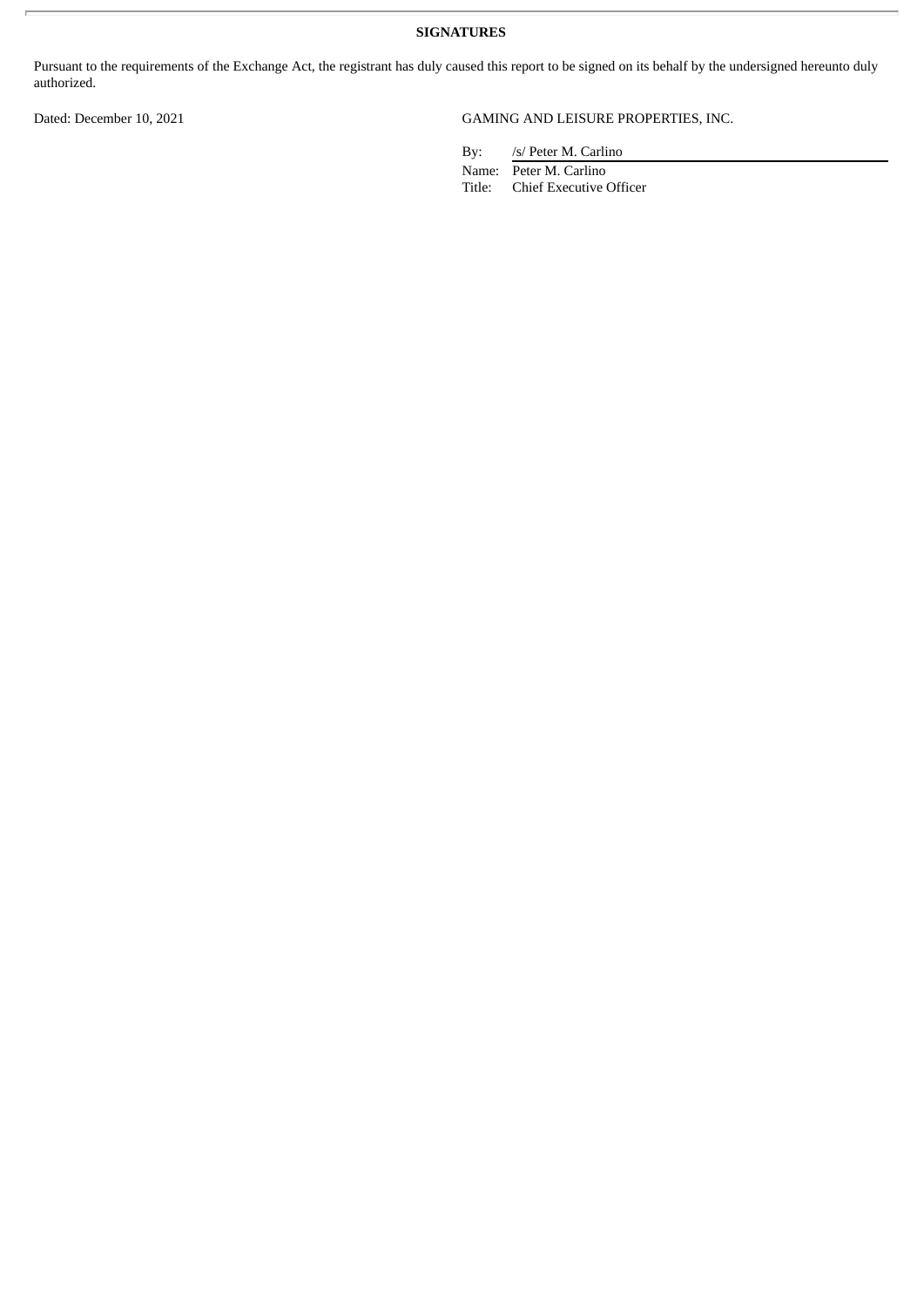Gaming and Leisure Properties, Inc.

7,700,000 Shares

Common Stock (\$0.01 par value per share)

plus an option to purchase from the Company up to 1,155,000 shares of Common Stock

Underwriting Agreement

December 6, 2021

<span id="page-4-0"></span>BofA Securities, Inc. One Bryant Park New York, New York 10036

Wells Fargo Securities, LLC 500 West 33rd Street New York, New York 10001

Citigroup Global Markets Inc. 388 Greenwich Street New York, New York 10013

and

Mizuho Securities USA LLC 1271 Avenue of the Americas New York, New York 10020

#### Ladies and Gentlemen:

Gaming and Leisure Properties, Inc., a Pennsylvania corporation (the "Company"), proposes to issue and sell to the several underwriters listed in Schedule 1 hereto (the "Underwriters"), an aggregate of 7,700,000 shares of common stock, \$0.01 par value per share ("Common Stock"), of the Company (the "Underwritten Shares") and, at the option of the Underwriters, up to an additional 1,155,000 shares of Common Stock, in each case, as set forth on Schedule 1 hereto (the "Option Shares" and, together with the Underwritten Shares, the "Shares").

The Company hereby confirms its agreement with the several Underwriters concerning the purchase and sale of the Shares, as follows:

1. Registration Statement.

(a) The Company has prepared and filed with the Securities and Exchange Commission (the "Commission") an automatic shelf registration statement on Form S-3, File No. 333-233213, including a base prospectus (the "Base Prospectus") to be used in connection with the public offering and sale of certain securities, including the Shares. Such registration statement (the "Registration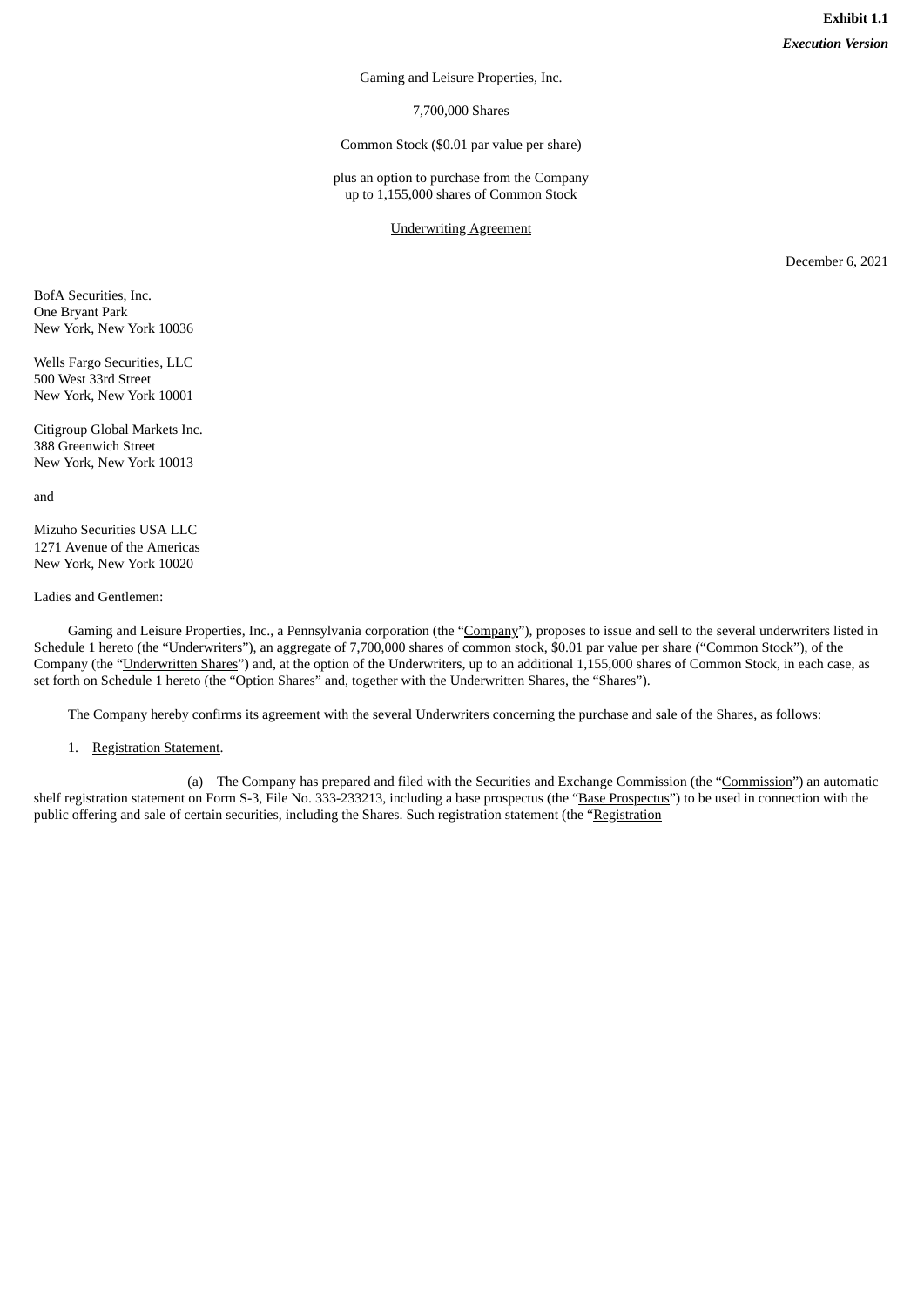Statement"), as of any time, means such registration statement as amended by any post-effective amendments thereto to such time, including the financial statements, exhibits and schedules thereto at such time and the documents incorporated or deemed to be incorporated by reference therein pursuant to Rule 430A or 430B under the Securities Act of 1933, as amended, and the rules and regulations promulgated thereunder (collectively, the "Securities Act"). The preliminary prospectus supplement dated December 6, 2021 describing the Shares and the offering thereof (the "Preliminary Prospectus Supplement"), together with the Base Prospectus, is called the "Preliminary Prospectus", and the Preliminary Prospectus and any other prospectus supplement to the Base Prospectus in preliminary form that describes the Shares and the offering thereof and is used prior to the filing of the Prospectus (as defined below), together with the Base Prospectus, is called a "preliminary prospectus". As used herein, the term "Prospectus" shall mean the final prospectus supplement to the Base Prospectus that describes the Shares and the offering thereof (the "Final Prospectus Supplement"), together with the Base Prospectus, in the form first used by the Underwriters to confirm sales of the Shares or in the form first made available to the Underwriters by the Company to meet requests of purchasers pursuant to Rule 173 under the Securities Act. References in this underwriting agreement (this "Agreement") to the Preliminary Prospectus, any preliminary prospectus and the Prospectus shall refer to both the prospectus supplement and the Base Prospectus components of such prospectus. References in this Agreement to the Registration Statement, the Preliminary Prospectus and the Prospectus shall be deemed to refer to and include the documents incorporated by reference therein pursuant to Item 12 of Form S-3 under the Securities Act, as of the effective date of the Registration Statement or the date of such Preliminary Prospectus or the Prospectus, as the case may be, and any reference to "amend", "amendment" or "supplement" with respect to the Registration Statement, any Preliminary Prospectus or the Prospectus shall be deemed to refer to and include any documents filed after such date under the Securities Exchange Act of 1934, as amended, and the rules and regulations of the Commission thereunder (collectively, the "Exchange Act") that are deemed to be incorporated by reference therein. Capitalized terms used but not defined herein shall have the meanings given to such terms in the Registration Statement and the Prospectus.

(b) The "Pricing Disclosure Package " shall mean, collectively: (i) the Preliminary Prospectus, as amended or supplemented prior to the Applicable Time (as defined below), (ii) the pricing information set forth on Annex A hereto, which may be conveyed orally by the Underwriters to the purchasers of the Shares at the Applicable Time and (iii) any Issuer Free Writing Prospectus (as defined below), if any, issued at or prior to the Applicable Time that is intended for general distribution to prospective investors (other than a "bona fide electronic road show" as defined in Rule 433) and listed on Annex A hereto.

- first made.
- (c) "Applicable Time" means 7:30 p.m. New York City time on December 6, 2021, the time when sales of Shares were

#### 2. Purchase of the Shares by the Underwriters.

(a) The Company agrees to issue and sell the Underwritten Shares to the several Underwriters as provided in this Agreement, and each Underwriter, on the basis of the representations, warranties and agreements set forth herein and subject to the conditions set forth herein, agrees, severally and not jointly, to purchase from the Company the respective number of Underwritten Shares set forth opposite such Underwriter's name in Schedule 1 hereto at a price per share (the "Purchase Price") of \$44.235. The Company will not be obligated to deliver any of the Underwritten Shares except upon payment for all the Underwritten Shares to be purchased as provided herein.

In addition, the Company agrees to issue and sell the Option Shares to the several Underwriters as provided in this Agreement, and the Underwriters, on the basis of the representations, warranties and agreements set forth herein and subject to the conditions set forth herein, shall have the option to purchase,

-2-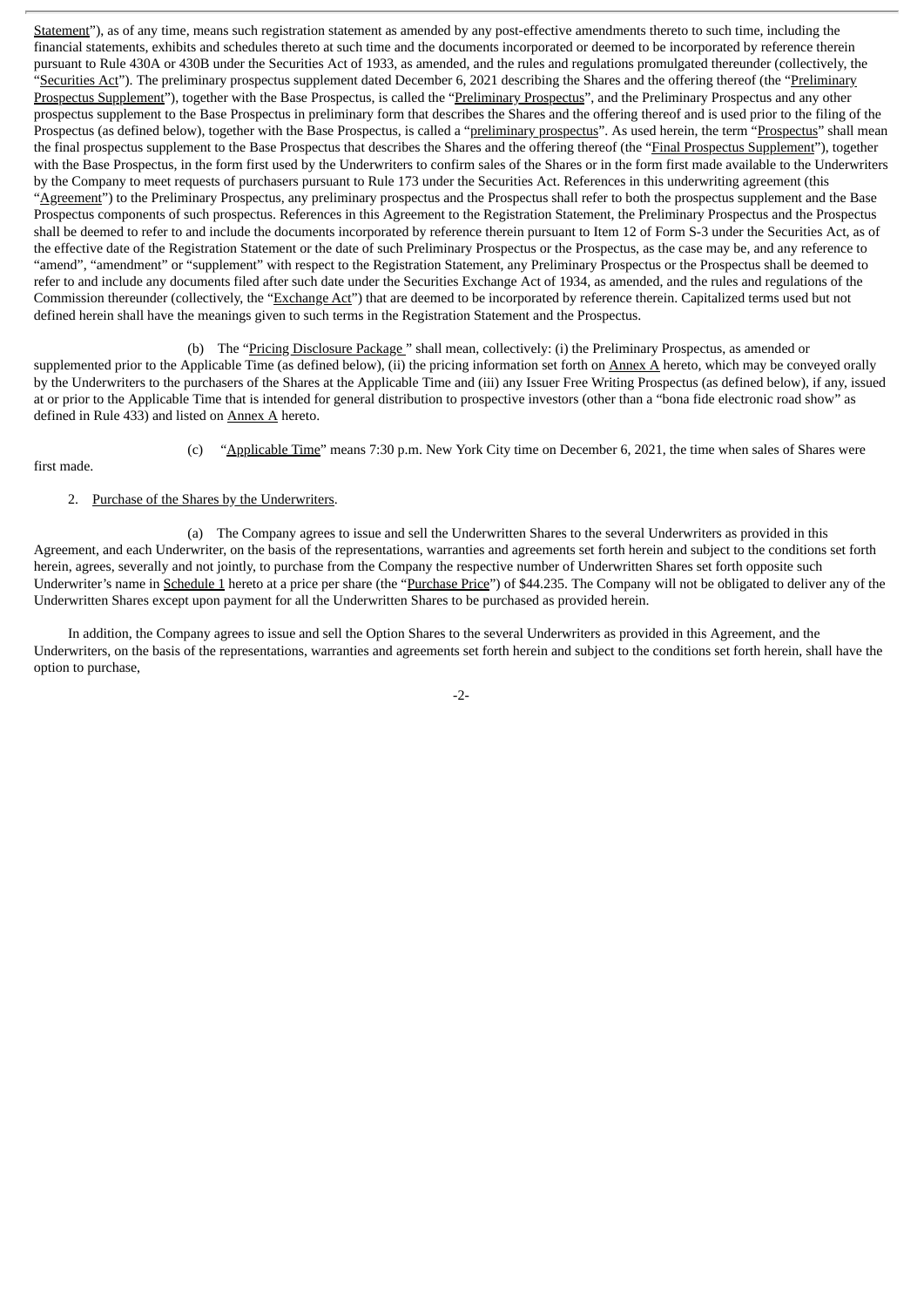severally and not jointly, from the Company the Option Shares at the Purchase Price less an amount per share equal to any dividends or distributions declared by the Company and payable on the Underwritten Shares but not payable on the Option Shares. If any Option Shares are to be purchased, the number of Option Shares to be purchased by each Underwriter shall be the number of Option Shares which bears the same ratio to the aggregate number of Option Shares being purchased as the number of Underwritten Shares set forth opposite the name of such Underwriter in Schedule 1 hereto (or such number increased as set forth in Section 10 hereof) bears to the aggregate number of Underwritten Shares being purchased from the Company by the several Underwriters, subject, however, to such adjustments to eliminate any fractional Shares as the Underwriters in their sole discretion shall make.

The Underwriters may exercise the option to purchase Option Shares at any time in whole, or from time to time in part, on or before the thirtieth day following the date of the Prospectus, by written notice from the Underwriters to the Company. Such notice shall set forth the aggregate number of Option Shares as to which the option is being exercised and the date and time when the Option Shares are to be delivered and paid for, which may be the same date and time as the Closing Date (as hereinafter defined) but shall not be earlier than the Closing Date nor later than the fifth full business day (as hereinafter defined) after the date of such notice (unless such time and date are postponed in accordance with the provisions of Section 10 hereof). In the case of any Option Shares to be delivered and paid for after the Closing Date, such notice shall be given at least two business days prior to the date and time of delivery specified therein.

(b) The Underwriters hereby advise the Company, and the Company understands, that the Underwriters intend to make a public offering of the Shares as soon after the effectiveness of this Agreement as in the judgment of the Underwriters is advisable, and initially to offer the Shares on the terms set forth in the Pricing Disclosure Package.

The Company acknowledges and agrees that the Underwriters may offer and sell Shares to or through any affiliate of an Underwriter and that any such affiliate may offer and sell Shares purchased by it to or through any Underwriter.

(c) Payment for the Shares shall be made by wire transfer in immediately available funds to the account specified by the Company to the Underwriters, in the case of the Underwritten Shares, at the offices of Cahill, Gordon & Reindel LLP at 10:00 A.M., New York City time, on December 9, 2021, or at such other time or place on the same or such other date, not later than the fifth business day thereafter, as the Underwriters and the Company may agree upon in writing or, in the case of the Option Shares, on the date and at the time and place specified by the Underwriters in the written notice of the Underwriters' election to purchase such Option Shares but shall not be later than the fifth full business day after the date of such notice. The time and date of such payment for the Underwritten Shares is referred to herein as the "Closing Date" and the time and date for such payment for the Option Shares, if other than the Closing Date, is referred to herein as the "Additional Closing Date".

Payment for the Shares to be purchased on the Closing Date or the Additional Closing Date, as the case may be, shall be made against delivery to the Underwriters, for the respective accounts of the several Underwriters, of the Shares to be purchased on the Closing Date or the Additional Closing Date, as the case may be, with any transfer taxes payable in connection with the sale of such Shares duly paid by the Company. The Company, through the facilities of The Depository Trust Company ("DTC"), shall deliver, or cause to be delivered, to the Underwriters the Shares to be purchased on the Closing Date or the Additional Closing Date, as the case may be, against the irrevocable release of a wire transfer of immediately available funds for the amount of the Purchase Price multiplied by the number of such Shares, unless the Underwriters shall otherwise instruct. The certificates for the Shares, if any, will be made available for inspection and packaging by the Underwriters at the office of DTC or its designated custodian not later than 1:00 P.M., New York City time, on the business day prior to the Closing Date or the Additional Closing Date, as the case may be.

-3-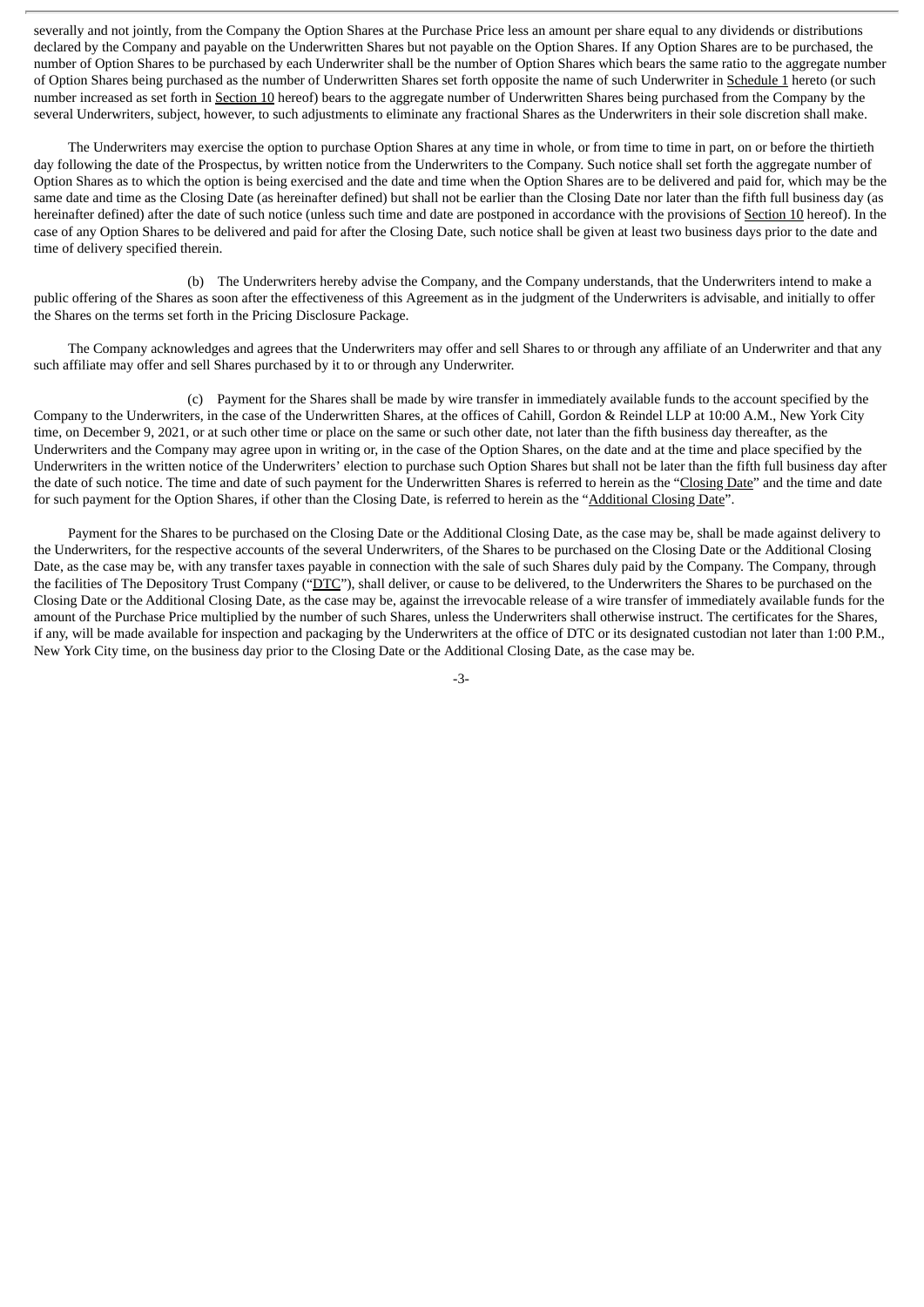(d) The Company acknowledges and agrees that each Underwriter is acting solely in the capacity of an arm's length contractual counterparty to the Company with respect to the offering of Shares contemplated hereby (including in connection with determining the terms of the offering) and not as a financial advisor or a fiduciary to, or an agent of, the Company or any other person. Additionally, none of the Underwriters is advising the Company or any other person as to any legal, tax, investment, accounting or regulatory matters in any jurisdiction. The Company shall consult with its own advisors concerning such matters and shall be responsible for making its own independent investigation and appraisal of the transactions contemplated hereby, and none of the Underwriters shall have any responsibility or liability to the Company with respect thereto. Any review by any Underwriter of the Company and the transactions contemplated hereby or other matters relating to such transactions will be performed solely for the benefit of such Underwriter, as the case may be, and shall not be on behalf of the Company or any other person.

3. Representations and Warranties of the Company. The Company represents and warrants to each Underwriter, as of the date of this Agreement, as of the Closing Date and as of each Additional Closing Date, if any, that:

(a) *Preliminary Prospectus.* No order preventing or suspending the use of any Preliminary Prospectus has been issued by the Commission, and each Preliminary Prospectus, at the time of filing thereof, complied in all material respects with the Securities Act and did not contain any untrue statement of a material fact or omitted to state a material fact necessary in order to make the statements therein, in the light of the circumstances under which they were made, not misleading; provided that the Company makes no representation and warranty with respect to any statements or omissions made in reliance upon and in conformity with information relating to any Underwriter furnished to the Company in writing by such Underwriter expressly for use in any Preliminary Prospectus, it being understood and agreed that the only such information furnished by any Underwriter consists of the information described as such in Section 7(b) hereof.

(b) *Pricing Disclosure Package*. The Pricing Disclosure Package, as of the Applicable Time did not, and as of the Closing Date and as of the Additional Closing Date, as the case may be, will not contain any untrue statement of a material fact or omit to state a material fact necessary in order to make the statements therein, in the light of the circumstances under which they were made, not misleading; provided that the Company makes no representation or warranty with respect to any statements or omissions made in reliance upon and in conformity with information relating to any Underwriter furnished to the Company in writing by such Underwriter expressly for use in the Pricing Disclosure Package, it being understood and agreed that the only such information furnished by any Underwriter consists of the information described as such in Section 7(b) hereof. No statement of material fact included in the Prospectus has been omitted from the Pricing Disclosure Package and no statement of material fact included in the Pricing Disclosure Package that is required to be included in the Prospectus has been omitted therefrom.

(c) *Issuer Free Writing Prospectus.* The Company (including its agents and representatives, other than the Underwriters in their capacity as such) has not prepared, made, used, authorized, approved or referred to and will not prepare, make, use, authorize, approve or refer to any "written communication" (as defined in Rule 405 under the Securities Act) that constitutes an offer to sell or solicitation of an offer to buy the Shares (each such communication by the Company or its agents and representatives (other than a communication referred to in clauses (i), (ii) and (iii) below) an "Issuer Free Writing Prospectus") other than (i) any document not constituting a prospectus pursuant to Section 2(a)(10)(a) of the Securities Act or Rule 134 under the Securities

-4-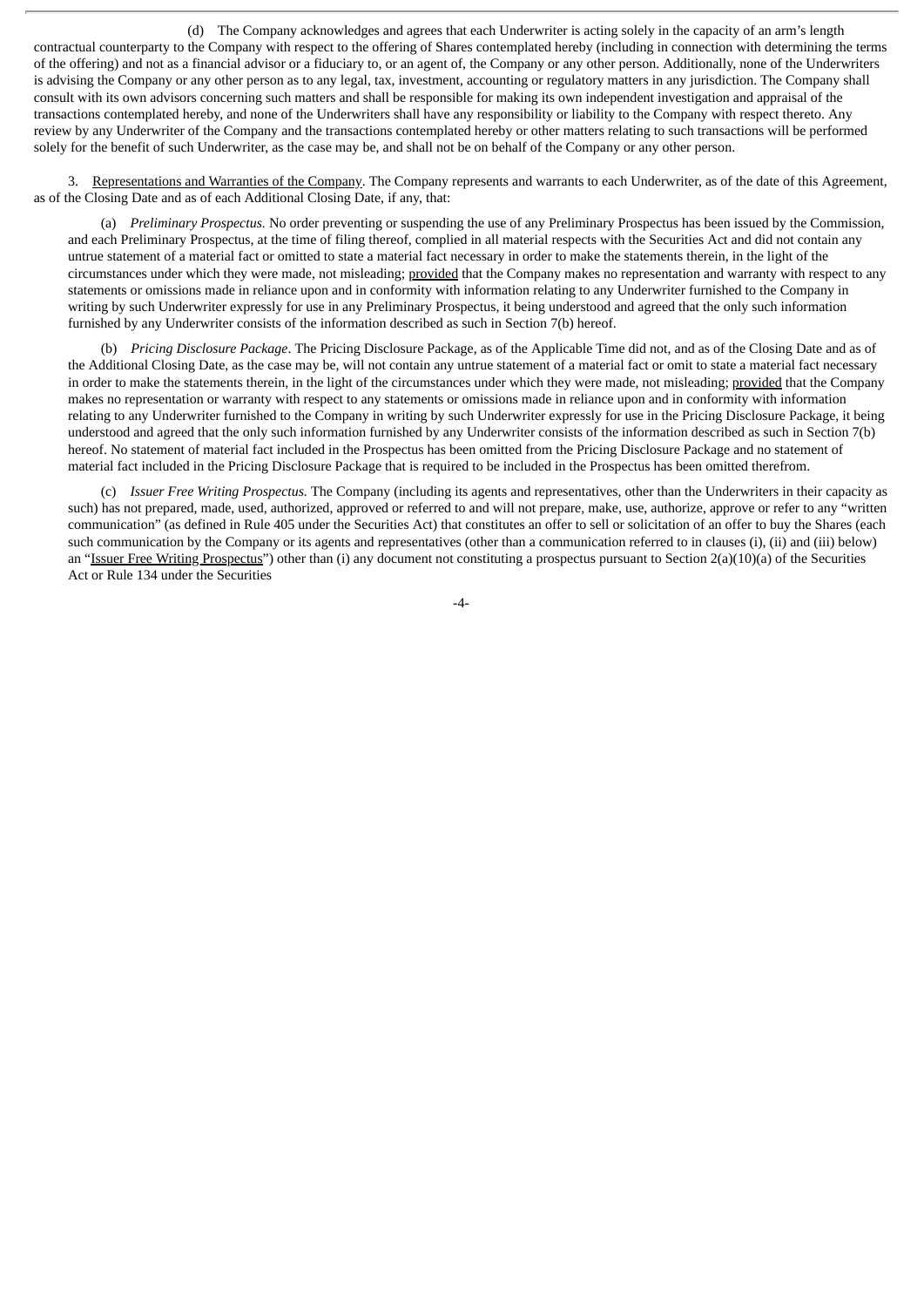Act, (ii) the Preliminary Prospectus, (iii) the Prospectus, (iv) the documents listed on Annex A hereto, if any, which constitute part of the Pricing Disclosure Package and (v) any electronic road show or other written communications, in each case approved in writing in advance by the Underwriters. Each such Issuer Free Writing Prospectus complies in all material respects with the Securities Act, has been or will be (within the time period specified in Rule 433) filed in accordance with the Securities Act (to the extent required thereby) and when taken together with the Preliminary Prospectus accompanying, or delivered, prior to the delivery of, such Issuer Free Writing Prospectus did not at the Applicable Time, and as of the Closing Date and as of the Additional Closing Date (if any), as the case may be, will not, contain any untrue statement of a material fact or omit to state a material fact necessary in order to make the statements therein, in the light of the circumstances under which they were made, not misleading; provided that the Company makes no representation or warranty with respect to any statements or omissions made in each such Issuer Free Writing Prospectus in reliance upon and in conformity with information relating to any Underwriter furnished to the Company in writing by such Underwriter expressly for use in any Issuer Free Writing Prospectus, it being understood and agreed that the only such information furnished by any Underwriter consists of the information described as such in Section 7(b) hereof.

(d) *Registration Statement and Prospectus*. The Registration Statement is an "automatic shelf registration statement" as defined under Rule 405 of the Securities Act that has been filed with the Commission not earlier than three years prior to the date hereof; and no notice of objection of the Commission to the use of such registration statement or any post-effective amendment thereto pursuant to Rule  $401(g)(2)$  under the Securities Act has been received by the Company. No order suspending the effectiveness of the Registration Statement has been issued by the Commission and no proceeding for that purpose or pursuant to Section 8A of the Securities Act against the Company or related to the offering of the Shares has been initiated or, to the Company's knowledge, threatened by the Commission. As of the applicable effective date of the Registration Statement and any post-effective amendment thereto, the Registration Statement and any such post-effective amendment complied and will comply in all material respects with the Securities Act, and did not and will not contain any untrue statement of a material fact or omit to state a material fact required to be stated therein or necessary in order to make the statements therein not misleading. As of the date of the Prospectus and any amendment or supplement thereto and as of the Closing Date and as of the Additional Closing Date, as the case may be, the Prospectus does not and will not contain any untrue statement of a material fact or omit to state a material fact necessary in order to make the statements therein, in the light of the circumstances under which they were made, not misleading; provided that the Company makes no representation and warranty with respect to any statements or omissions made in reliance upon and in conformity with information relating to any Underwriter furnished to the Company in writing by such Underwriter expressly for use in the Registration Statement and the Prospectus and any amendment or supplement thereto, it being understood and agreed that the only such information furnished by any Underwriter consists of the information described as such in Section 7(b) hereof.

(e) *Incorporated Documents.* The documents incorporated by reference in each of the Registration Statement, the Prospectus and the Pricing Disclosure Package, when they were filed with the Commission or amended, as the case may be, conformed in all material respects to the requirements of the Securities Act or the Exchange Act, as applicable, and none of such documents contained any untrue statement of a material fact or omitted to state a material fact necessary in order to make the statements therein, in the light of the circumstances under which they were made, not misleading; and any further documents so filed and incorporated by reference in the Registration Statement, the Prospectus or the Pricing Disclosure Package, when such documents become effective or are filed with the Commission, as the case may be, will conform in all material

-5-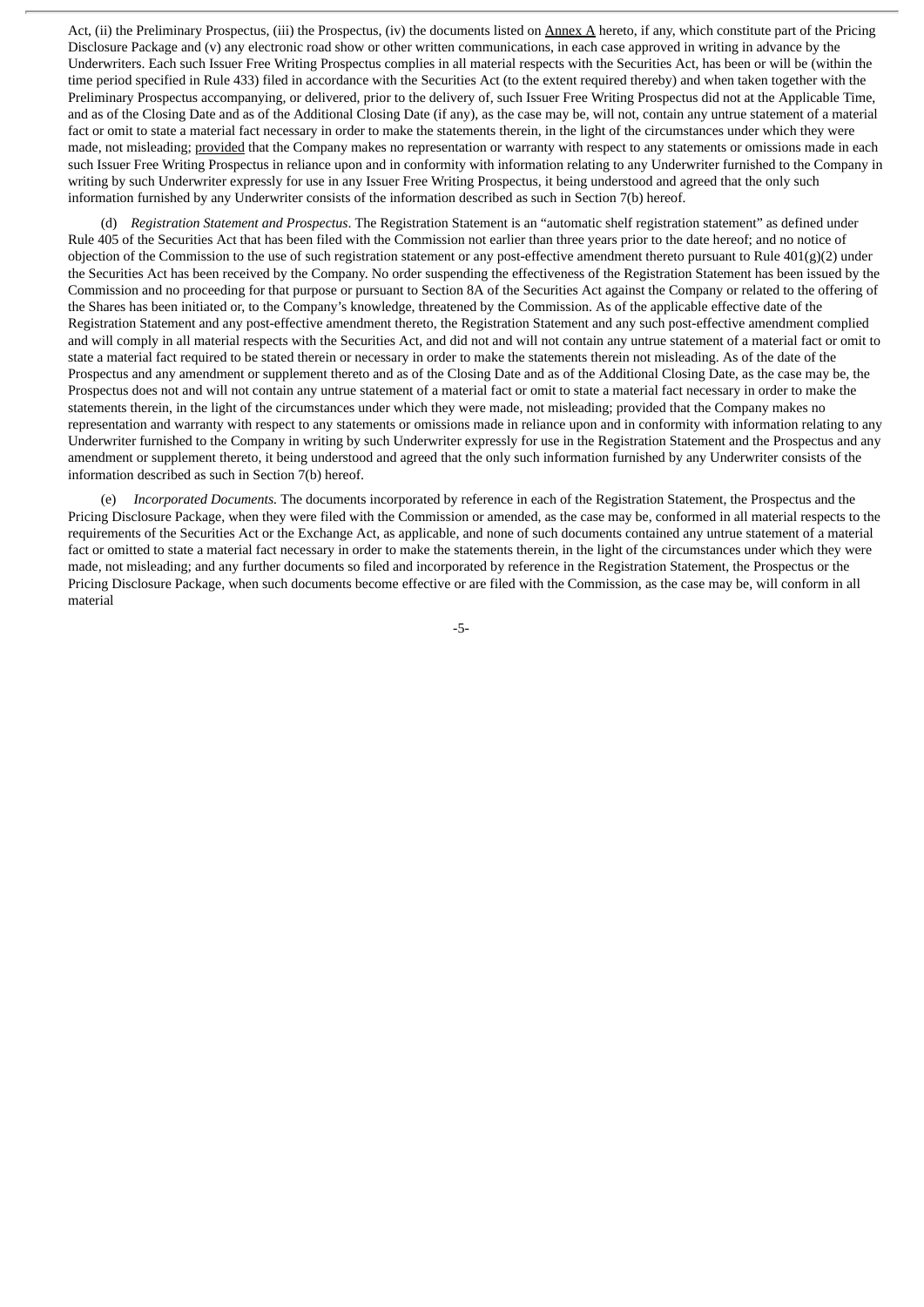respects to the requirements of the Securities Act or the Exchange Act, as applicable, and will not contain any untrue statement of a material fact or omit to state a material fact necessary in order to make the statements therein, in the light of the circumstances under which they were made, not misleading.

(f) *Financial Statements.* The financial statements and the related notes thereto of the Company and its consolidated subsidiaries included or incorporated by reference in the Registration Statement, the Pricing Disclosure Package and the Prospectus comply in all material respects with the applicable requirements of the Securities Act and the Exchange Act, as applicable, and present fairly in all material respects the consolidated financial position of the Company and its consolidated subsidiaries as of the dates indicated and the results of their respective operations and the changes in their cash flows for the periods specified; such financial statements have been prepared in conformity with U.S. generally accepted accounting principles applied on a consistent basis throughout the periods covered thereby, and the supporting schedules included or incorporated by reference in the Registration Statement, the Pricing Disclosure Package and the Prospectus present fairly in all material respects the information required to be stated therein; and the other financial information included or incorporated by reference in the Registration Statement, the Pricing Disclosure Package and the Prospectus has been derived from the accounting records of the Company and its subsidiaries, and presents fairly in all material respects the information shown thereby.

(g) *eXtensible Business Reporting Language*. The interactive data in eXtensible Business Reporting Language included or incorporated by reference in the Registration Statement, the Prospectus and the Pricing Disclosure Package presents fairly the information called for in all material respects and is prepared in accordance with the Commission's rules and guidelines applicable thereto.

(h) *No Material Adverse Change.* Since the date of the most recent financial statements included or incorporated by reference in the Registration Statement, the Pricing Disclosure Package and the Prospectus, there has not been (i) any material change in the capital stock or other equity interests, or any material increase in long-term debt of the Company or any of its subsidiaries, (ii) any dividend or distribution of any kind declared, set aside for payment, paid or made by the Company on any class of capital stock or other equity interests, or (iii) any material adverse change, or any development involving a prospective material adverse change, in or affecting the business, properties, management, condition (financial or otherwise), results of operations or business prospects of the Company and its subsidiaries, taken as a whole; except, in each case, as otherwise disclosed in the Registration Statement, the Pricing Disclosure Package and the Prospectus.

(i) *Organization and Good Standing.* The Company and each of its subsidiaries have been duly incorporated or formed, as applicable, and are validly existing and in good standing under the laws of their respective jurisdictions of incorporation or formation, as applicable, are duly qualified to do business as described in the Registration Statement, the Pricing Disclosure Package and the Prospectus and are in good standing (where such concept is recognized under the laws of the jurisdiction in which it is organized or formed) in each jurisdiction in which their respective ownership or lease of property or the conduct of their respective businesses requires such qualification, and have requisite corporate, limited liability company or limited partnership, as applicable, power and authority necessary to own or lease their respective properties and to conduct the businesses described in the Registration Statement, the Pricing Disclosure Package and the Prospectus, except where the failure to be so qualified, in good standing or have such power or authority would not, individually or in the aggregate, reasonably be expected to have a material

-6-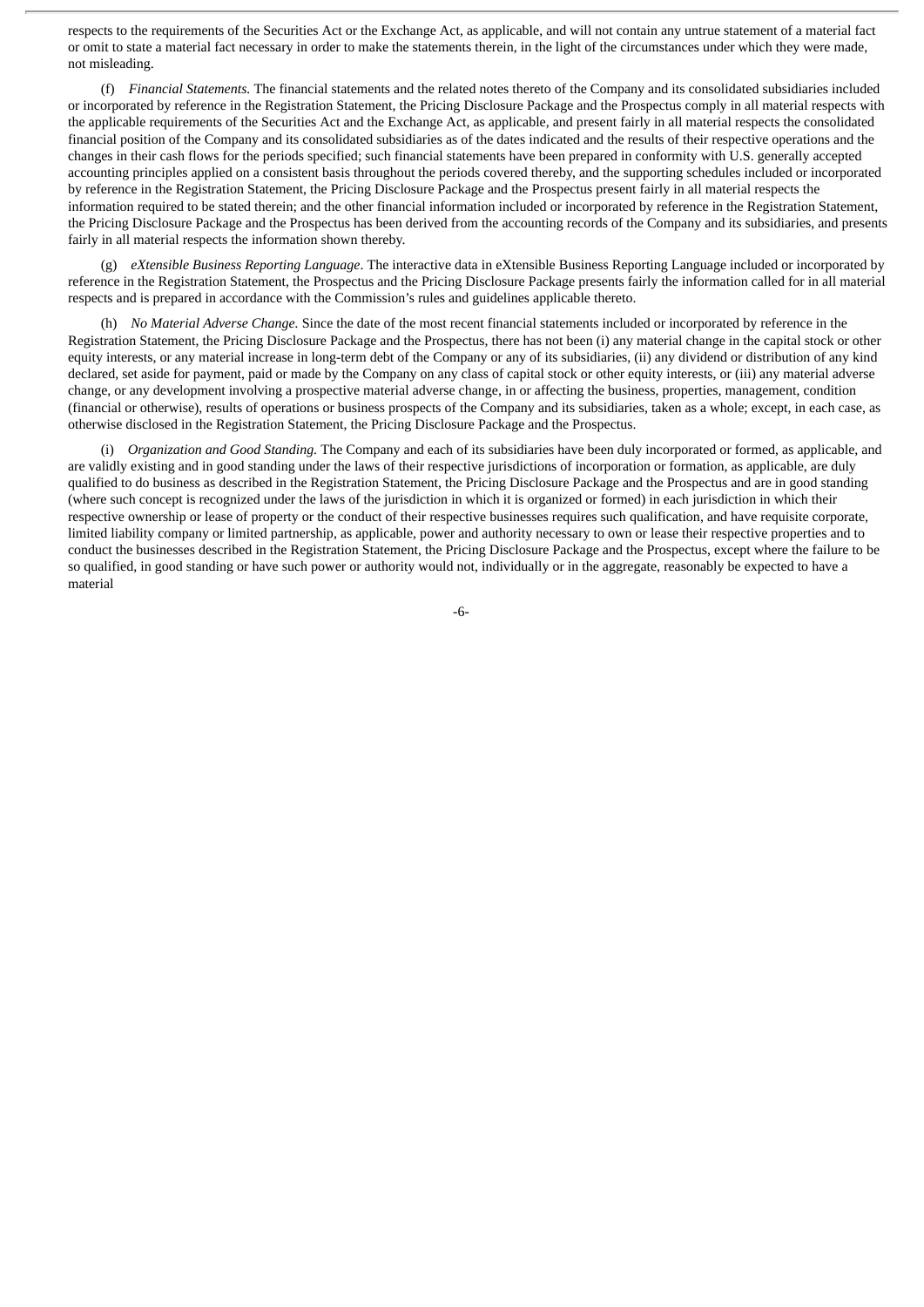adverse effect on the business, properties, management, condition (financial or otherwise), results of operations or business prospects of the Company and its subsidiaries, taken as a whole, or on the performance by the Company of its obligations under this Agreement (a "Material Adverse Effect"). The Company does not own or control, directly or indirectly, any corporation, association or other entity other than the subsidiaries listed in Exhibit 21 to the Registration Statement, except for entities that have been omitted pursuant to Item 601(b)(21) of Regulation S-K.

(j) *Capitalization.* All the outstanding shares of capital stock or other equity interests of the Company and each of its subsidiaries owned directly or indirectly by the Company have been duly and validly authorized and issued, are fully paid and non assessable (to the extent that these concepts apply in the case of non-corporate subsidiaries), are owned directly or indirectly by the Company free and clear of any lien, charge, encumbrance, security interest, restriction on voting or transfer or any other claim of any third party (collectively, "Liens"), except for Liens securing indebtedness as disclosed in the Registration Statement, the Pricing Disclosure Package and the Prospectus (including Liens pursuant to, or not prohibited by, that certain Credit Agreement, dated as of October 28, 2013 (as amended, restated, amended and restated or otherwise from time to time prior to the date hereof, the "Credit Agreement"), among the Companies, each lender from time to time party thereto, JPMorgan Chase Bank, N.A., as administrative agent, and the other parties thereto), and are not subject to any pre-emptive or similar rights. Except as described in or expressly contemplated by the Pricing Disclosure Package and the Prospectus, there are no outstanding rights (including, without limitation, pre-emptive rights), warrants or options to acquire, or instruments convertible into or exchangeable for, any shares of capital stock or other equity interest in the Company or any of its subsidiaries, or any contract, commitment, agreement, understanding or arrangement of any kind relating to the issuance of any capital stock of the Company or any such subsidiary, any such convertible or exchangeable securities or any such rights, warrants or options. The capital stock of the Company conforms in all material respects to the description thereof contained in, as applicable, the Registration Statement, the Pricing Disclosure Package and the Prospectus.

(k) *Due Authorization of Underwriting Agreement.* The Company has all requisite corporate power and authority to execute and deliver this Agreement and to perform its obligations hereunder.

(l) *Underwriting Agreement.* This Agreement has been duly authorized, executed and delivered by the Company.

(m) *The Shares.* The Shares to be issued and sold by the Company hereunder have been duly authorized by the Company and, when issued and delivered and paid for as provided herein, will be duly and validly issued, fully paid and nonassessable and free of any preemptive or similar rights.

(n) *No Violation or Default.* Neither the Company nor any of its significant subsidiaries, as defined in Rule 1-02(w) of Regulation S-X under the Exchange Act (each, a "Significant Subsidiary") is (i) in violation of its respective charter or bylaws or similar organizational documents, as the case may be; (ii) in default, and no event has occurred that, with notice or lapse of time or both, would constitute such a default, in the due performance or observance of any term, covenant or condition contained in any indenture, mortgage, deed of trust, loan agreement or other agreement or instrument to which the Company or any of its subsidiaries is a party or by which the Company or any of its subsidiaries is bound or to which any property or asset of the Company or any of its subsidiaries is subject; or (iii) in violation of any law or statute or any judgment, order, rule or regulation applicable to the Company or any subsidiary of any court

-7-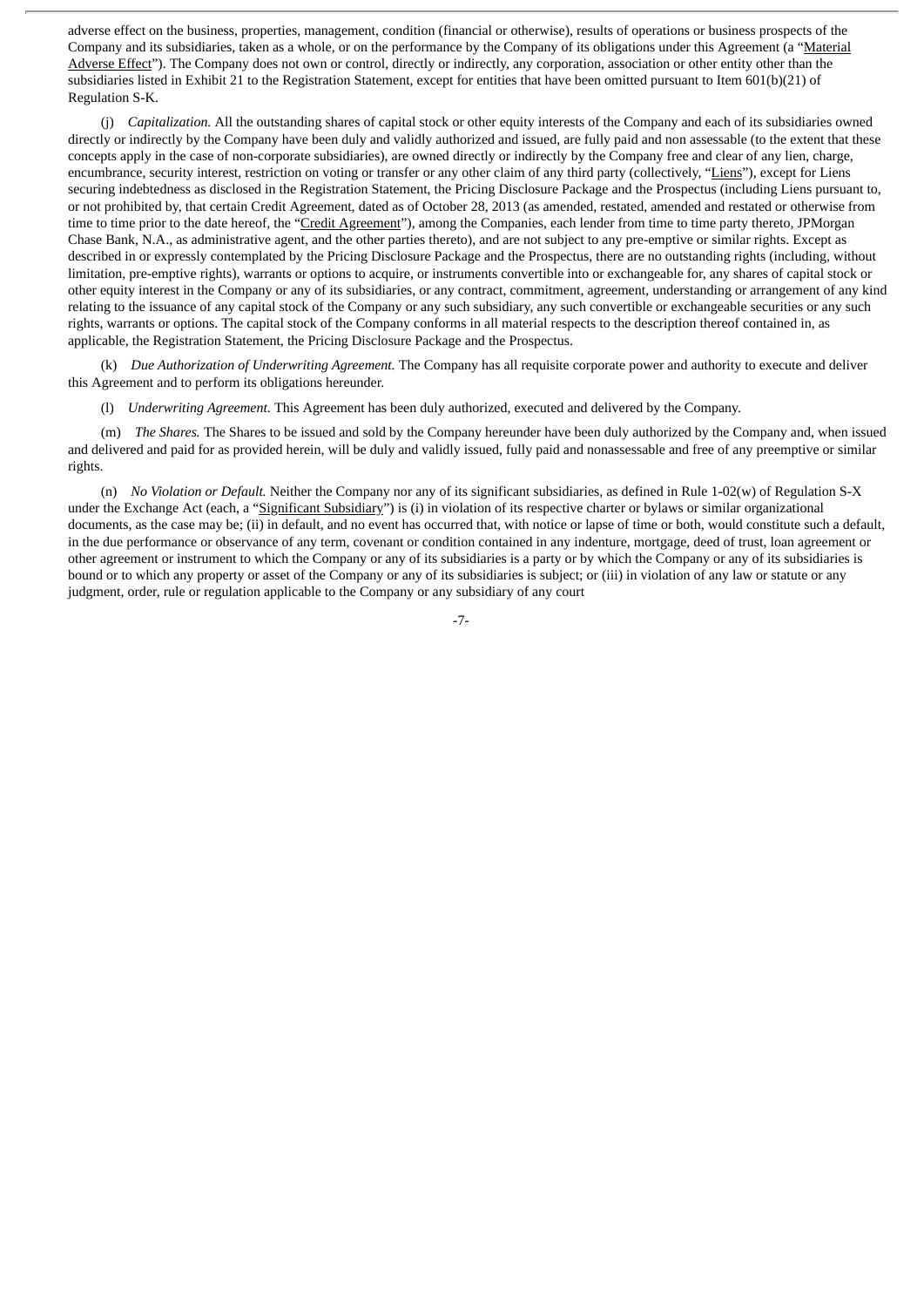or arbitrator or governmental or regulatory authority having jurisdiction over the Company or any subsidiary, except, in the case of clauses (ii) and (iii) above, for any such default or violation that would not, individually or in the aggregate, reasonably be expected to have a Material Adverse Effect.

(o) *No Conflicts*. The execution, delivery and performance by the Company of this Agreement, the issuance and sale of the Shares by the Company, compliance by the Company with the terms of this Agreement and the consummation of the transactions contemplated by this Agreement will not conflict with, result in a breach of or a default under (or an event that with notice or passage of time or both would constitute a default under) or violation of, or imposition of any lien, charge or encumbrance upon any property or assets of the Company or any of its subsidiaries, as applicable, pursuant to (i) any provision of the charter or bylaws or similar organizational documents of the Company or any of its Significant Subsidiaries, (ii) any provision of the charter or bylaws or similar organizational documents of any of the Company's subsidiaries (other than its Significant Subsidiaries), (iii) the terms or provisions of any indenture, mortgage, deed of trust, loan agreement, note, lease, license, franchise agreement, permit, certificate, contract or other agreement or instrument to which the Company or any of its Significant Subsidiaries is a party or to which any of their respective properties or assets is subject, (iv) any law or statute or any judgment, order, rule or regulation of any court or arbitrator or governmental or regulatory authority having jurisdiction over the Company or any of its subsidiaries, except, in the case of clauses (ii), (iii) or (iv) above, for such conflicts, breaches, default, violations, liens, charges or encumbrances that would not, individually or in the aggregate, reasonably be expected to have a Material Adverse Effect.

(p) *No Consents Required*. No consent, approval, authorization, order, registration or qualification of or with any court or arbitrator or governmental or regulatory authority is required by or with respect to the Company for the execution, delivery and performance by the Company of this Agreement, the issuance and sale of the Shares by the Company and compliance by the Company with the terms of this Agreement and the consummation of the transactions contemplated by this Agreement, except (i) such filings as may be required under the rules of the Financial Industry Regulatory Authority, Inc. ("FINRA"), (ii) the registration of the Shares under the Securities Act, (iii) such consents, approvals, authorizations, orders and registrations or qualifications as have been obtained or the absence of which would not, individually or in the aggregate, reasonably be expected to have a Material Adverse Effect or prohibit or prevent the consummation of the transactions contemplated by this Agreement, (iv) post-closing notices to certain state regulatory bodies that the transactions contemplated by this Agreement have been consummated, (v) such approvals, registrations, notices and qualifications as may be required under applicable state securities or "blue sky" laws in connection with the purchase and distribution of the Shares by the Underwriters and (vi) filings with, notices to or approvals from the applicable gaming authorities, which have been made or obtained or will be obtained at or prior to the Closing Date.

(q) *Legal Proceedings.* Except as described in the Registration Statement, the Pricing Disclosure Package and the Prospectus, there are no legal, governmental or regulatory investigations, actions, demands, claims, suits, arbitrations, inquiries or proceedings ("Actions") pending to which the Company or any of its subsidiaries is a party, or to which any property, right or asset of the Company or any of its subsidiaries is the subject of, that, individually or in the aggregate, if determined adversely to the Company or any of its subsidiaries, would reasonably be expected to have a Material Adverse Effect; and, to the knowledge of the Company, no such Actions are threatened by any governmental or regulatory authority or by others.

-8-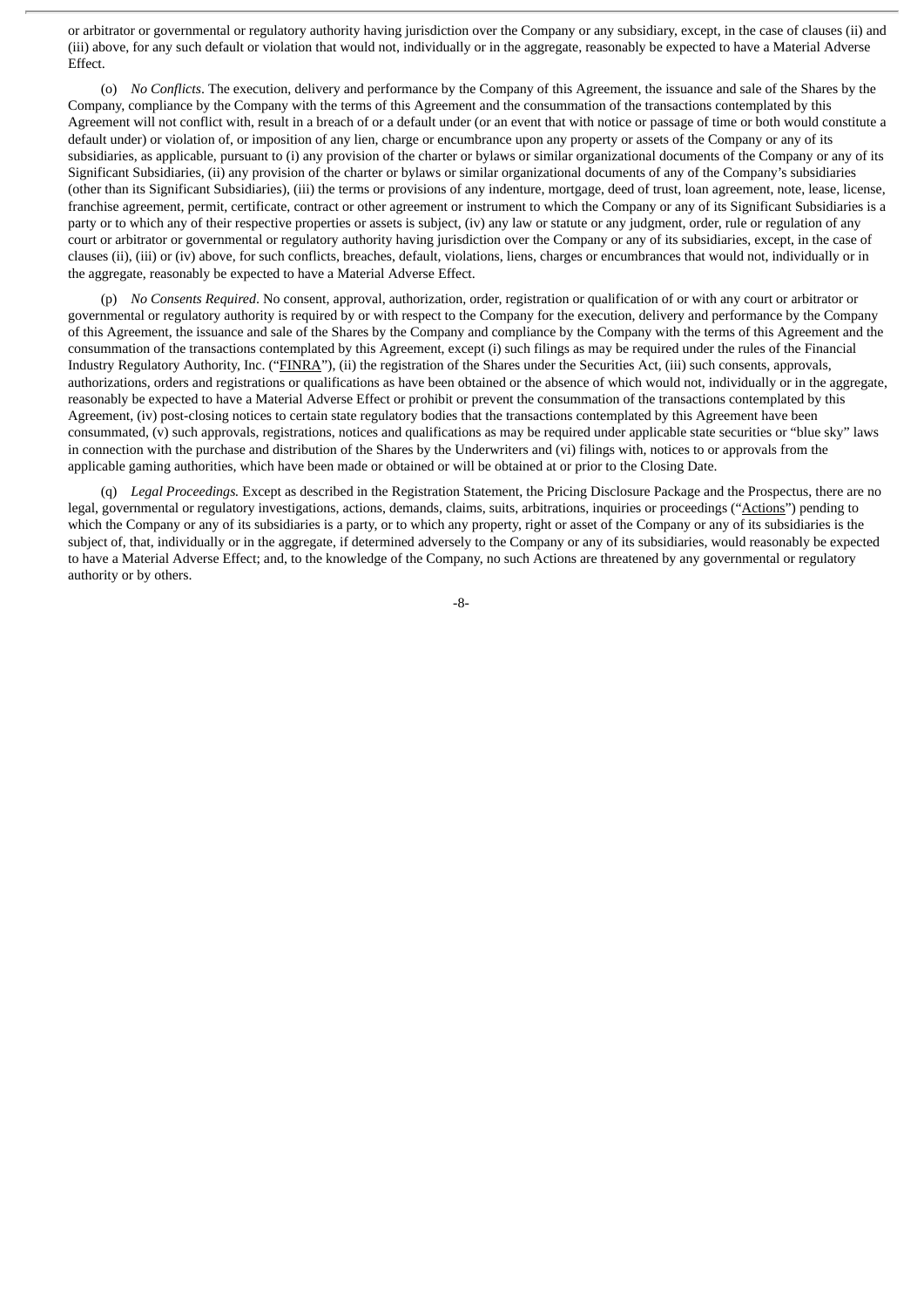(r) *Independent Accountants.* Deloitte & Touche LLP ("Deloitte"), which has certified certain financial statements of the Company and its subsidiaries that are incorporated by reference in the Registration Statement, the Pricing Disclosure Package and the Prospectus, is an independent public accountant with respect to the Company and its subsidiaries within the applicable rules and regulations adopted by the Commission and the Public Company Accounting Oversight Board (United States) and as required by the Securities Act.

(s) *Title to Real Property.* The Company and its subsidiaries have good and marketable title in fee simple to, or have valid rights to lease or otherwise use, all items of real property that are material to the respective businesses of the Company and its subsidiaries, in each case, free and clear of all liens, encumbrances and claims except those that (i) are described in the Registration Statement, Pricing Disclosure Package and the Prospectus, (ii) do not materially interfere with the use made and proposed to be made of such property by the Company and its subsidiaries or (iii) would not, individually or in the aggregate, reasonably be expected to have a Material Adverse Effect.

(t) *Intellectual Property.* (i) The Company and each of its subsidiaries own or have sufficient rights to use (A) to its knowledge, all patents and patent applications, and (B) all trademarks, service marks, trade names, trademark registrations, service mark registrations, domain names and other source indicators, copyrights and copyrightable works, know-how, trade secrets, systems, procedures, proprietary or confidential information and all other worldwide intellectual property, industrial property and proprietary rights (collectively, "Intellectual Property") used in the operation of their respective businesses as described in the Registration Statement, the Pricing Disclosure Package and the Prospectus; (ii) to the knowledge of the Company, the Company's and each of its subsidiaries' conduct of their respective businesses as described in the Registration Statement, the Pricing Disclosure Package and the Prospectus does not infringe, misappropriate or otherwise violate any Intellectual Property of any person; (iii) the Company and each of its subsidiaries have not received any written notice of any infringement claim relating to Intellectual Property; and (iv) to the knowledge of the Company, the Intellectual Property of the Company and each of its subsidiaries is not being infringed, misappropriated or otherwise violated by any person, except in the case of each of clauses (i)-(iv) where the failure to own or have the right to use such Intellectual Property or such infringement, misappropriation or violation (if the subject of an unfavorable ruling or decision as to the Company or any of its subsidiaries) would not reasonably be expected to have a Material Adverse Effect.

(u) *No Undisclosed Relationships.* No relationship, direct or indirect, exists between or among the Company or any of its subsidiaries, on the one hand, and the directors, officers, stockholders, or other affiliates of the Company or any of its subsidiaries, on the other, that is required by the Securities Act to be described in the Registration Statement and the Prospectus and that is not so described in such documents and in the Pricing Disclosure Package.

(v) *Investment Company Act.* The Company is not and, after giving effect to the issuance, offering and sale of the Shares and the application of the proceeds thereof as described in each of the Registration Statement, the Pricing Disclosure Package and the Prospectus, will not be required to register as an "investment company" or an entity "controlled" by an "investment company" within the meaning of the Investment Company Act of 1940, as amended, and the rules and regulations of the Commission thereunder.

(w) *Taxes*. The Company and each of its subsidiaries have paid all federal, state, local and foreign taxes and timely filed all tax returns required to be paid or filed through the date hereof (taking into account all permitted extensions), except where the failure to so pay or file would not,

-9-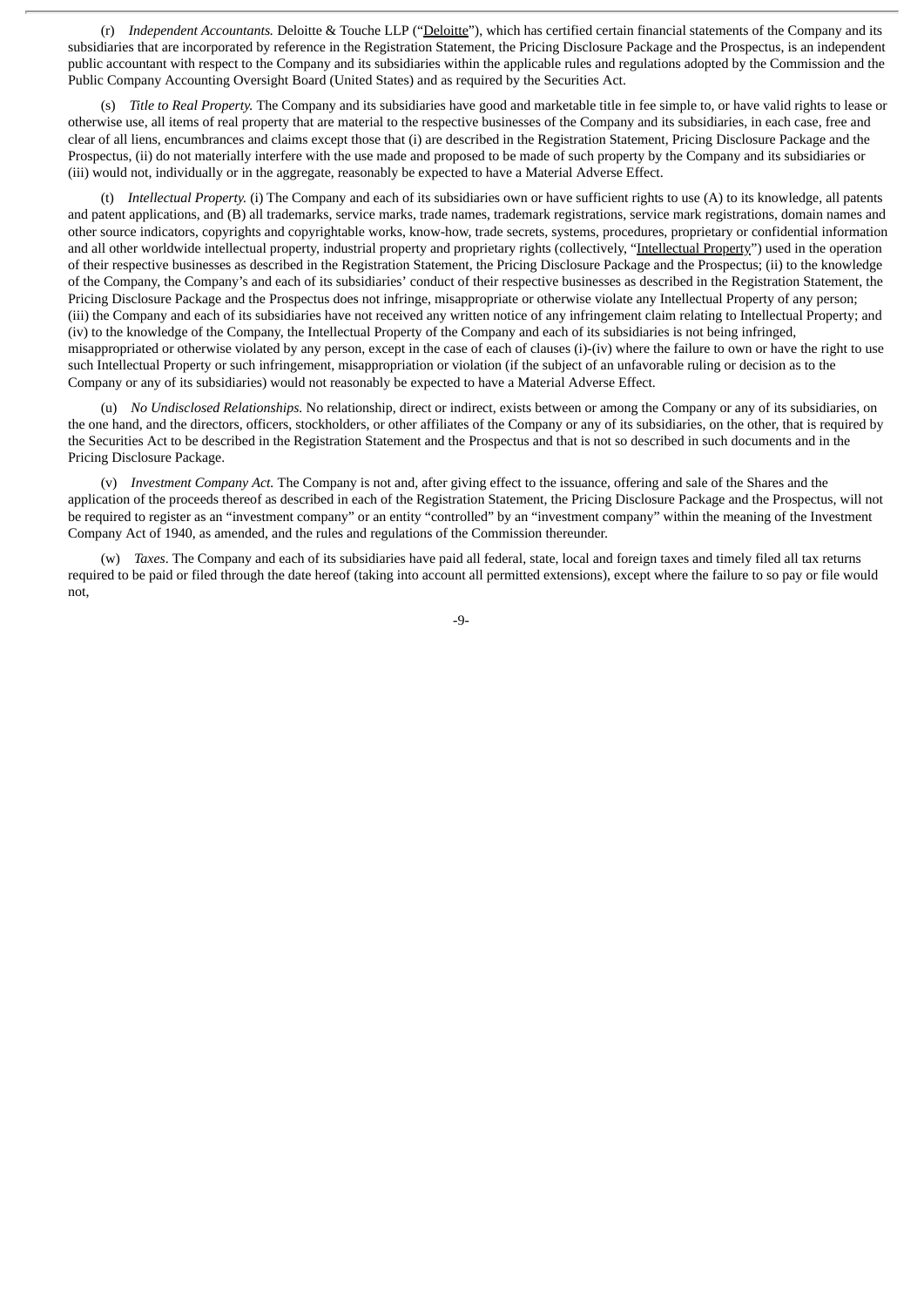individually or in the aggregate, reasonably be expected to have a Material Adverse Effect; and except as otherwise disclosed in the Registration Statement, the Pricing Disclosure Package and the Prospectus, there is no tax deficiency that has been, or would reasonably be expected to be, asserted against the Company or any of its subsidiaries or any of their respective properties or assets which would, individually or in the aggregate, reasonably be expected to have a Material Adverse Effect.

(x) *Licenses and Permits.* Except as described in the Registration Statement, the Pricing Disclosure Package and the Prospectus, the Company and its subsidiaries possess all licenses, sub-licenses, certificates, permits and other authorizations issued by, and have made all declarations and filings with, the appropriate federal, state, local or foreign governmental or regulatory authorities that are necessary for the ownership or lease of their respective properties or the conduct of their respective businesses as described in each of the Registration Statement, the Pricing Disclosure Package and the Prospectus, except where the failure to possess or make the same would not, individually or in the aggregate, reasonably be expected to have a Material Adverse Effect; and except as described in each of the Registration Statement, the Pricing Disclosure Package and the Prospectus, neither the Company nor any of its subsidiaries have received notice of any revocation or modification of any such license, sub-license, certificate, permit or authorization which, individually or in the aggregate, if the subject of an unfavorable ruling or decision as to the Company or any of its subsidiaries, would reasonably be expected to have a Material Adverse Effect.

(y) *No Labor Disputes.* Except as described in each of the Registration Statement, the Pricing Disclosure Package and the Prospectus, no labor disturbance by or dispute with employees of the Company or any of its subsidiaries exists or, to the knowledge of the Company, is threatened which would, individually or in the aggregate, reasonably be expected to have a Material Adverse Effect.

(z) *Compliance With Environmental Laws.* Except as described in the Registration Statement, the Pricing Disclosure Package and the Prospectus and except such matters as would not, individually or in the aggregate, reasonably be expected to have a Material Adverse Effect, (i) the Company and each of its subsidiaries (x) to the knowledge of the Company, are, and at all prior times were, in compliance with any and all applicable federal, state, local and foreign laws, rules, regulations, requirements, decisions and orders relating to the protection of human health or safety, the environment, natural resources, hazardous or toxic substances or wastes, pollutants or contaminants (collectively, "Environmental Laws"), (y) to the knowledge of the Company, have received and are in compliance with all permits, licenses, certificates or other authorizations or approvals required of them under applicable Environmental Laws to conduct their respective businesses, and (z) to the knowledge of the Company, have not received notice of any actual or potential liability under or relating to any Environmental Laws, including for the investigation or remediation of any disposal or release of hazardous or toxic substances or wastes, pollutants or contaminants, and have no knowledge of any event or condition that would reasonably be expected to result in any such notice, and (ii) there are no costs or liabilities associated with Environmental Laws of or relating to the Company or its subsidiaries; and (iii) to the knowledge of the Company, there are no proceedings that are pending, or that are known to be contemplated, against the Company or any of its subsidiaries under any Environmental Laws in which a governmental entity is also a party, other than such proceedings regarding which it is reasonably believed no monetary sanctions of \$100,000 or more will be imposed.

(aa) *Compliance with ERISA.* (i) Each employee benefit plan, within the meaning of Section 3(3) of the Employee Retirement Income Security Act of 1974, as amended ("ERISA"),

-10-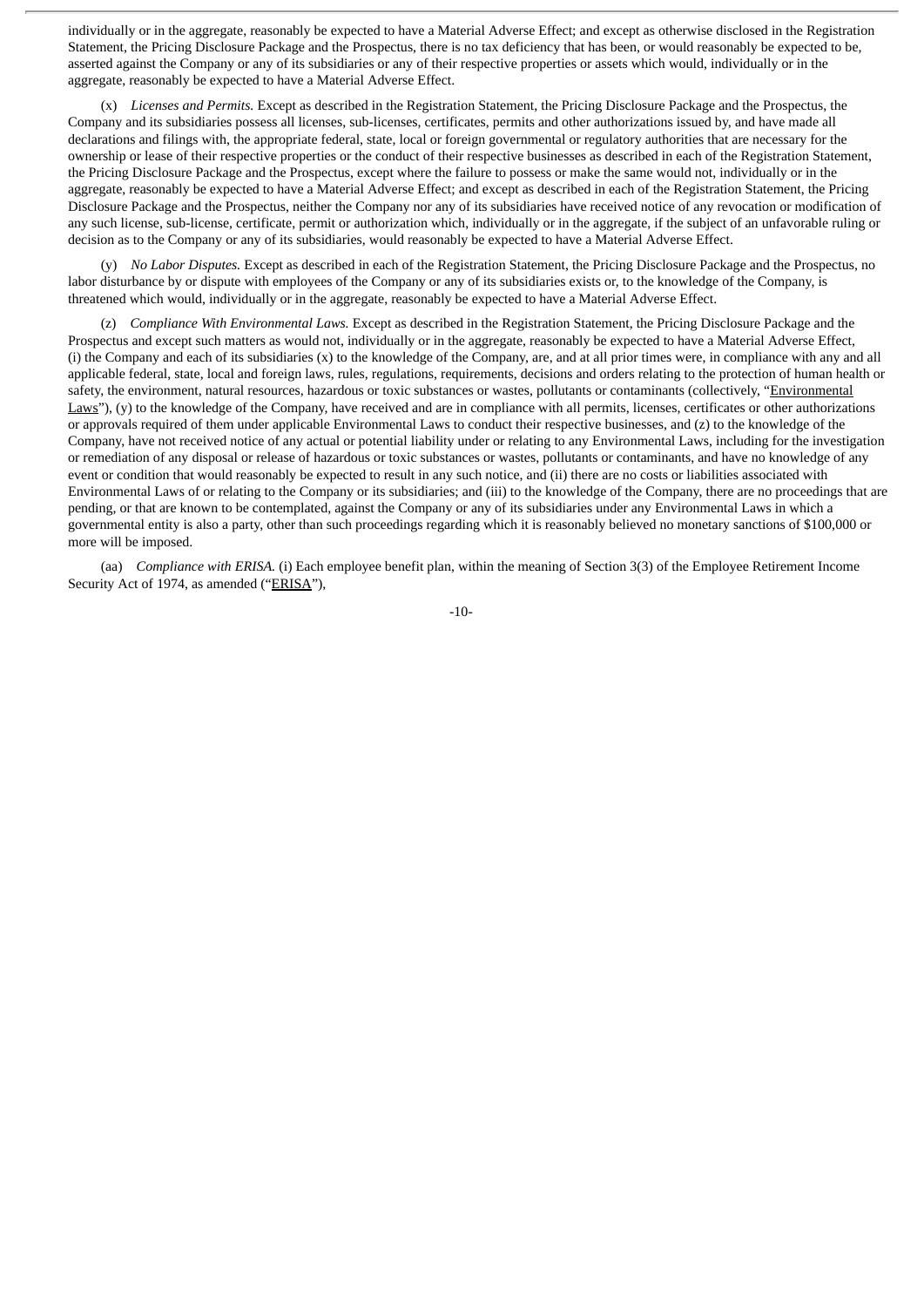for which the Company or any member of its "Controlled Group" (defined as any organization which is a member of a controlled group of corporations within the meaning of Section 414 of the Internal Revenue Code of 1986, as amended (the "Code")) would have any liability (each, a "Plan") has been maintained in compliance with its terms and the requirements of any applicable statutes, orders, rules and regulations, including but not limited to ERISA and the Code, except for noncompliance that would not reasonably be expected to result in material liability to the Company or its subsidiaries; (ii) no prohibited transaction, within the meaning of Section 406 of ERISA or Section 4975 of the Code, has occurred with respect to any Plan excluding transactions effected pursuant to a statutory or administrative exemption, and except for noncompliance that would not reasonably be expected to result in material liability to the Company or its subsidiaries; (iii) for each Plan that is subject to the funding rules of Section 412 of the Code or Section 302 of ERISA, no Plan has failed (whether or not waived), or is reasonably expected to fail, to satisfy the minimum funding standards (within the meaning of Section 302 of ERISA or Section 412 of the Code) applicable to such Plan; (iv) no Plan is, or is reasonably expected to be, in "at risk status" (within the meaning of Section 303(i) of ERISA) or "endangered status" or "critical status" (within the meaning of Section 305 of ERISA); (v) the fair market value of the assets of each Plan exceeds the present value of all benefits accrued under such Plan (determined based on those assumptions used to fund such Plan); (vi) no "reportable event" (within the meaning of Section 4043(c) of ERISA) has occurred or is reasonably expected to occur; (vii) each Plan that is intended to be qualified under Section 401(a) of the Code has been determined by the Internal Revenue Service to be so qualified and nothing has occurred, whether by action or by failure to act, which would reasonably be expected to have caused the loss of such qualification and (viii) neither the Company nor any member of the Controlled Group has incurred, nor reasonably expects to incur, any liability under Title IV of ERISA (other than contributions to the Plan or premiums to the Pension Benefit Guarantee Corporation, in the ordinary course and without default) in respect of a Plan (including a "multiemployer plan", within the meaning of Section 4001(a)(3) of ERISA), except in each case with respect to the events or conditions set forth in (i) through (viii) hereof, as would not, individually or in the aggregate, have a Material Adverse Effect.

(bb) *REIT Status*. The Company is organized in conformity with the requirements for qualification as a real estate investment trust ("REIT") under the Code, and the Company's current and proposed method of operation enables it to meet the requirements for qualification and taxation as a REIT under the Code. The Company has qualified and continues to qualify and has taken all necessary action to be treated, effective beginning with the year ended December 31, 2014 as a REIT under the Code, and the Company's organization and current and proposed method of operation will enable it to continue to qualify as a REIT for its taxable year ending December 31, 2021, and in the foreseeable future (based on current law).

(cc) *Disclosure Controls*. The Company maintains a system of "disclosure controls and procedures" (as defined in Rule 13a-15(e) of the Exchange Act) that is designed to ensure that information required to be disclosed by the Company in reports that it files or submits under the Exchange Act is recorded, processed, summarized and reported within the time periods specified in the Commission's rules and forms, including controls and procedures designed to ensure that such information is accumulated and communicated to the Company's management as appropriate to allow timely decisions regarding required disclosure. The Company has carried out evaluations of the effectiveness of it disclosure controls and procedures as required by Rule 13a-15 of the Exchange Act.

(dd) *Accounting Controls.* The Company maintains systems of "internal control over financial reporting" (as defined in Rule 13a-15(f) of the Exchange Act) that comply with the requirements of the Exchange Act and have been designed by, or under the supervision of, their

-11-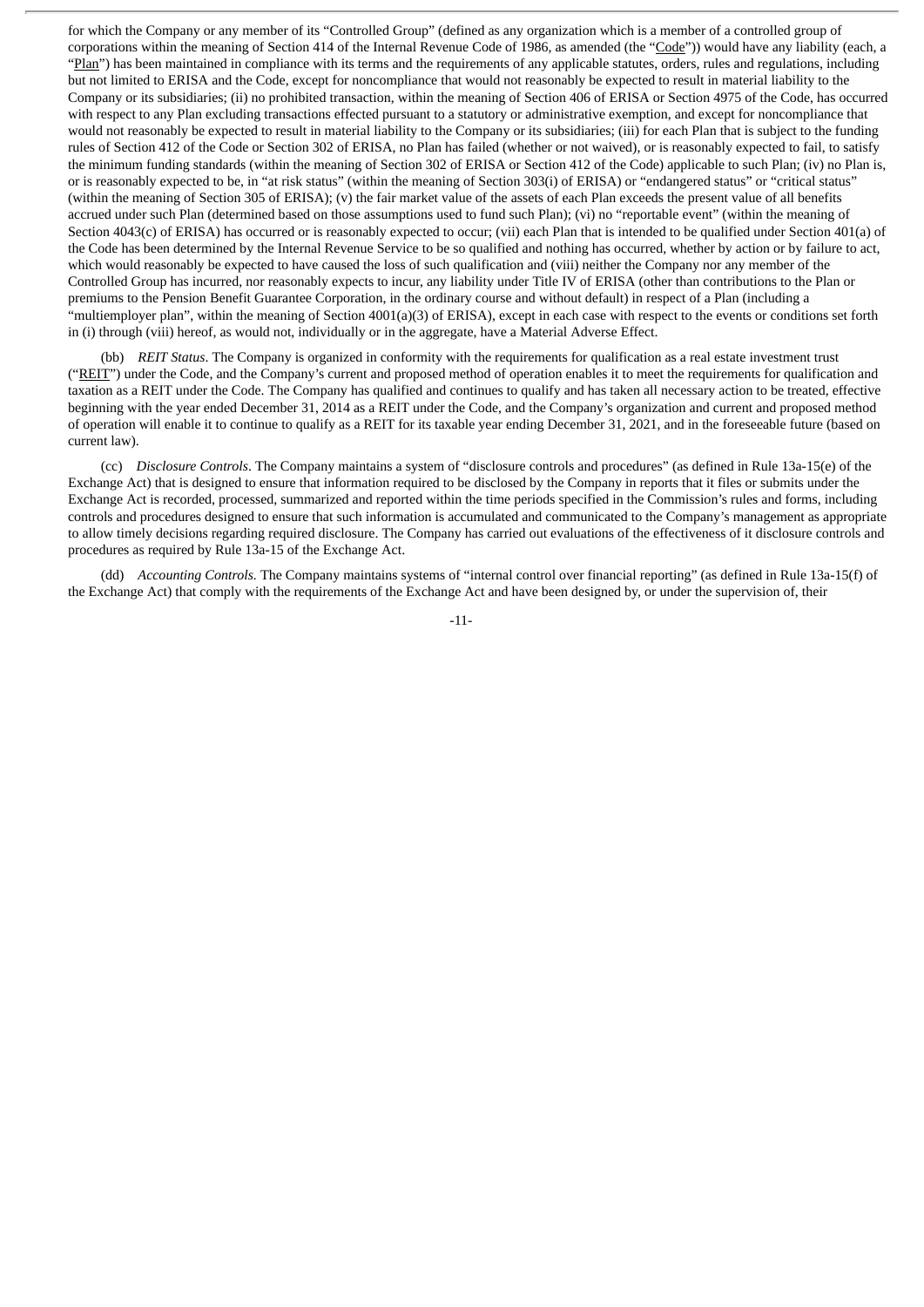respective principal executive and principal financial officers, or persons performing similar functions, to provide reasonable assurance regarding the reliability of financial reporting and the preparation of financial statements for external purposes in accordance with U.S. generally accepted accounting principles, including, but not limited to, internal accounting controls sufficient to provide reasonable assurance that (i) transactions will be executed in accordance with management's general or specific authorizations; (ii) transactions will be recorded as necessary to permit preparation of financial statements in conformity with generally accepted accounting principles and to maintain asset accountability; (iii) access to assets is permitted only in accordance with management's general or specific authorization; (iv) the recorded accountability for assets will be compared with the existing assets at reasonable intervals and appropriate action is taken with respect to any differences and (v) interactive data in eXtensible Business Reporting Language included or incorporated by reference in the Registration Statement, the Prospectus and the Pricing Disclosure Package fairly presents the information called for in all material respects and is prepared in accordance with the Commission's rules and guidelines applicable thereto. Based on the Company's most recent evaluation of its internal controls over reporting pursuant to Rule 13a-15(c) of the Exchange Act, there are no material weaknesses or significant deficiencies in the Company's internal controls.

(ee) *Insurance.* The Company and its subsidiaries are, in the reasonable judgment of the Company, insured by insurers of recognized financial responsibility (determined as of the date such insurance was obtained) against such losses and risks (other than wind and flood damage) and in such amounts as are prudent and customary in the reasonable judgment of the Company in the businesses in which it is engaged.

(ff) *No Unlawful Payments.* Neither the Company nor any of its subsidiaries, or, to the knowledge of the Company, any director, officer, agent, employee, affiliate or other person while acting on behalf of the Company or any of its subsidiaries has (i) used any corporate funds for any unlawful contribution, gift, entertainment or other unlawful expense relating to political activity; (ii) made any direct or indirect unlawful payment to any foreign or domestic government official or employee from corporate funds; (iii) violated or is in violation of any provision of the Foreign Corrupt Practices Act of 1977 (the "FCPA"), the Bribery Act 2010 of the United Kingdom (the "Bribery Act") or similar laws in other jurisdictions in which the Company or its subsidiaries conduct operations; or (iv) made any bribe, rebate, payoff, influence payment, kickback or other unlawful payment. The Company, each of its subsidiaries, and to the knowledge of the Company, their controlled affiliates have instituted and maintain policies and procedures designed to ensure, and which are reasonably expected to continue to ensure, continued compliance with the FCPA and the Bribery Act and similar laws in other jurisdictions in which the Company or its subsidiaries conduct operations.

(gg) *Compliance with Money Laundering Laws*. The operations of the Company and each of its subsidiaries are conducted and have been conducted for the prior five years (or, if later, since the date of formation) in compliance in all material respects with applicable financial recordkeeping and reporting requirements of the Currency and Foreign Transactions Reporting Act of 1970, as amended, and applicable money laundering statutes of all jurisdictions in which the Company or its subsidiaries conduct operations and the rules and regulations thereunder (collectively, the "Money Laundering Laws") and no action, suit or proceeding by or before any court or governmental agency, authority or body or any arbitrator involving the Company or any of its subsidiaries with respect to the Money Laundering Laws is pending or, to the knowledge of the Company, threatened.

-12-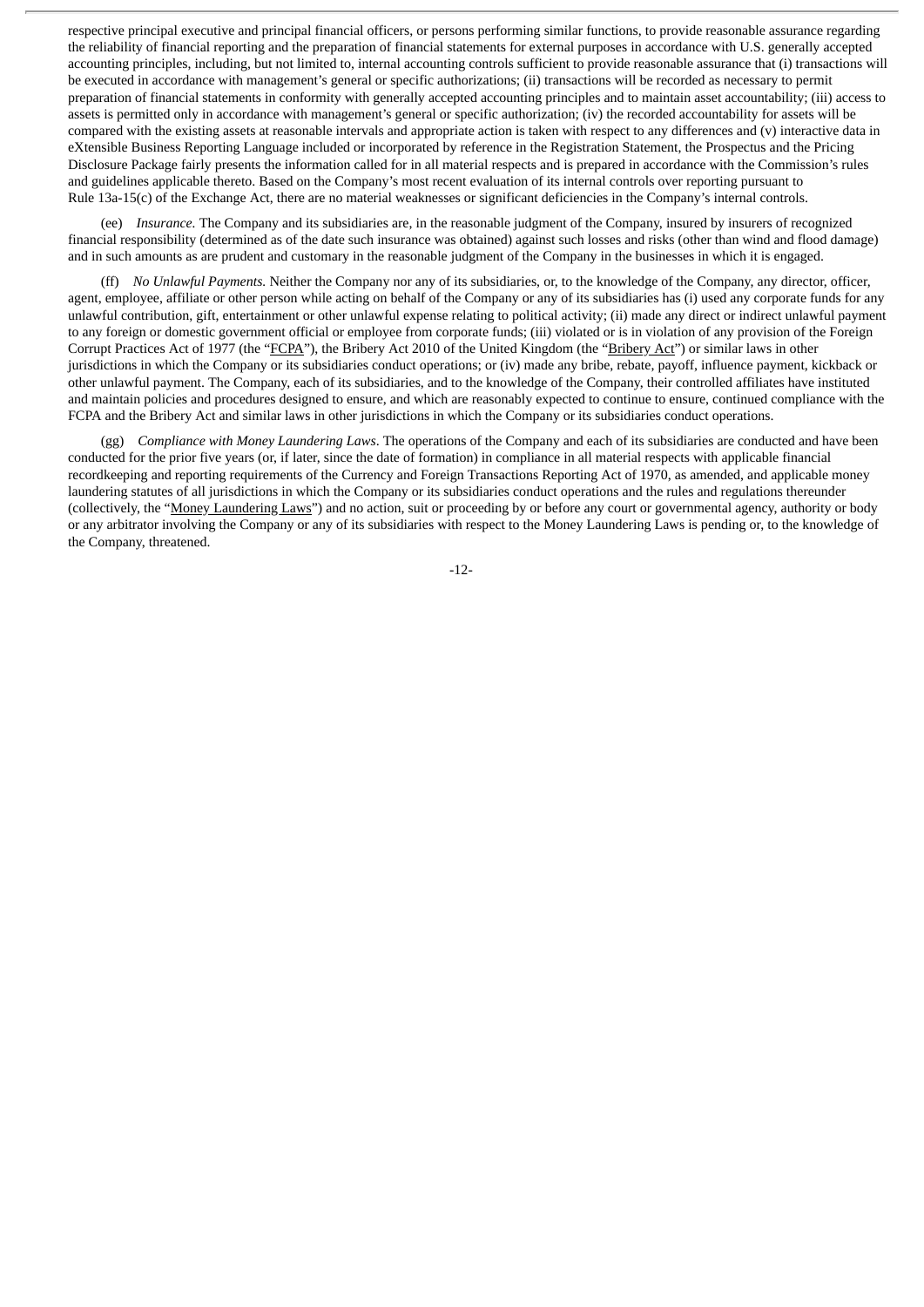(hh) *No Conflicts with Sanctions Laws*. None of the Company, any of its subsidiaries or, to the knowledge of the Company, any director, officer, agent, employee or affiliate of the Company or any of its subsidiaries is currently the subject of any sanctions administered or enforced by the U.S. Government (including, without limitation, the Office of Foreign Assets Control of the U.S. Department of the Treasury), the United Nations Security Council, the European Union, Her Majesty's Treasury, or other relevant sanctions authority (collectively, "Sanctions"), and none of the Company or any of its subsidiaries is located, organized or in a country or territory that is the subject of Sanctions; and the Company will not directly or indirectly use the proceeds of the offering of the Shares hereunder, or lend, contribute or otherwise make available such proceeds to any subsidiary, joint venture partner or other person or entity (i) to fund any activities of or business with any person, or in any country or territory, that, at the time of such funding, is the subject of Sanctions in violation of Sanctions or (ii) in any other manner that will result in a violation by any person (including any person participating in the transaction, whether as underwriter, advisor, investor or otherwise) of Sanctions.

(ii) *No Restrictions on Subsidiaries*. With the exception of any restrictions or limitations imposed by applicable gaming laws or as prohibited by the Credit Agreement, no subsidiary of the Company is currently prohibited, directly or indirectly, under any agreement or other instrument to which it is a party or is subject, from paying any dividends to the Company, from making any other distribution on such subsidiary's capital stock or similar ownership interest, from repaying to the Company any loans or advances to such subsidiary from the Company or from transferring any of such subsidiary's properties or assets to the Company or any other subsidiary of the Company.

(jj) *No Registration Rights*. No person has the right to require the Company or any of its subsidiaries to register any securities for sale under the Securities Act by reason of the filing of the Registration Statement with the Commission or the issuance and sale of the Shares that has not been waived.

(kk) *No Stabilization.* The Company has not taken, directly or indirectly, any action designed to or that would reasonably be expected to cause or result in any stabilization or manipulation of the price of the Shares.

(ll) *Sarbanes-Oxley Act.* There is and has been no failure on the part of the Company or any of the Company's directors or officers, in their capacities as such, to comply with any provision of the Sarbanes-Oxley Act of 2002, as amended, and the rules and regulations promulgated in connection therewith (the "Sarbanes-Oxley Act"), including Section 402 related to loans and Sections 302 and 906 related to certifications.

(mm) *Industry Statistical and Market Data*. Nothing has come to the attention of the Company that has caused the Company to believe that the industry statistical and market-related data included or incorporated by reference in each of the Registration Statement, the Pricing Disclosure Package and the Prospectus is not based on or derived from sources that the Company believes to be reliable and accurate in all material respects.

(nn) *Status under the Securities Act*. At the time of filing the Registration Statement, at the earliest time thereafter that the Company or any offering participant made a *bona fide* offer (within the meaning of Rule 164(h)(2) under the Securities Act) of the Shares and at the date hereof, the Company was not, and is not, an "ineligible issuer" and the Company is a well-known seasoned issuer, in each case as defined under Rule 405 under the Securities Act.

-13-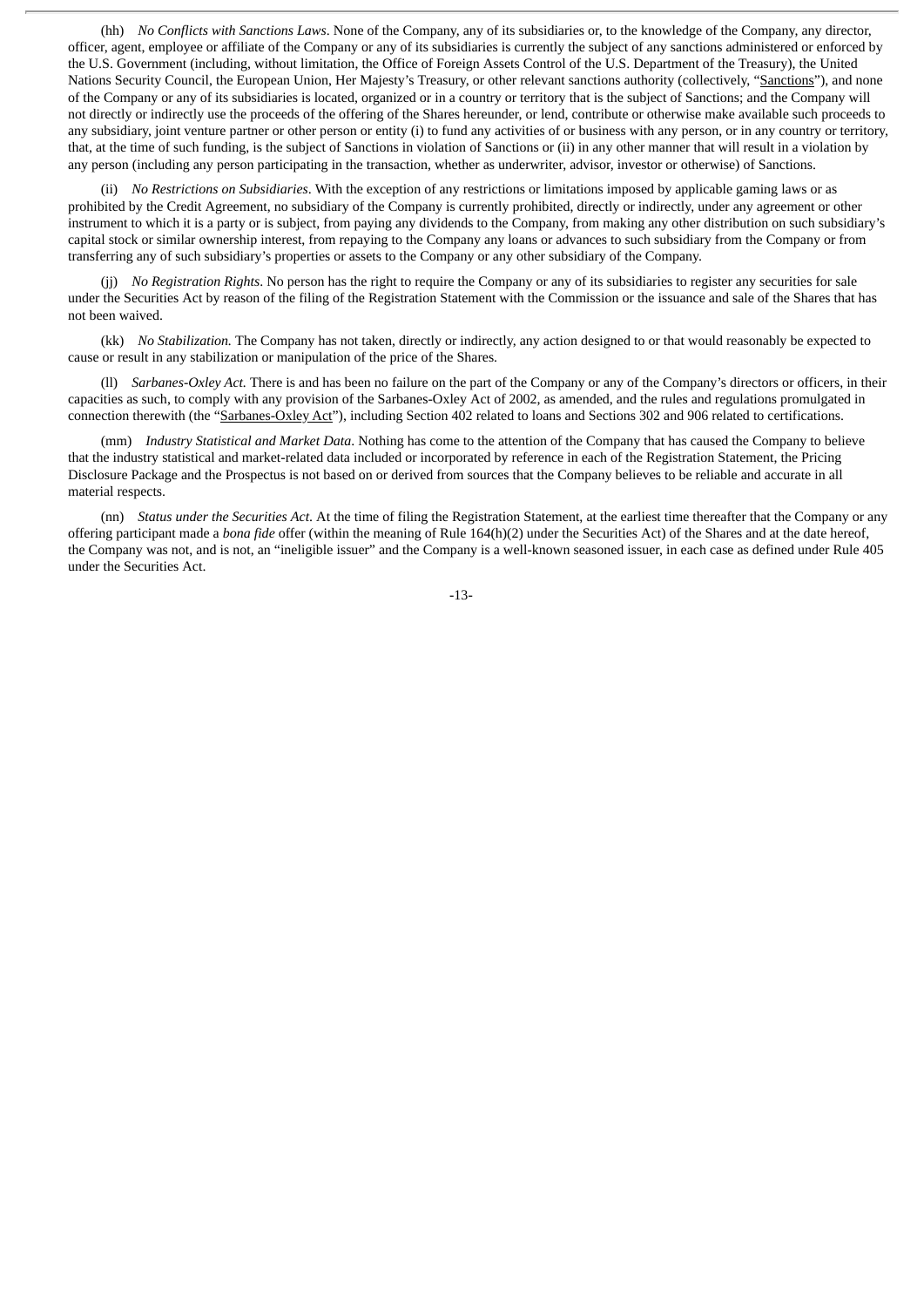(oo) *Cybersecurity; Data Protection*. To the knowledge of the Company, the Company and its subsidiaries' information technology assets and equipment, computers, systems, networks, hardware, software, websites, applications, and databases (collectively, "IT Systems") are adequate for, and operate and perform in all material respects as required in connection with the operation of the business of the Company and its subsidiaries as currently conducted, free and clear of all material bugs, errors, defects, Trojan horses, time bombs, malware and other corruptants, except as would not, individually or in the aggregate, have a Material Adverse Effect. The Company and its subsidiaries have implemented and maintained controls, policies, procedures, and safeguards reasonably consistent with industry standards and practices, to maintain and protect their material confidential information and the integrity, continuous operation, redundancy and security of all IT Systems and data (including all personal, personally identifiable, sensitive, confidential or regulated data ("Personal Data")) used in connection with their businesses, and there have been no breaches, violations, outages or unauthorized uses of or accesses to same, except as would not, individually or in the aggregate, have a Material Adverse Effect. The Company and its subsidiaries are presently in material compliance with all applicable laws or statutes and all judgments, orders, rules and regulations of any court or arbitrator or governmental or regulatory authority, internal policies and contractual obligations relating to the privacy and security of IT Systems and Personal Data and to the protection of such IT Systems and Personal Data from unauthorized use, access, misappropriation or modification.

4. Further Agreements of the Company. The Company covenants and agrees with each Underwriter that:

(a) *Required Filings.* The Company will file the Prospectus with the Commission within the time periods specified by Rule 424(b) and Rule 430B under the Securities Act and will file any Issuer Free Writing Prospectus that relates to the offering of the Shares to the extent required by Rule 433 under the Securities Act; during the Prospectus Delivery Period (as defined below) the Company will file promptly all reports and any definitive proxy or information statements required to be filed by the Company with the Commission pursuant to Section 13(a), 13(c), 14 or 15(d) of the Exchange Act subsequent to the date of the Prospectus; and the Company will furnish copies of the Prospectus and each Issuer Free Writing Prospectus (to the extent not previously delivered) that relates to the offering of the Shares to the Underwriters in New York City prior to 5:00 P.M., New York City time, on the business day next succeeding the date of this Agreement. The Company will pay the registration fees for this offering within the time period required by Rule 456(b)(1) under the Securities Act (without giving effect to the proviso therein) and in any event prior to the Closing Date. As used herein, the term "Prospectus Delivery Period" means such period of time after the first date of the public offering of the Shares as in the opinion of counsel for the Underwriters a prospectus relating to the Shares is required by law to be delivered (or required to be delivered but for Rule 172 under the Securities Act) in connection with sales of the Shares by any Underwriter or dealer.

(b) *Delivery of Copies.* The Company will deliver, without charge, to each Underwriter a conformed copy of the Registration Statement as originally filed and each amendment thereto (excluding exhibits and consents filed therewith), only to the extent such documents are not publicly available on the Commission's Electronic Data Gathering, Analysis, and Retrieval system.

(c) *Amendments or Supplements; Issuer Free Writing Prospectuses.* During the Prospectus Delivery Period, before making, preparing, using, authorizing, approving, referring to or filing any Issuer Free Writing Prospectus, and before filing any amendment or supplement to the Registration Statement or the Prospectus, whether before or after the time that the Registration

-14-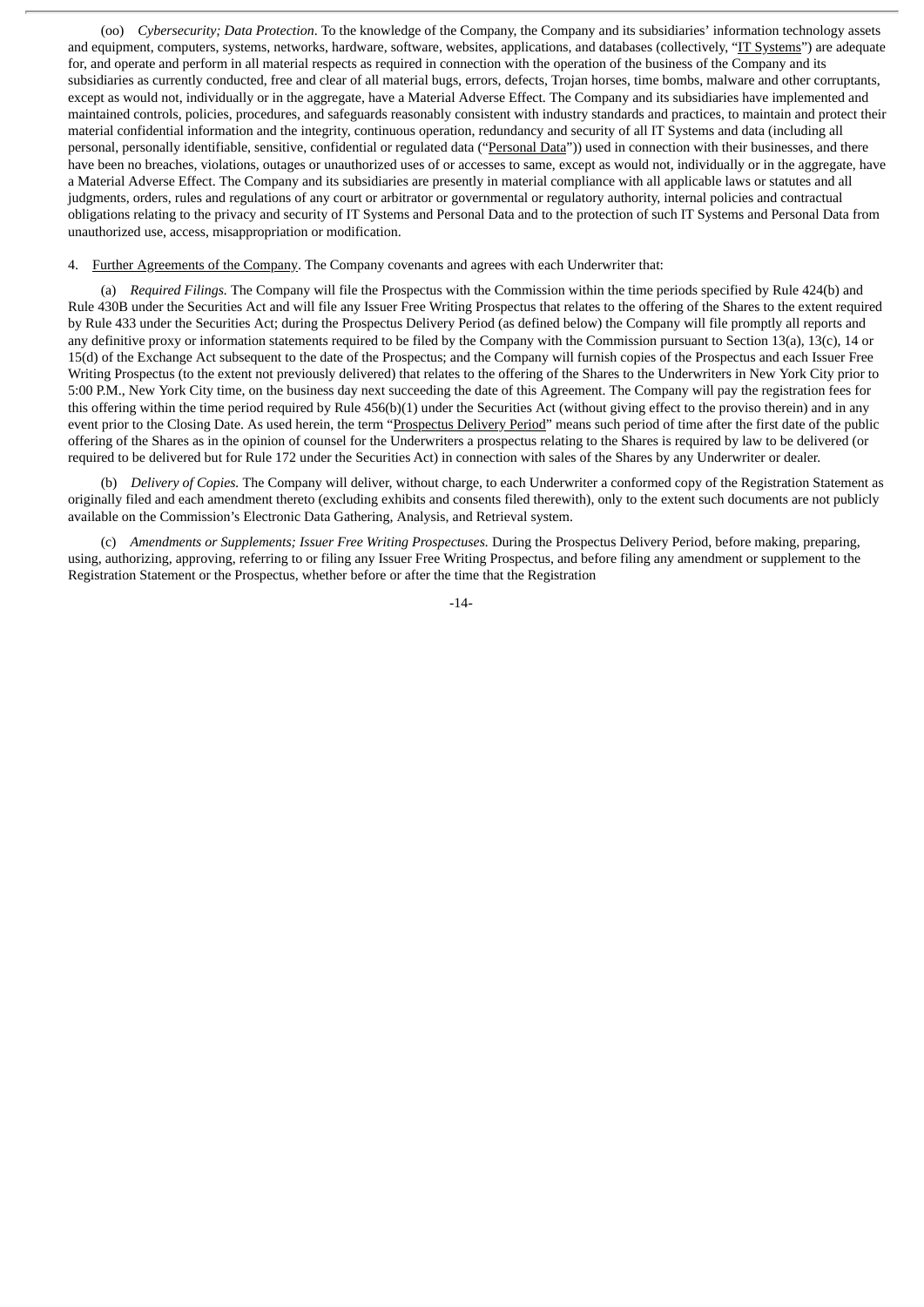Statement becomes effective, the Company will within a reasonable amount of time in advance of filing such report, furnish to the Underwriters and counsel for the Underwriters a copy of the proposed Issuer Free Writing Prospectus, amendment or supplement for review and will not make, prepare, use, authorize, approve, refer to or file any such Issuer Free Writing Prospectus or file any such proposed amendment or supplement to which the Underwriters reasonably object.

(d) *Notice to the Underwriters.* The Company will advise the Underwriters promptly (i) when any amendment to the Registration Statement has been filed or becomes effective; (ii) when any supplement to the Prospectus or any amendment to the Prospectus or any Issuer Free Writing Prospectus has been filed; (iii) of any request by the Commission for any amendment to the Registration Statement or any amendment or supplement to the Prospectus or the receipt of any comments from the Commission relating to the Registration Statement or any other request by the Commission for any additional information; (iv) of the issuance by the Commission of any order suspending the effectiveness of the Registration Statement or preventing or suspending the use of any Preliminary Prospectus, and of the Pricing Disclosure Package or the Prospectus or the initiation or threatening of any proceeding for that purpose or pursuant to Section 8A of the Securities Act; (v) of the occurrence of any event or development within the Prospectus Delivery Period as a result of which the Prospectus, the Pricing Disclosure Package or any Issuer Free Writing Prospectus as then amended or supplemented would include any untrue statement of a material fact or omit to state a material fact necessary in order to make the statements therein, in the light of the circumstances existing when the Prospectus, the Pricing Disclosure Package or any such Issuer Free Writing Prospectus is delivered to a purchaser, not misleading, in the judgment of the Company and its counsel; (vi) of the receipt by the Company of any notice of objection of the Commission to the use of the Registration Statement or any post-effective amendment thereto pursuant to Rule 401(g)(2) under the Securities Act; and (vii) of the receipt by the Company of any notice with respect to any suspension of the qualification of the Shares for offer and sale in any jurisdiction or, to the knowledge of the Company, the initiation or threatening of any proceeding for such purpose; and the Company will use its reasonable best efforts to prevent the issuance of any such order suspending the effectiveness of the Registration Statement, preventing or suspending the use of any Preliminary Prospectus, any of the Pricing Disclosure Package or the Prospectus or suspending any such qualification of the Shares and, if any such order is issued, will obtain as soon as possible the withdrawal thereof.

(e) *Pricing Disclosure Package.* If at any time prior to the Closing Date (i) any event shall occur or condition shall exist as a result of which any of the Pricing Disclosure Package as then amended or supplemented would include any untrue statement of a material fact or omit to state any material fact necessary in order to make the statements therein, in the light of the circumstances under which they were made, not misleading or (ii) it is necessary to amend or supplement the Pricing Disclosure Package to comply with applicable law, in each case, (A) in the judgment of the Company and its counsel, the Company will promptly notify the Underwriters thereof, or (B) in the reasonable judgment of the Underwriters and their counsel, the Underwriters will promptly notify the Company thereof and the Company shall prepare and, subject to paragraph (c) above, file with the Commission (to the extent required) and furnish to the Underwriters and to such dealers as the Underwriters may designate such amendments or supplements to the Pricing Disclosure Package (or any document to be filed with the Commission and incorporated by reference therein) as may be necessary so that the Pricing Disclosure Package as so amended or supplemented (including such documents incorporated by reference therein) will not include any untrue statement of a material fact or omit to state any material fact necessary in order to make the statements therein, in the light of the circumstances under which they were made, not misleading or so that the Pricing Disclosure Package as so amended or supplemented will comply with applicable law.

-15-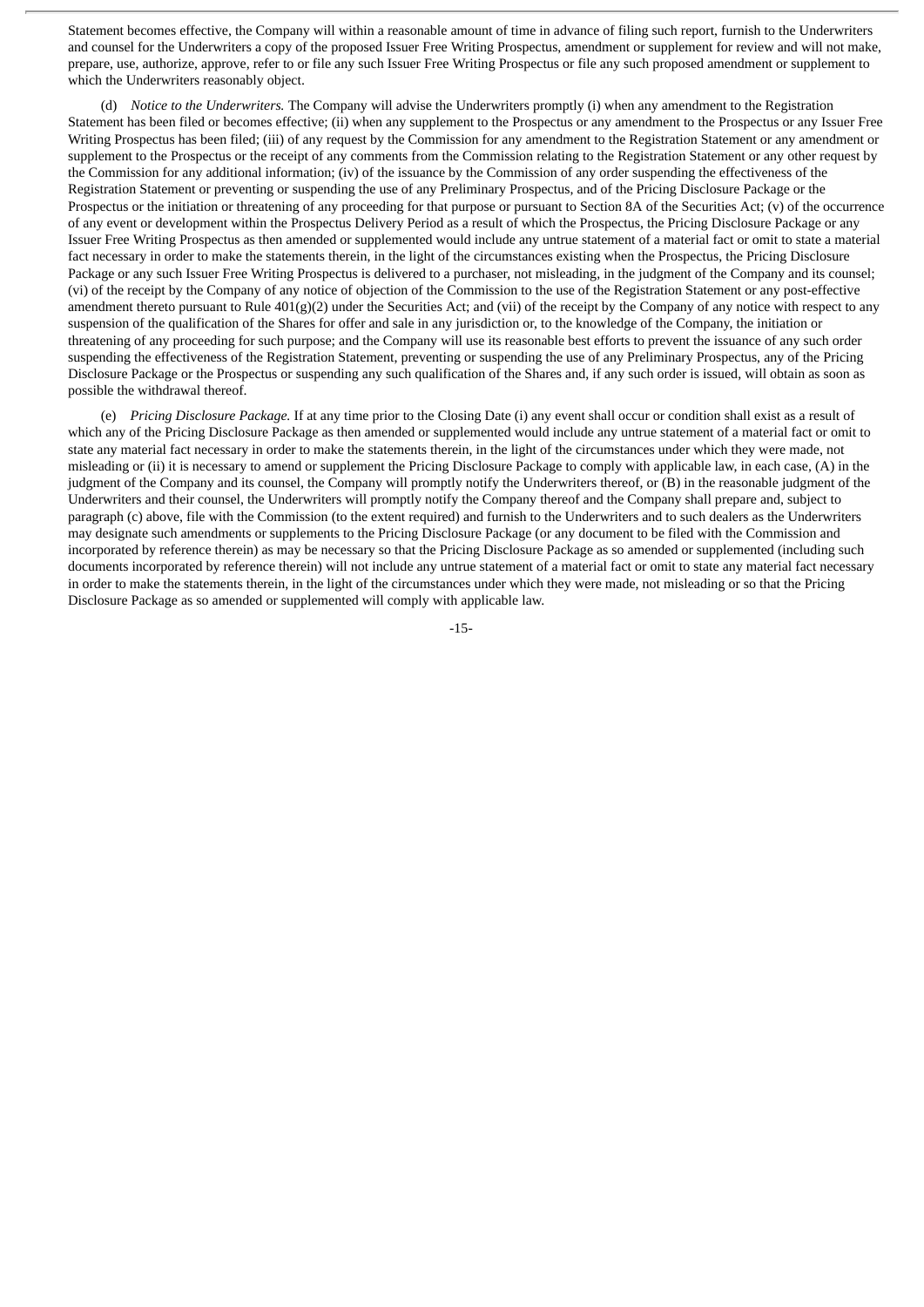(f) *Ongoing Compliance.* If during the Prospectus Delivery Period (i) any event or development shall occur or condition shall exist as a result of which the Prospectus as then amended or supplemented would include any untrue statement of a material fact or omit to state any material fact necessary in order to make the statements therein, in the light of the circumstances existing when the Prospectus is delivered to a purchaser, not misleading or (ii) it is necessary to amend or supplement the Prospectus to comply with law, the Company will promptly notify the Underwriters thereof and forthwith prepare and, subject to paragraph (c) above, file with the Commission and furnish to the Underwriters and to such dealers as the Underwriters may designate, such amendments or supplements to the Prospectus (or any document to be filed with the Commission and incorporated by reference therein) as may be necessary so that the statements in the Prospectus as so amended or supplemented, including such documents to be incorporated by reference, will not, in the light of the circumstances existing when the Prospectus is delivered to a purchaser, be misleading or so that the Prospectus will comply with law.

(g) *Blue Sky Compliance.* The Company will cooperate with the Underwriters in arranging to qualify the Shares for offer and sale under the securities or blue sky laws of such jurisdictions as the Underwriters shall reasonably request and will continue such qualifications in effect so long as required for the distribution of the Shares; provided that the Company shall not be required to (i) qualify as a foreign corporation or other entity or as a dealer in securities in any such jurisdiction where it would not otherwise be required to so qualify, (ii) file any general consent to service of process in any such jurisdiction or take any action that would subject it to service of process in any such jurisdiction or (iii) subject itself to taxation in any such jurisdiction if it is not otherwise so subject.

(h) *Earning Statement.* The Company will make generally available to its security holders and the Underwriters as soon as practicable an earning statement that satisfies the provisions of Section 11(a) of the Securities Act and Rule 158 of the Commission promulgated thereunder covering a period of at least twelve months beginning with the first fiscal quarter of the Company occurring after the "effective date" (as defined in Rule 158) of the Registration Statement.

(i) *Clear Market.* For a period of 45 days after the date of the Prospectus (the "Restricted Period"), the Company will not (i) pledge, sell, contract to sell, sell any option or contract to purchase, purchase any option or contract to sell, grant any option, right or warrant to purchase, or otherwise transfer or dispose of, directly or indirectly, or file with the Commission a registration statement under the Securities Act relating to, any shares of Common Stock or any securities convertible into or exercisable or exchangeable for Common Stock, or publicly disclose the intention to make any offer, sale, pledge, disposition or filing, or (ii) enter into any swap or other agreement that transfers, in whole or in part, any of the economic consequences of ownership of the Common Stock or any such other securities, whether any such transaction described in clause (i) or (ii) above is to be settled by delivery of Common Stock or such other securities, in cash or otherwise, without the prior written consent of the Underwriters. The foregoing sentence shall not apply to (i) the Shares to be sold hereunder, (ii) the issuance by the Company of any shares of Common Stock to be paid, in whole or in part, in satisfaction of the Company's regular quarterly dividend; (iii) the issuance by the Company of shares of Common Stock upon the exercise of an option or warrant or the conversion or exchange of a security outstanding on the date hereof as disclosed in the Registration Statement, the Pricing Disclosure Package and the Prospectus, (iv) the grant of stock options, restricted stock, restricted stock units or other equity awards to employees, consultants or directors pursuant to the terms of an equity plan in effect as of the date of the Pricing Disclosure Package as disclosed in the Registration Statement, the Pricing Disclosure Package and the Prospectus, (v) the establishment of a trading plan pursuant to Rule 10b5-1 under the Exchange

-16-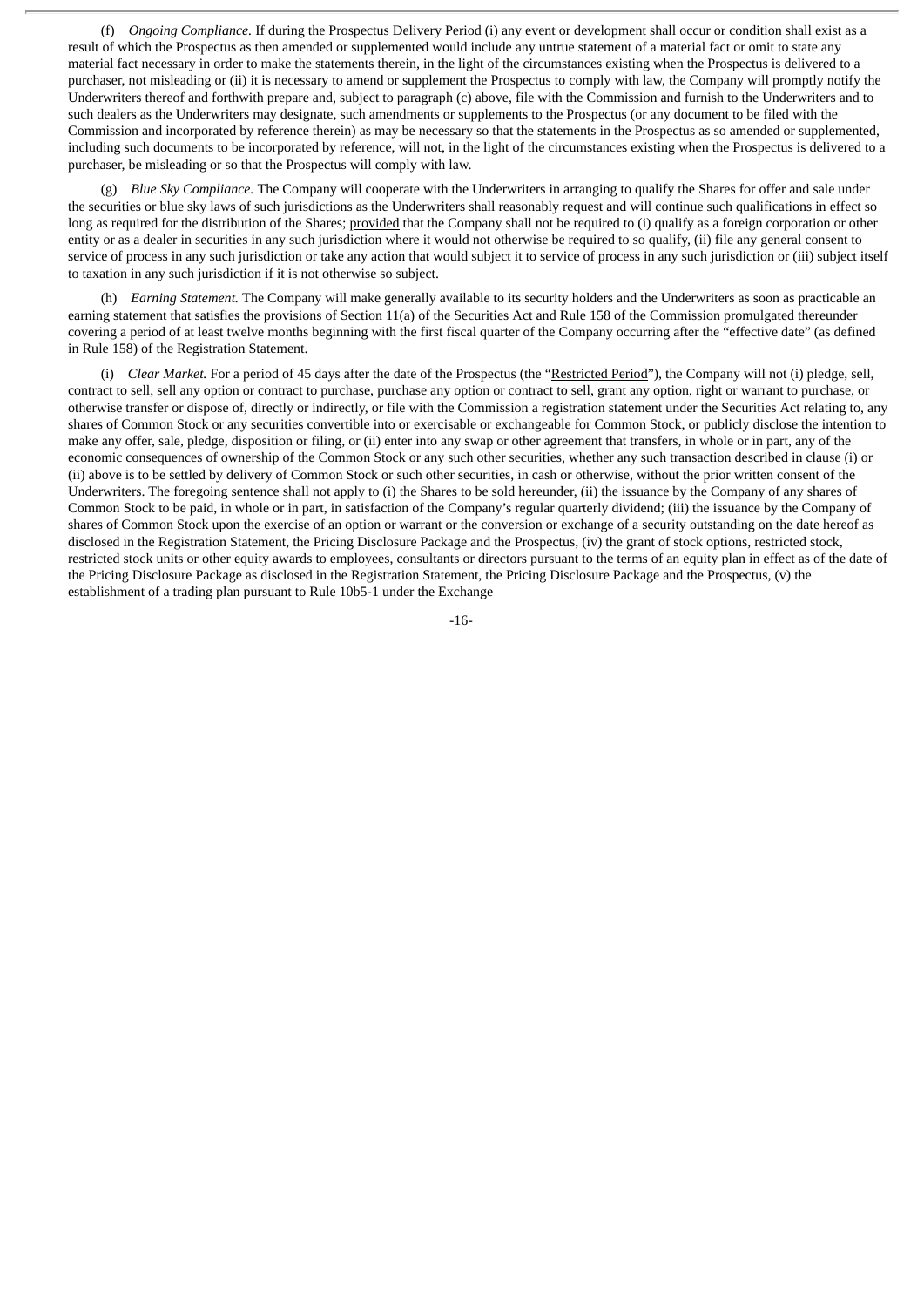Act for the transfer of shares of Common Stock, provided that (a) such trading plan does not provide for the transfer of Common Stock during the Restricted Period and (b) no public announcement or filing under the Exchange Act regarding the establishment of such trading plan shall be required or voluntarily made by or on behalf of the Company during the Restricted Period, (vi) the filing of a registration statement on Form S-4 relating to an acquisition of or merger with a real property company; provided that the aggregate number of securities registered under such registration statement does not exceed 5% of the total number of shares of Common Stock outstanding on a fully diluted basis as of the date of this Agreement and provided, further, that the Company shall cause each recipient of such shares, on or prior to the issuance of any such shares of Common Stock pursuant to such registration statement, to agree in writing to be bound by the terms of this Section 4(i) for the balance of the Restricted Period, (vii) a registration statement on Form S-8 (including any amendments or supplements thereto) relating to securities granted or to be granted pursuant to the Company's equity incentive plans or employee stock purchase plans or any assumed employee benefit plan disclosed in the Registration Statement, the Pricing Disclosure Package and the Prospectus, and (viii) the issuance of shares of Common Stock or limited partnership units of GLP Capital, L.P. ("OP Units") in connection with acquisitions of real property or real property companies; provided that the aggregate number of shares of Common Stock and OP Units issued during the Restricted Period pursuant to this clause (viii) does not exceed 5% of the total number of shares of Common Stock outstanding on a fully diluted basis as of the date of this Agreement and provided, further, that the Company shall cause each recipient of such shares, on or prior to the issuance of any such shares of Common Stock, to agree in writing to be bound by the terms of this Section 4(i) for the balance of the Restricted Period.

(j) *Use of Proceeds.* The Company will apply the net proceeds from the sale of the Shares as described in each of the Registration Statement, the Pricing Disclosure Package and the Prospectus under the heading "Use of Proceeds".

(k) *No Stabilization.* The Company will not take, directly or indirectly, any action designed to or that would reasonably be expected to cause or result in any stabilization or manipulation of the price of the Common Stock.

(l) *Record Retention*. The Company will, pursuant to reasonable procedures developed in good faith, retain copies of each Issuer Free Writing Prospectus that is not filed with the Commission in accordance with Rule 433 under the Securities Act.

(m) *Exchange Listing*. The Company will use its reasonable best efforts to list for quotation the Shares on the Nasdaq Global Select Market ("Nasdaq").

5. Certain Agreements of the Underwriters. Each Underwriter, severally and not jointly, hereby represents and agrees that it has not used, authorized use of, referred to or participated in the planning for use of, and will not use, authorize use of, refer to, or participate in the planning for use of, any "free writing prospectus", as defined in Rule 405 under the Securities Act (which term includes use of any written information furnished to the Commission by the Company and not incorporated by reference into the Registration Statement and any press release issued by the Company) that is required to be filed with the Commission other than (i) a free writing prospectus that contains no "issuer information" (as defined in Rule 433(h)(2) under the Securities Act) that was not included (including through incorporation by reference) in the Preliminary Prospectus or a previously filed Issuer Free Writing Prospectus, (ii) any Issuer Free Writing Prospectus listed on Annex A or prepared pursuant to Section 3(c) or Section 4(c) above (including any electronic road show), or (iii) any free writing prospectus prepared by such Underwriter and approved by the Company in advance in writing.

-17-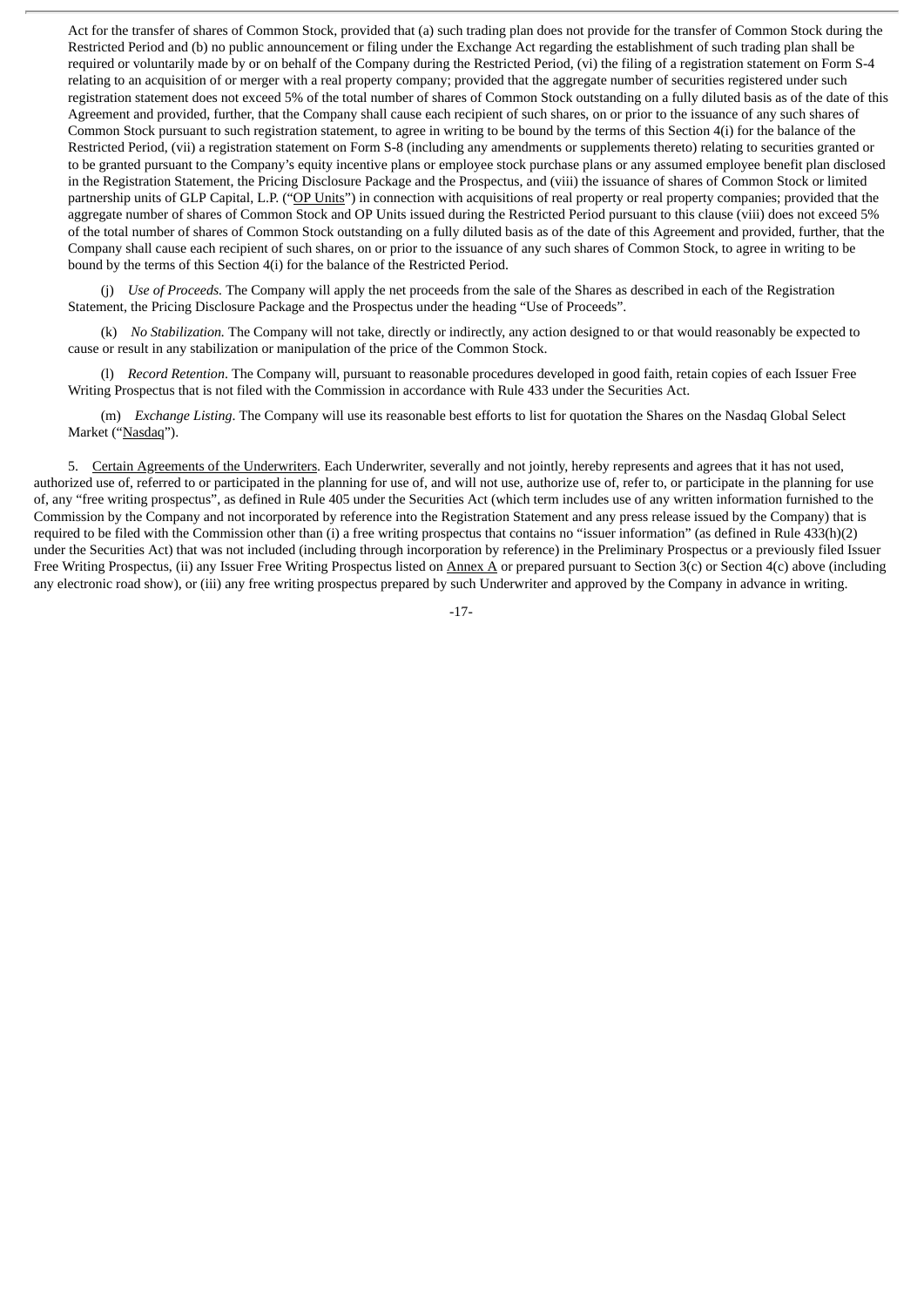6. Conditions of Underwriters' Obligations. The obligation of each Underwriter to purchase the Underwritten Shares on the Closing Date or the Option Shares on the Additional Closing Date, as the case may be, as provided herein is subject to the performance by the Company of its covenants and other obligations hereunder and to the following additional conditions:

(a) *Registration Compliance; No Stop Order.* No order suspending the effectiveness of the Registration Statement shall be in effect, and no proceeding for such purpose, pursuant to Rule 401(g)(2) or pursuant to Section 8A under the Securities Act shall be pending before or, to the knowledge of the Company, threatened by the Commission; the Prospectus and each Issuer Free Writing Prospectus shall have been timely filed with the Commission under the Securities Act (in the case of an Issuer Free Writing Prospectus, to the extent required by Rule 433 under the Securities Act) and in accordance with Section 4(a) hereof; and all requests by the Commission for additional information shall have been complied with to the reasonable satisfaction of the Underwriters.

(b) *Representations and Warranties.* The representations and warranties of the Company contained herein shall be true and correct on the date hereof and on and as of the Closing Date or the Additional Closing Date, as the case may be; and the statements of the Company and each of its officers made in any certificates delivered pursuant to this Agreement shall be true and correct on and as of the Closing Date or the Additional Closing Date, as the case may be.

(c) *No Downgrade.* Subsequent to the earlier of (A) the Applicable Time and (B) the execution and delivery of this Agreement if there are any debt securities or preferred stock issued or guaranteed by, the Company or any of its subsidiaries that are rated by a "nationally recognized statistical rating organization" as such term is defined under Section 3(a)(62) under the Exchange Act (i) no downgrading shall have occurred in the rating accorded any such debt securities or preferred stock issued or guaranteed by the Company or any of its subsidiaries, and (ii) no such organization shall have publicly announced that it has under surveillance or review, or has changed its outlook with respect to, its rating of any such debt securities or preferred stock issued or guaranteed by the Company or any of its subsidiaries (other than an announcement with positive implications of a possible upgrading).

(d) *No Material Adverse Change.* No event or condition of a type described in Section 3(h) hereof shall have occurred or shall exist, which event or condition is not described in the Pricing Disclosure Package (excluding any amendment or supplement thereto) and the Prospectus (excluding any amendment or supplement thereto), and the effect of which in the judgment of the Underwriters makes it impracticable or inadvisable to proceed with the offering, sale or delivery of the Shares on the Closing Date or the Additional Closing Date, as the case may be, on the terms and in the manner contemplated by this Agreement, the Pricing Disclosure Package and the Prospectus.

(e) *Officer's Certificate.* The Underwriters shall have received on and as of the Closing Date or the Additional Closing Date, as the case may be, a certificate of the chief financial officer or chief accounting officer of the Company (i) confirming that such officer has carefully reviewed the Registration Statement, the Pricing Disclosure Package and the Prospectus and, to the knowledge of such officer, the representations set forth in Sections 3(b) and 3(d) hereof are true and correct and (ii) confirming that, except for representations and warranties of the Company that speak as of a particular date (which representations and warranties are true and correct as of such date), the other representations and warranties of the Company in this Agreement are true and correct in all respects, as of the Closing Date or the Additional Closing Date, as the case may be, and that the Company has complied with all agreements and satisfied all conditions on its part to be performed or satisfied hereunder at or prior to the Closing Date or the Additional Closing Date, as the case may be, and (iii) to the effect set forth in paragraphs (a), (c) and (d) above.

-18-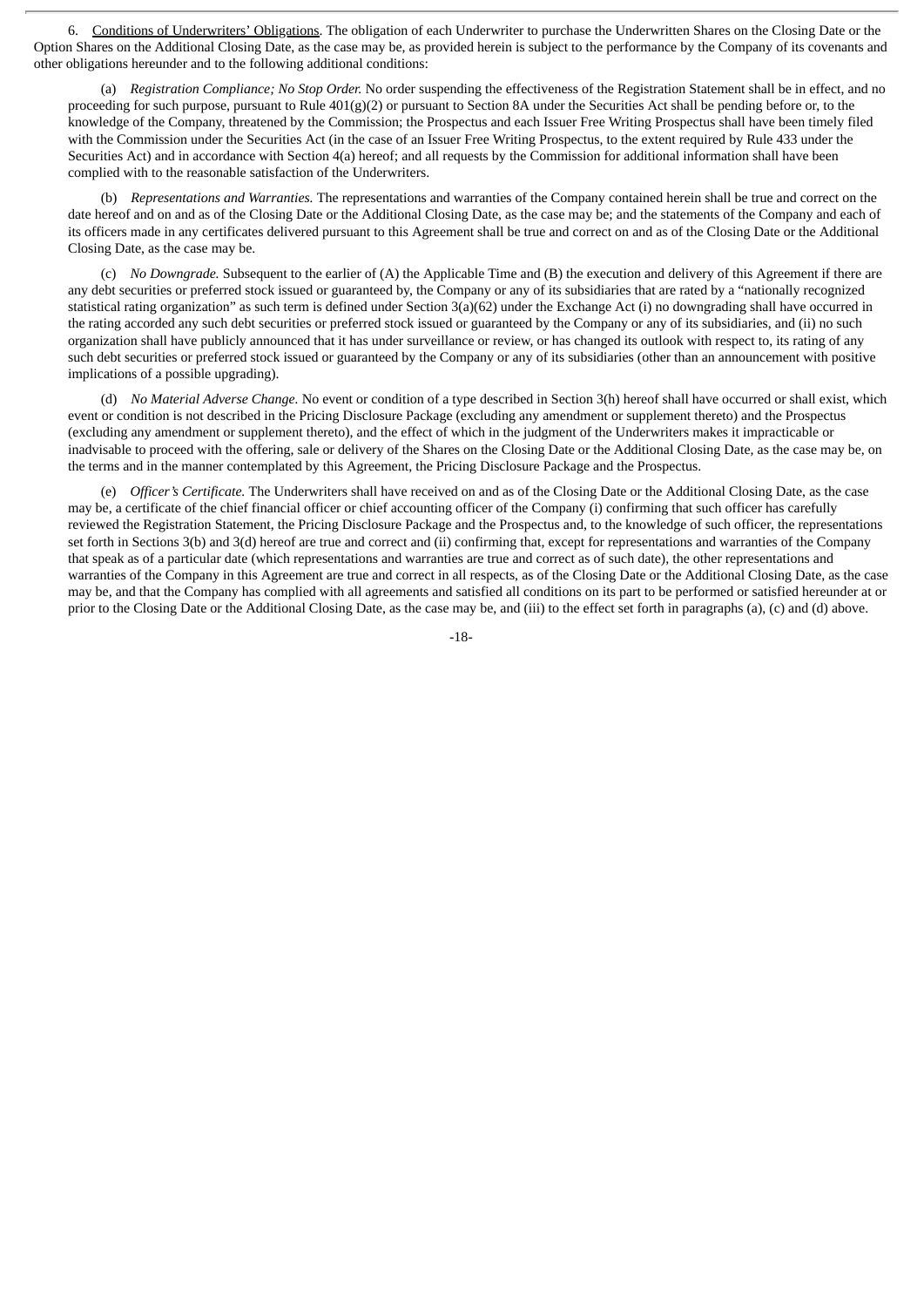(f) *Comfort Letters.* On the date of this Agreement and on the Closing Date or the Additional Closing Date, as the case may be, Deloitte shall have furnished to the Underwriters, at the request of the Company, letters with respect to the Company and its subsidiaries, dated the date of delivery thereof and addressed to the Underwriters, in form and substance reasonably satisfactory to the Underwriters, containing statements and information of the type customarily included in accountants' "comfort letters" to underwriters with respect to the financial statements and certain financial information contained or incorporated by reference in the Registration Statement, the Pricing Disclosure Package and the Prospectus; provided that the letters delivered on the Closing Date or the Additional Closing Date, as the case may be, shall use a "cut-off" date no more than three business days prior to such Closing Date or such Additional Closing Date, as the case may be.

#### (g) *Opinion and Negative Assurance Letter of Counsel for the Company*.

(i) Goodwin Procter LLP, counsel for the Company, shall have furnished to the Underwriters, at the request of the Company, their written opinion and negative assurance letter, dated the Closing Date and/or the Additional Closing Date, as the case may be, and addressed to the Underwriters, in form and substance reasonably satisfactory to the Underwriters. In rendering such opinion, Goodwin Procter LLP may rely upon representations and covenants of duly appointed officers of the Company and its subsidiaries (including, without limitation, any such representations, covenants or statements made in certificates provided by such officers to counsel) and may make such assumptions as are customary with commercial practices.

(ii) Goodwin Procter LLP, tax counsel for the Company, shall have furnished to the Underwriters, at the request of the Company, a written tax opinion, dated the Closing Date and/or the Additional Closing Date, as the case may be, in form and substance reasonably satisfactory to the Underwriters. In rendering such opinion, Goodwin Procter LLP may rely upon representations and covenants of duly appointed officers of the Company and its subsidiaries (including, without limitation, any such representations, covenants or statements made in certificates provided by such officers to counsel) and may make such assumptions as are customary with commercial practices.

(iii) Ballard Spahr LLP, Pennsylvania counsel for the Company, shall have furnished to the Underwriters, at the request of the Company, their written opinion, dated the Closing Date and/or the Additional Closing Date, as the case may be, and addressed to the Underwriters, in form and substance reasonably satisfactory to the Underwriters. In rendering such opinion, Ballard Spahr LLP may rely upon representations and covenants of duly appointed officers of the Company and its subsidiaries (including, without limitation, any such representations, covenants or statements made in certificates provided by such officers to counsel) and may make such assumptions as are customary with commercial practices.

(h) *Opinion and Negative Assurance Letter of Counsel for the Underwriters.* The Underwriters shall have received on and as of the Closing Date and/or the Additional Closing Date, as the case may be, an opinion and negative assurance letter, addressed to the Underwriters, of Cahill Gordon & Reindel LLP, counsel for the Underwriters, with respect to such matters as the Underwriters may reasonably request, and such counsel shall have received such documents and information as they may reasonably request to enable them to pass upon such matters.

-19-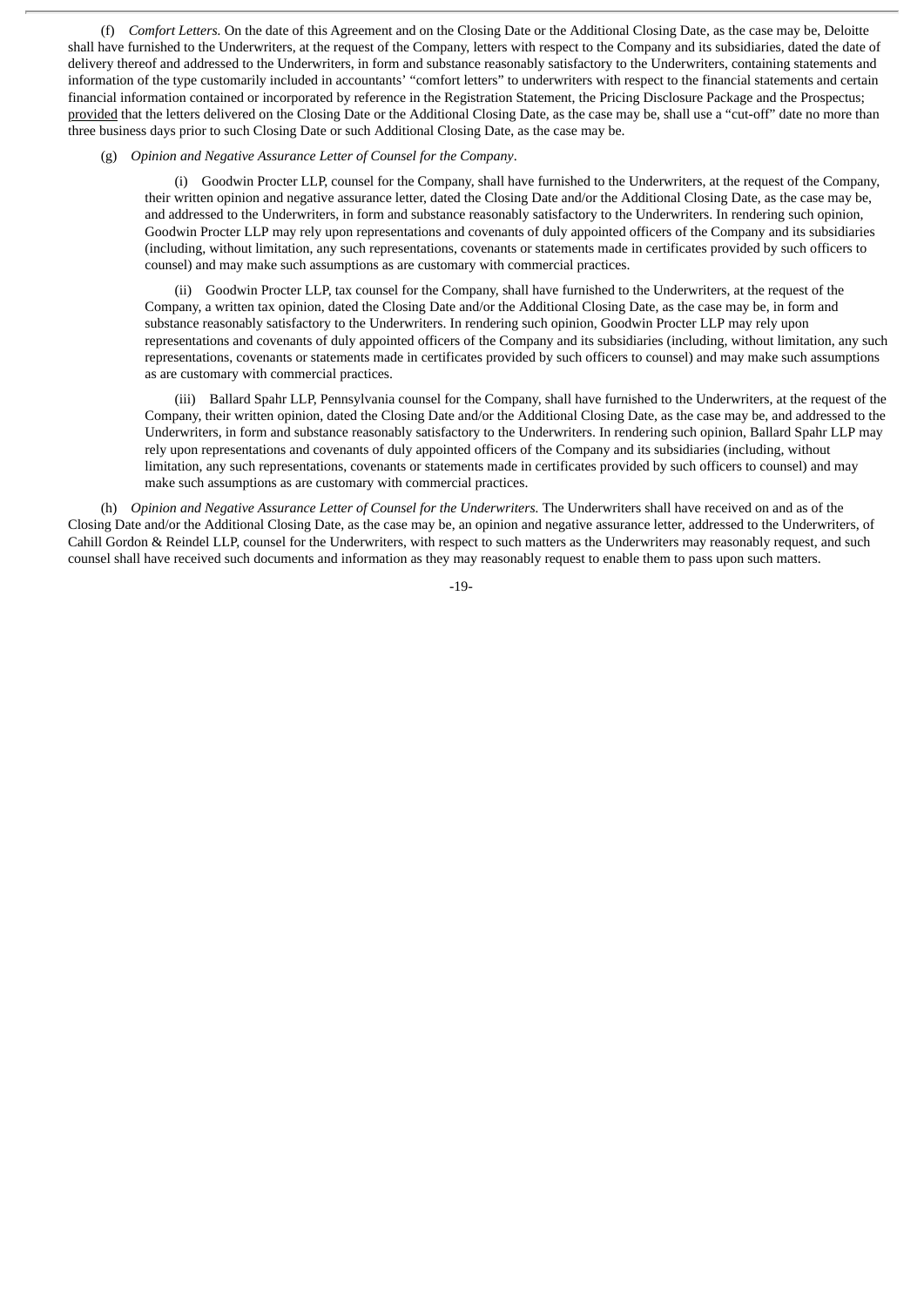(i) *No Legal Impediment to Sale.* No action shall have been taken and no statute, rule, regulation or order shall have been enacted, adopted or issued by any federal, state or foreign governmental or regulatory authority that would, as of the Closing Date or the Additional Closing Date, as the case may be, prevent the issuance or sale of the Shares; and no injunction or order of any federal, state or foreign court shall have been issued that would, as of the Closing Date or the Additional Closing Date, as the case may be, prevent the issuance or sale of the Shares.

(j) *Good Standing*. The Underwriters shall have received on and as of the Closing Date or the Additional Closing Date, as the case may be, satisfactory evidence of the good standing of the Company and GLP Capital, L.P. in their respective jurisdictions of organization and their good standing as foreign entities in such other jurisdictions as the Underwriters may reasonably request, in each case in writing or any standard form of telecommunication from the appropriate governmental authorities of such jurisdictions.

(k) *Exchange Listing.* Company shall have submitted a listing of additional shares notification form to Nasdaq with respect to the Shares and shall have received no objection thereto from Nasdaq.

(l) *Lock-up Agreements.* The Company shall have furnished to the Underwriters the "lock-up" agreements, each substantially in the form of Exhibit A hereto, executed by the officers and directors of the Company listed on Schedule 2 and each such agreement shall be in full force and effect on the Closing Date or the Additional Closing Date, as the case may be.

(m) *Additional Documents.* On or prior to the Closing Date or the Additional Closing Date, as the case may be, the Company shall have furnished to the Underwriters such further certificates and documents as the Underwriters may reasonably request for the purposes of enabling them to pass upon the issuance and sale of the Shares as contemplated herein, or in order to evidence the accuracy of any of the representations and warranties, or the satisfaction of any of the conditions or agreements contained herein.

All opinions, letters, certificates and evidence mentioned above or elsewhere in this Agreement shall be deemed to be in compliance with the provisions hereof only if they are in form and substance reasonably satisfactory to counsel for the Underwriters.

#### 7. Indemnification and Contribution.

(a) *Indemnification of the Underwriters.* The Company agrees to indemnify and hold harmless each Underwriter, its affiliates, directors and officers and each person, if any, who controls such Underwriter within the meaning of Section 15 of the Securities Act or Section 20 of the Exchange Act, from and against any and all losses, claims, damages and liabilities (including, without limitation, reasonable legal fees and other expenses incurred in connection with any suit, action or proceeding or any claim asserted as such expenses are incurred), joint or several, that arise out of, or are based upon, (i) any untrue statement or alleged untrue statement of a material fact contained in the Registration Statement or any omission or alleged omission to state therein a material fact required to be stated therein or necessary in order to make the statements therein, not misleading, or (ii) any untrue statement or alleged untrue statement of a material fact contained in the Prospectus (or any amendment or supplement thereto), any Issuer Free Writing Prospectus, any "issuer information" filed pursuant to Rule 433(d) under the Securities Act, any "road show" as defined in Rule 433(h) under the Securities Act (a "road show") or any Pricing

-20-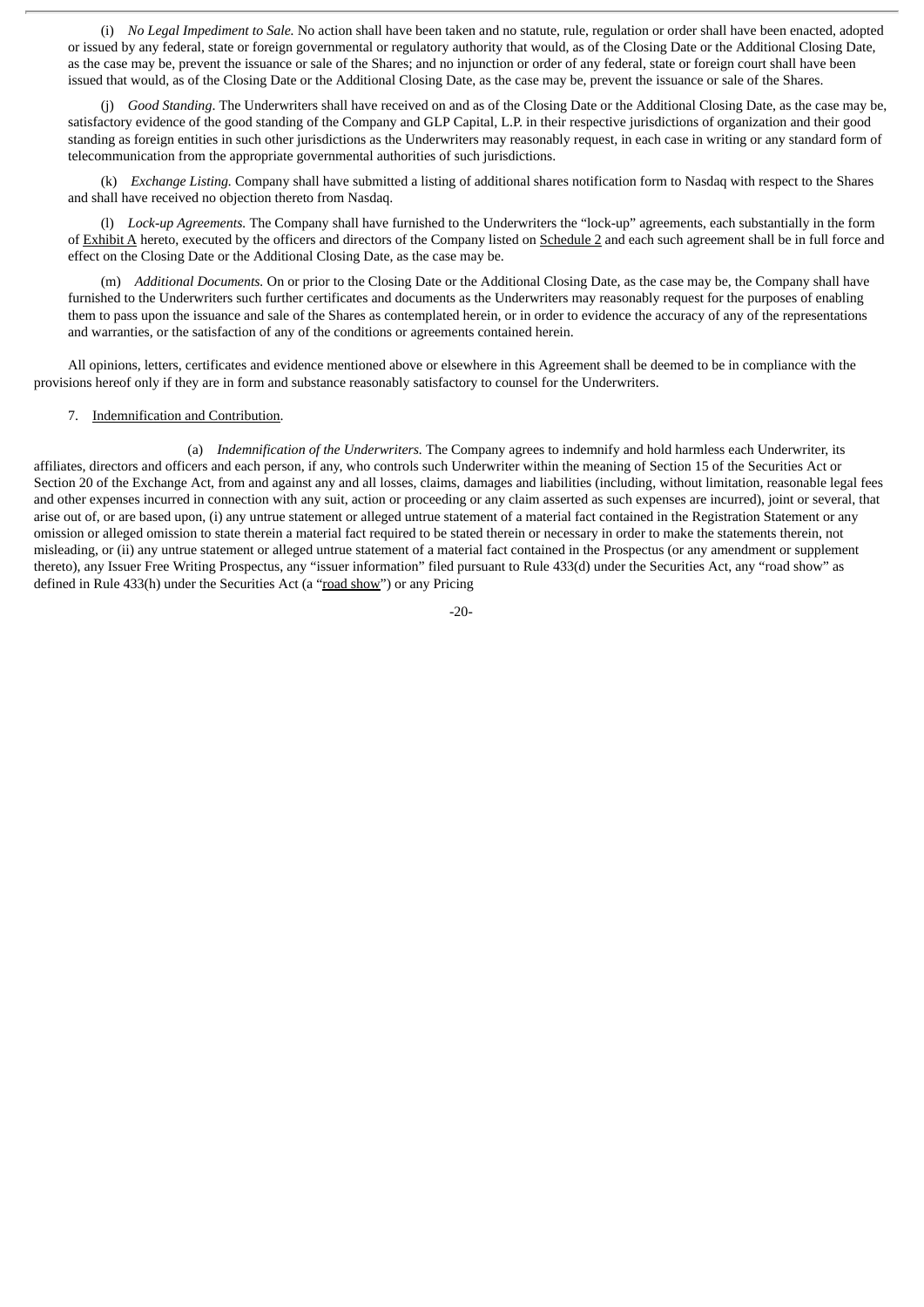Disclosure Package (including any Pricing Disclosure Package that has subsequently been amended), or caused by any omission or alleged omission to state therein a material fact necessary in order to make the statements therein, in the light of the circumstances under which they were made, not misleading, in each case except insofar as such losses, claims, damages or liabilities arise out of, or are based upon, any untrue statement or omission or alleged untrue statement or omission made in reliance upon and in conformity with any information relating to any Underwriter furnished to the Company in writing by such Underwriter expressly for use therein, it being understood and agreed that the only such information furnished by any Underwriter consists of the information described as such in subsection (b) below.

(b) *Indemnification of the Company.* Each Underwriter agrees, severally and not jointly, to indemnify and hold harmless the Company, each of its directors and officers who signed the Registration Statement and each person, if any, who controls the Company within the meaning of Section 15 of the Securities Act or Section 20 of the Exchange Act to the same extent as the indemnity set forth in paragraph (a) above, but only with respect to any losses, claims, damages or liabilities that arise out of, or are based upon, any untrue statement or omission or alleged untrue statement or omission made in reliance upon and in conformity with any information relating to such Underwriter furnished to the Company in writing by such Underwriter expressly for use in the Registration Statement, the Prospectus (or any amendment or supplement thereto), any Issuer Free Writing Prospectus or any Pricing Disclosure Package, it being understood and agreed that the only such information furnished by any Underwriter consists of the following paragraphs in the Preliminary Prospectus and the Prospectus furnished on behalf of each Underwriter: the fifth paragraph, the first sentence of the first paragraph under the heading "Commissions and Discounts," in each case, in the section entitled "Underwriting" in the Preliminary Prospectus and Prospectus.

(c) *Notice and Procedures.* If any suit, action, proceeding (including any governmental or regulatory investigation), claim or demand shall be brought or asserted against any person in respect of which indemnification may be sought pursuant to either paragraph (a) or (b) above, such person (the "Indemnified Person") shall promptly notify the person against whom such indemnification may be sought (the "Indemnifying Person") in writing; provided that the failure to notify the Indemnifying Person shall not relieve it from any liability that it may have under paragraph (a) or (b) above except to the extent that it has been materially prejudiced (through the forfeiture of substantive rights or defenses) by such failure; and provided, further, that the failure to notify the Indemnifying Person shall not relieve it from any liability that it may have to an Indemnified Person otherwise than under paragraph (a) or (b) above. If any such proceeding shall be brought or asserted against an Indemnified Person and it shall have notified the Indemnifying Person thereof, the Indemnifying Person shall retain counsel reasonably satisfactory to the Indemnified Person (who shall not, without the consent of the Indemnified Person, be counsel to the Indemnifying Person) to represent the Indemnified Person and any others entitled to indemnification pursuant to this Section 7 that the Indemnifying Person may designate in such proceeding and shall pay the fees and expenses of such proceeding and shall pay the fees and expenses of such counsel related to such proceeding, as incurred. In any such proceeding, any Indemnified Person shall have the right to retain its own counsel, but the fees and expenses of such counsel shall be at the expense of such Indemnified Person unless (i) the Indemnifying Person and the Indemnified Person shall have mutually agreed to the contrary; (ii) the Indemnifying Person has failed within a reasonable time to retain counsel reasonably satisfactory to the Indemnified Person; (iii) the Indemnified Person shall have reasonably concluded that there may be legal defenses available to it that are different from or in addition to those available to the Indemnifying Person; or (iv) the named parties in any such proceeding (including any impleaded parties) include both the Indemnifying Person and the Indemnified Person and representation of both parties by the same counsel would be inappropriate due to actual or potential differing interests between them. It is understood and agreed that the Indemnifying Person shall not, in connection with any proceeding or related proceeding in the same jurisdiction, be liable for the fees and expenses of more than one separate firm (in addition to any local counsel) for all Indemnified Persons, and that all such fees and expenses shall be reimbursed as they

-21-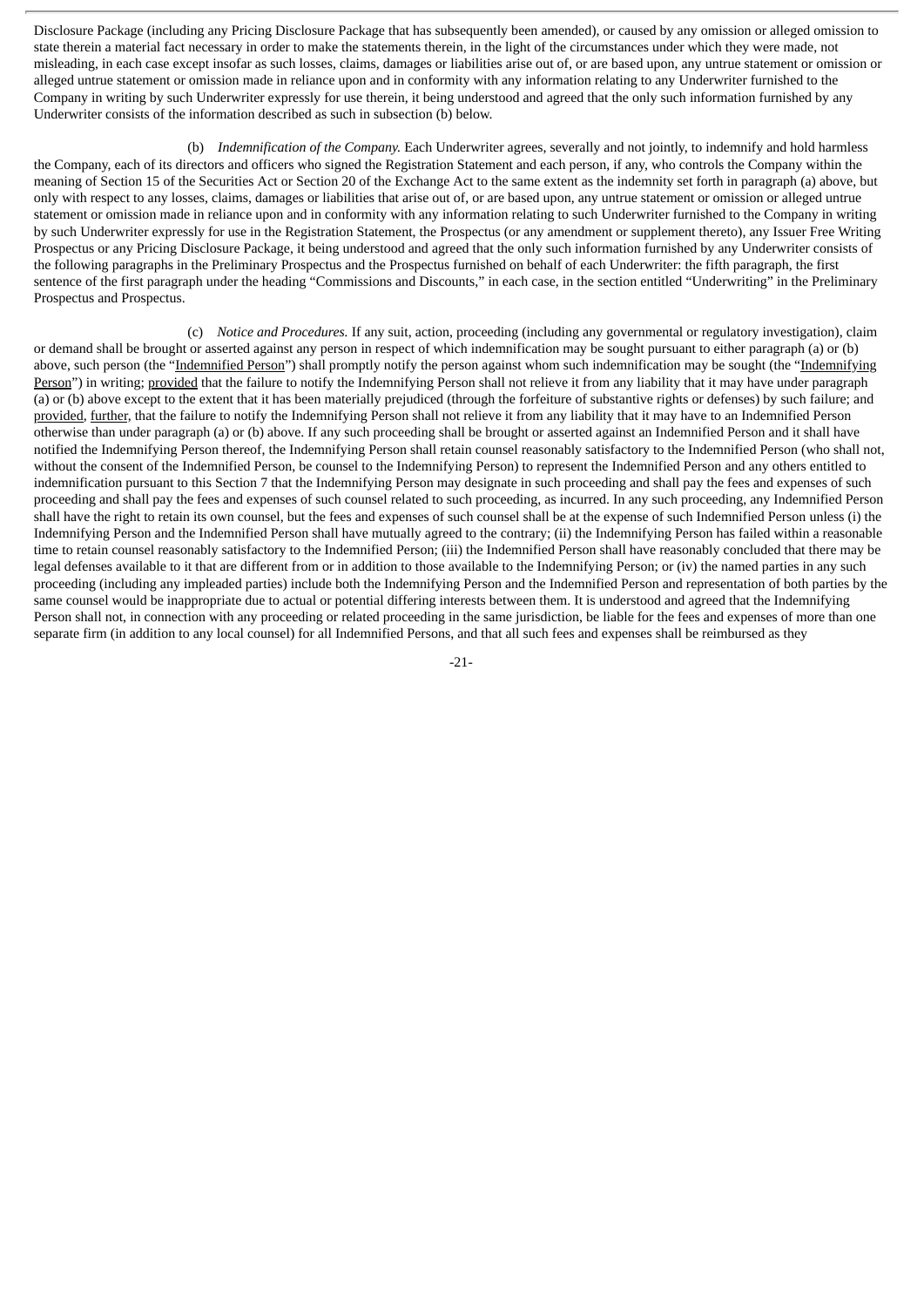are incurred. Any such separate firm for any Underwriter, its affiliates, directors and officers and any control persons of such Underwriter shall be designated in writing by the Underwriters and any such separate firm for the Company, its directors and officers who signed the Registration Statement and any control persons of the Company shall be designated in writing by the Company. The Indemnifying Person shall not be liable for any settlement of any proceeding effected without its written consent, but if settled with such consent or if there be a final judgment for the plaintiff, the Indemnifying Person agrees to indemnify each Indemnified Person from and against any loss or liability by reason of such settlement or judgment. Notwithstanding the foregoing sentence, if at any time an Indemnified Person shall have requested that an Indemnifying Person reimburse the Indemnified Person for fees and expenses of counsel as contemplated by this paragraph, the Indemnifying Person shall be liable for any settlement of any proceeding effected without its written consent if (i) such settlement is entered into more than 60 days after receipt by the Indemnifying Person of such request, (ii) the Indemnifying Person shall not have reimbursed the Indemnified Person in accordance with such request prior to the date of such settlement and (iii) such Indemnifying Person shall have received notice of the terms of such settlement at least 45 days prior to such settlement being entered into. No Indemnifying Person shall, without the written consent of the Indemnified Person, effect any settlement of any pending or threatened proceeding in respect of which any Indemnified Person is or could have been a party and indemnification could have been sought hereunder by such Indemnified Person, unless such settlement (x) includes an unconditional release of such Indemnified Person, in form and substance reasonably satisfactory to such Indemnified Person, from all liability on claims that are the subject matter of such proceeding and (y) does not include any statement as to or any admission of fault, culpability or a failure to act by or on behalf of any Indemnified Person.

(d) *Contribution.* If the indemnification provided for in paragraphs (a) and (b) above is unavailable to an Indemnified Person or insufficient in respect of any losses, claims, damages or liabilities referred to therein, then each Indemnifying Person under such paragraph, in lieu of indemnifying such Indemnified Person thereunder, shall contribute to the amount paid or payable by such Indemnified Person as a result of such losses, claims, damages or liabilities (i) in such proportion as is appropriate to reflect the relative benefits received by the Company on the one hand and the Underwriters on the other from the offering of the Shares or (ii) if the allocation provided by the foregoing clause (i) is not permitted by applicable law, in such proportion as is appropriate to reflect not only the relative benefits referred to in clause (i) but also the relative fault of the Company on the one hand and the Underwriters on the other in connection with the statements or omissions that resulted in such losses, claims, damages or liabilities, as well as any other relevant equitable considerations. The relative benefits received by the Company on the one hand and the Underwriters on the other shall be deemed to be in the same respective proportions as the (i) net proceeds (before deducting expenses) received by the Company from the sale of the Shares and (ii) the difference between (x) the aggregate price to the public received by the Underwriters and (y) the aggregate price paid by the Underwriters to the Company for the Shares, bear to the aggregate price to the public received by the Underwriters. The relative fault of the Company on the one hand and the Underwriters on the other shall be determined by reference to, among other things, whether the untrue or alleged untrue statement of a material fact or the omission or alleged omission to state a material fact relates to information supplied by the Company or by the Underwriters and the parties' relative intent, knowledge, access to information and opportunity to correct or prevent such statement or omission.

(e) *Limitation on Liability.* The Company and the Underwriters agree that it would not be just and equitable if the amount of such contribution pursuant to paragraph (d) above were determined by pro rata allocation (even if the Underwriters were treated as one entity for such purpose) or by any other method of allocation that does not take account of the equitable considerations referred to in paragraph (d) above. The amount paid or payable by an Indemnified Person as a result of the losses, claims, damages and liabilities referred to in paragraph (d) above shall be deemed to include, subject to the limitations set forth above, any legal or other expenses incurred by such Indemnified Person in connection with any such action or claim. Notwithstanding the provisions of paragraphs (d) and (e), in no event shall

-22-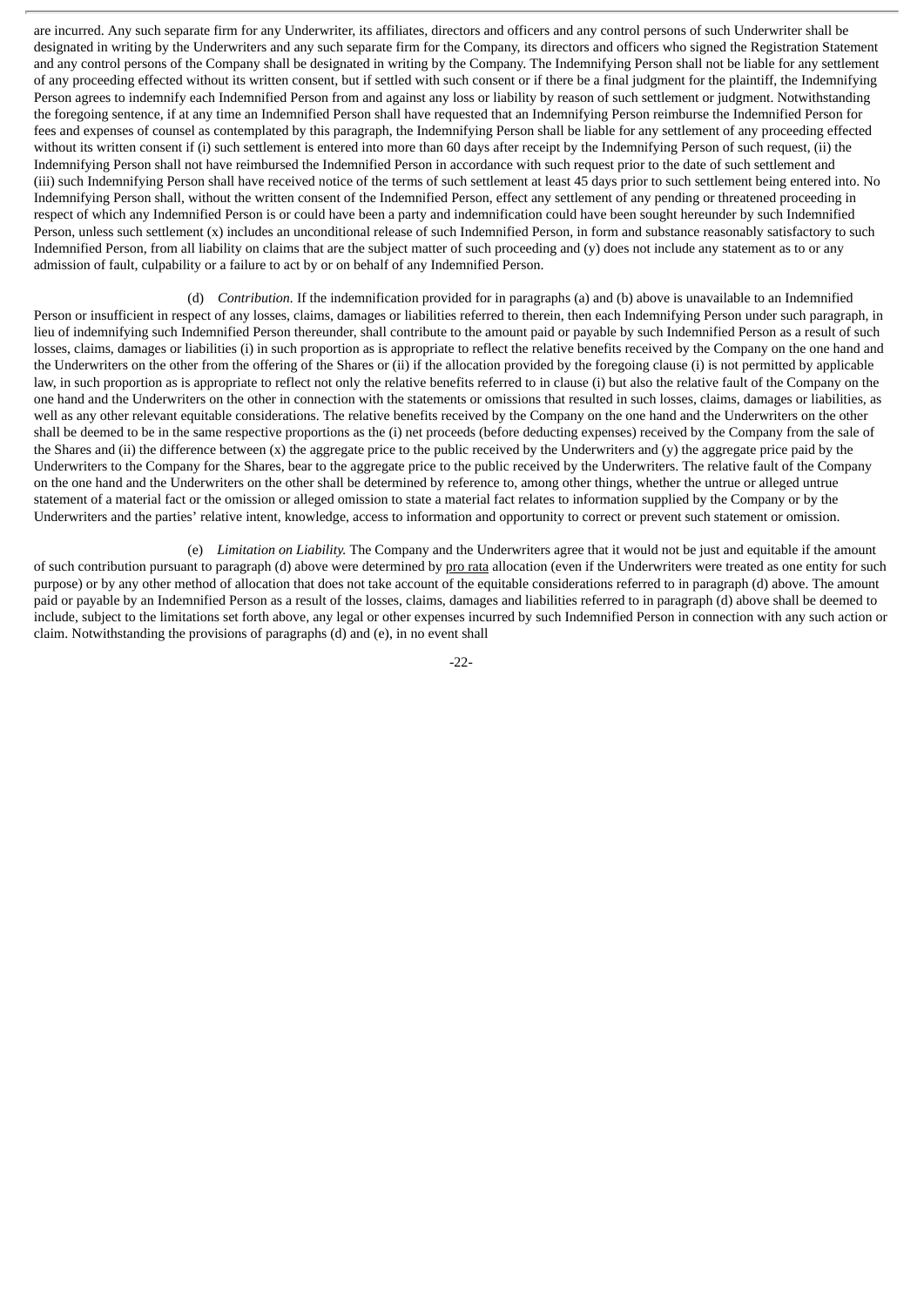an Underwriter be required to contribute any amount in excess of the amount by which the total discounts and commissions received by such Underwriter with respect to the offering of the Shares exceeds the amount of any damages that such Underwriter has otherwise been required to pay by reason of such untrue or alleged untrue statement or omission or alleged omission. No person guilty of fraudulent misrepresentation (within the meaning of Section 11(f) of the Securities Act) shall be entitled to contribution from any person who was not guilty of such fraudulent misrepresentation. The Underwriters' obligations to contribute pursuant to paragraphs (d) and (e) are several in proportion to their respective purchase obligations hereunder and not joint.

(f) *Non-Exclusive Remedies.* The remedies provided for in this Section 7 are not exclusive and shall not limit any rights or remedies which may otherwise be available to any Indemnified Person at law or in equity.

8. Effectiveness of Agreement. This Agreement shall become effective upon execution and delivery hereof by the parties hereto.

9. Termination. This Agreement may be terminated in the discretion of the Underwriters, by notice to the Company, if after the execution and delivery of this Agreement and on or prior to the Closing Date or, in the case of the Option Shares, prior to the Additional Closing Date (i) trading generally shall have been suspended or materially limited by either of Nasdaq or the New York Stock Exchange; (ii) trading of any securities issued or guaranteed by the Company shall have been suspended on any such exchanges or in any over-the-counter market; (iii) a general moratorium on commercial banking activities shall have been declared by federal or New York State authorities; or (iv) there shall have occurred any outbreak or escalation of hostilities or any change in financial markets or any calamity or crisis, either within or outside the United States, that, in the judgment of the Underwriters, is material and adverse and makes it impracticable or inadvisable to proceed with the offering, sale or delivery of the Shares on the Closing Date or the Additional Closing Date, as the case may be, on the terms and in the manner contemplated by this Agreement, the Pricing Disclosure Package and the Prospectus.

#### 10. Defaulting Underwriter.

(a) If, on the Closing Date or the Additional Closing Date, as the case may be, any Underwriter defaults on its obligation to purchase the Shares that it has agreed to purchase hereunder on such date, the non-defaulting Underwriters may in their discretion arrange for the purchase of such Shares by other persons satisfactory to the Company on the terms contained in this Agreement. If, within 36 hours after any such default by any Underwriter, the non-defaulting Underwriters do not arrange for the purchase of such Shares, then the Company shall be entitled to a further period of 36 hours within which to procure other persons satisfactory to the non-defaulting Underwriters to purchase such Shares on such terms. If other persons become obligated or agree to purchase the Shares of a defaulting Underwriter, either the non-defaulting Underwriters or the Company may postpone the Closing Date or the Additional Closing Date, as the case may be, for up to five full business days in order to effect any changes that in the opinion of counsel for the Company or counsel for the Underwriters may be necessary in the Registration Statement and the Prospectus or in any other document or arrangement, and the Company agrees to promptly prepare any amendment or supplement to the Registration Statement and the Prospectus that effects any such changes. As used in this Agreement, the term "Underwriter" includes, for all purposes of this Agreement unless the context otherwise requires, any person not listed in Schedule 1 hereto that, pursuant to this Section 10, purchases Shares that a defaulting Underwriter agreed but failed to purchase.

(b) If, after giving effect to any arrangements for the purchase of the Shares of a defaulting Underwriter or Underwriters by the non-defaulting Underwriters and the Company as provided in paragraph (a) above, the aggregate number of Shares that remain unpurchased on the Closing Date or the

-23-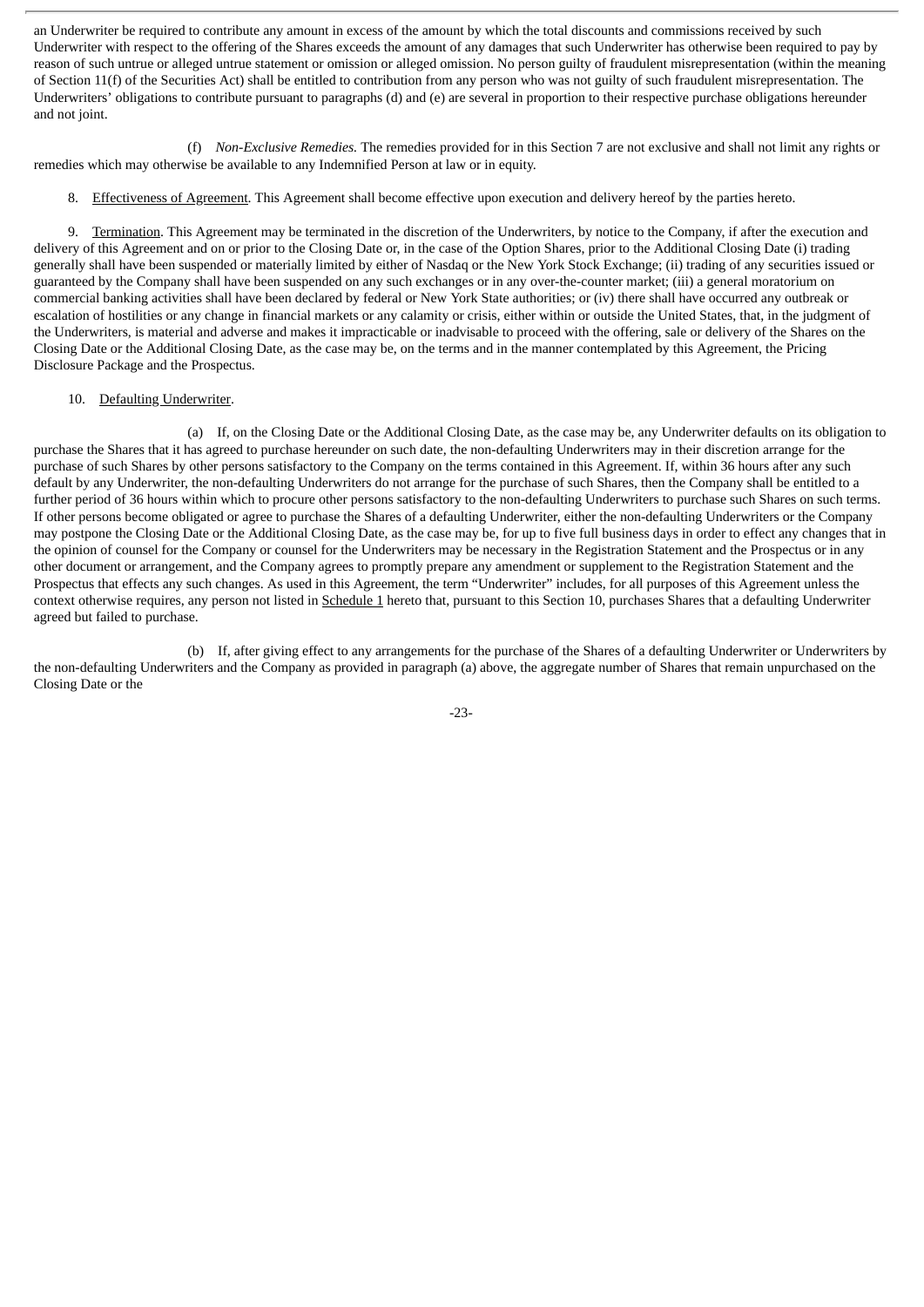Additional Closing Date, as the case may be, does not exceed one-eleventh of the aggregate number of Shares to be purchased on such date, then the Company shall have the right to require each non-defaulting Underwriter to purchase the number of Shares that such Underwriter agreed to purchase hereunder on such date plus such Underwriter's pro rata share (based on the number of Shares that such Underwriter agreed to purchase on such date) of the Shares of such defaulting Underwriter or Underwriters for which such arrangements have not been made.

(c) If, after giving effect to any arrangements for the purchase of the Shares of a defaulting Underwriter or Underwriters by the non-defaulting Underwriters and the Company as provided in paragraph (a) above, the aggregate number of Shares that remain unpurchased on the Closing Date or the Additional Closing Date, as the case may be, exceeds one-eleventh of the aggregate amount of Shares to be purchased on such date, or if the Company shall not exercise the right described in paragraph (b) above, then this Agreement or, with respect to any Additional Closing Date, the obligation of the Underwriters to purchase Shares on the Additional Closing Date, shall terminate without liability on the part of the non-defaulting Underwriters. Any termination of this Agreement pursuant to this Section 10 shall be without liability on the part of the Company, except that the Company will continue to be liable for the payment of expenses as set forth in Section 11 hereof and except that the provisions of Section 7 hereof shall not terminate and shall remain in effect.

(d) Nothing contained herein shall relieve a defaulting Underwriter of any liability it may have to the Company or any non-defaulting Underwriter for damages caused by its default.

#### 11. Payment of Expenses*.*

(a) Whether or not the transactions contemplated by this Agreement are consummated or this Agreement is terminated, the Company agrees to pay or cause to be paid all costs and expenses incident to the performance of its obligations hereunder, including without limitation, (i) the costs incident to the authorization, issuance, sale, preparation and delivery of the Shares and any taxes payable in that connection; (ii) the costs incident to the preparation, printing and filing under the Securities Act of the Registration Statement, the Preliminary Prospectus, any Issuer Free Writing Prospectus, any Pricing Disclosure Package and the Prospectus (including all exhibits, amendments and supplements thereto) and the distribution thereof; (iii) the fees and expenses of the Company's counsel and the Company's independent accountants; (iv) the fees and expenses incurred in connection with the registration or qualification and determination of eligibility for investment of the Shares under the laws of such jurisdictions as the Underwriters may designate and the preparation, printing and distribution of a "blue sky" memorandum (including the related reasonable fees and expenses of counsel for the Underwriters); (v) the filing fees incident to, and the reasonable fees and disbursements of counsel to the Underwriters in connection with, the review by FINRA of the terms of the sale of the Shares in an amount not to exceed \$10,000, (vi) the cost of preparing stock certificates, if any, (vii) the costs and charges of any transfer agent and any registrar; (ix) all expenses incurred by the Company in connection with any "road show" presentation to potential investors; provided that private aircraft travel expenses incurred in connection with such "road show" and other meetings shall be allocated 50% to the Company, on one hand, and 50% to the Underwriters on the other hand, and the Company, on one hand, and the Underwriters in the aggregate (but severally as to their portion) on the other hand, shall each pay their own expenses for all other travel expenses; and (x) all expenses and application fees related to the listing of the Shares on Nasdaq. Except as provided in Section 7 and in this Section 11, the Underwriters shall pay their own expenses, including the fees and disbursements of their counsel.

(b) If (i) this Agreement is terminated pursuant to Section 9, (ii) the Company for any reason fails to tender the Shares for delivery to the Underwriters (other than solely by reason of a default by the Underwriters of their obligations hereunder after all conditions hereunder have been satisfied in

-24-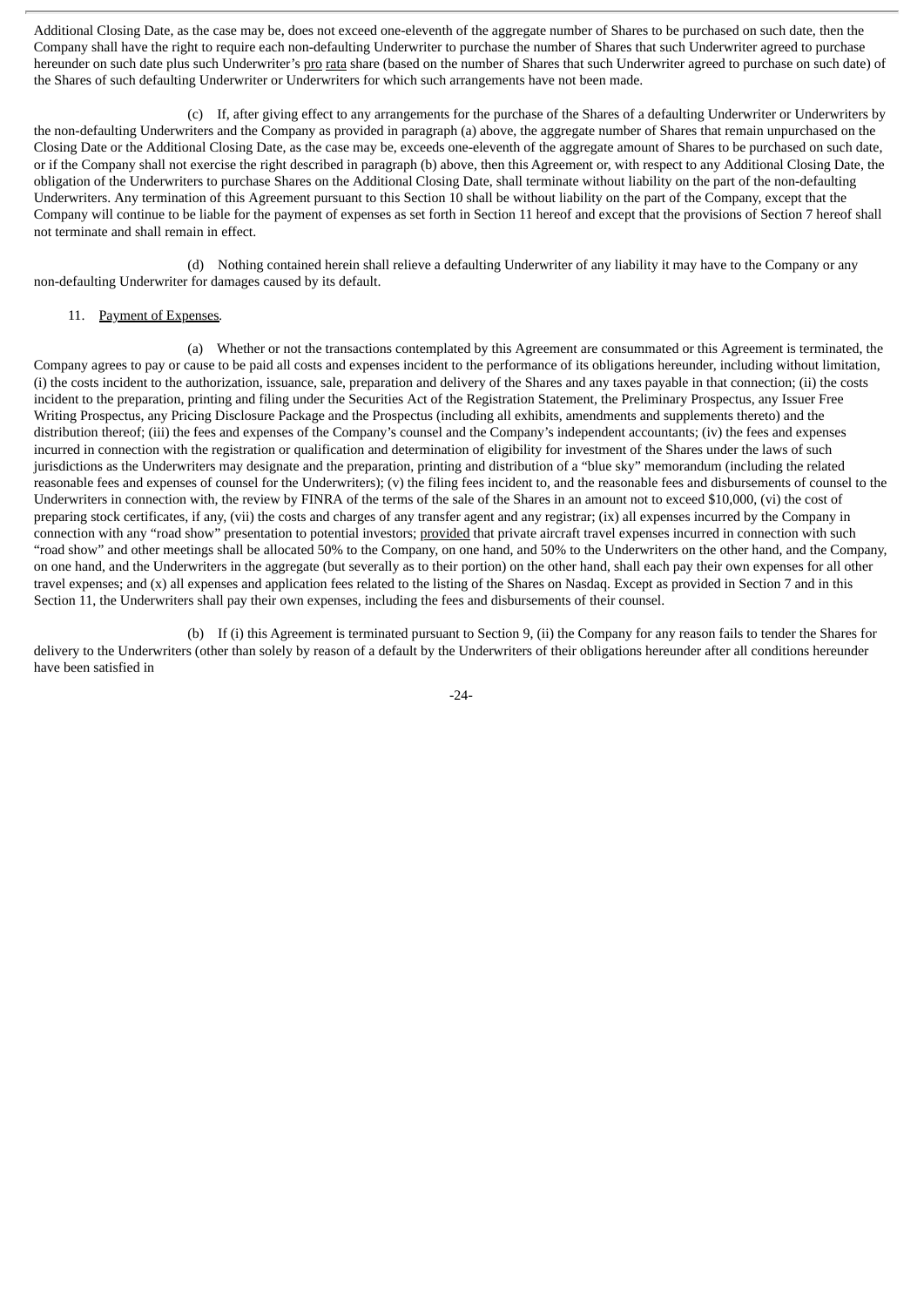accordance herewith) or (iii) the Underwriters decline to purchase the Shares for any reason permitted under this Agreement, the Company agrees to reimburse the Underwriters (other than a defaulting underwriter) for all documented out-of-pocket costs and expenses (including the fees and expenses of their counsel) reasonably incurred by the Underwriters in connection with this Agreement and the offering contemplated hereby.

12. Persons Entitled to Benefit of Agreement. This Agreement shall inure to the benefit of and be binding upon the parties hereto and their respective successors and any controlling persons referred to in Section 7 hereof, the officers and directors of the Company referred to herein, and the officers, directors and affiliates of each Underwriter referred to in Section 7 hereof. Nothing in this Agreement is intended or shall be construed to give any other person any legal or equitable right, remedy or claim under or in respect of this Agreement or any provision contained herein. No purchaser of Shares from any Underwriter shall be deemed to be a successor merely by reason of such purchase.

13. Survival. The respective indemnities, rights of contribution, representations, warranties and agreements of the Company and the Underwriters contained in this Agreement or made by or on behalf of the Company or the Underwriters pursuant to this Agreement or any certificate delivered pursuant hereto shall survive the delivery of and payment for the Shares and shall remain in full force and effect, regardless of any termination of this Agreement or any investigation made by or on behalf of the Company or the Underwriters.

14. Certain Defined Terms. For purposes of this Agreement, (a) except where otherwise expressly provided, the term "affiliate" has the meaning set forth in Rule 405 under the Securities Act; (b) the term "business day" means any day other than a day on which banks are permitted or required to be closed in New York City; and (c) the term "subsidiary" has the meaning set forth in Rule 405 under the Securities Act.

#### 15. Recognition of the U.S. Special Resolution Regimes.

(a) In the event that any Underwriter that is a Covered Entity (as defined below) becomes subject to a proceeding under a U.S. Special Resolution Regime (as defined below), the transfer from such Underwriter of this Agreement, and any interest and obligation in or under this Agreement, will be effective to the same extent as the transfer would be effective under the U.S. Special Resolution Regime if this Agreement, and any such interest and obligation, were governed by the laws of the United States or a state of the United States.

(b) In the event that any Underwriter that is a Covered Entity or a BHC Act Affiliate (as defined below) of such Underwriter becomes subject to a proceeding under a U.S. Special Resolution Regime, Default Rights (as defined below) under this Agreement that may be exercised against such Underwriter are permitted to be exercised to no greater extent than such Default Rights could be exercised under the U.S. Special Resolution Regime if this Agreement were governed by the laws of the United States or a state of the United States.

For purposes of this Section 15, (i) the term "BHC Act Affiliate" has the meaning assigned to the term "affiliate" in, and shall be interpreted in accordance with, 12 U.S.C. § 1841(k); (ii) "Covered Entity" means any of the following: (x) a "covered entity" as that term is defined in, and interpreted in accordance with, 12 C.F.R. § 252.82(b), (y) a "covered bank" as that term is defined in, and interpreted in accordance with, 12 C.F.R. § 47.3(b), or a "covered FSI" as that term is defined in, and interpreted in accordance with, 12 C.F.R. § 382.2(b); (iii) "Default Right" has the meaning assigned to that term in, and shall be interpreted in accordance with, 12 C.F.R. §§ 252.81, 47.2 or 382.1, as applicable; and (iv) "U.S. Special Resolution Regime" means each of (x) the

-25-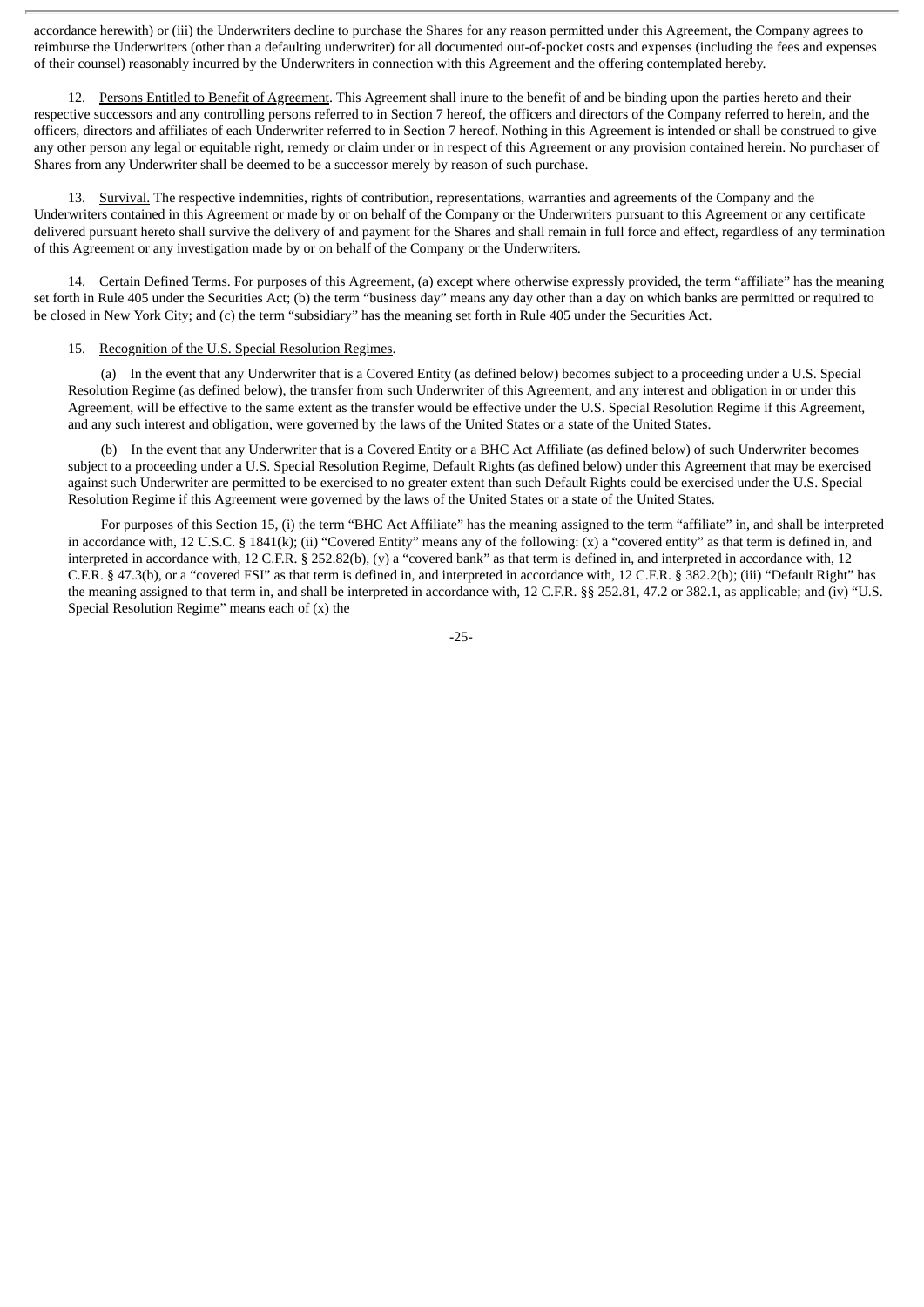Federal Deposit Insurance Act and the regulations promulgated thereunder and (y) Title II of the Dodd-Frank Wall Street Reform and Consumer Protection Act and the regulations promulgated thereunder.

16. Compliance with USA Patriot Act. In accordance with the requirements of the USA Patriot Act (Title III of Pub. L. 107-56 (signed into law October 26, 2001)), the Underwriters are required to obtain, verify and record information that identifies their respective clients, including the Company, which information may include the name and address of their respective clients, as well as other information that will allow the Underwriters to properly identify their respective clients.

#### 17. Miscellaneous.

(a) *[Reserved]*.

(b) *Notices.* All notices and other communications hereunder shall be in writing and shall be deemed to have been duly given if mailed or transmitted and confirmed by any standard form of telecommunication. Notices to the Underwriters shall be given to them at (i) BofA Securities, Inc., One Bryant Park, New York, NY 10036, Email: dg.ecm\_execution\_services@bofa.com, Attention: Syndicate Department, with a copy to: Email: dg.ecm legal@bofa.com, Attention: ECM Legal, (ii) Wells Fargo Securities, LLC, 500 West 33rd Street, New York, New York 10001, Attention: Equity Syndicate Department (fax no: (212) 214-5918), (iii) Citigroup Global Markets Inc., 388 Greenwich Street, New York, New York 10013 (Fax: (646) 291-1469), Attention: General Counsel and (iv) Mizuho Securities USA LLC, 1271 Avenue of the Americas, New York, New York 10020. Notices to the Company shall be given to them at Gaming and Leisure Properties, Inc., 845 Berkshire Blvd., Suite 200, Wyomissing, Pennsylvania 19610, Attention: General Counsel; with a copy to Goodwin Procter LLP, 620 Eighth Avenue, New York, NY 10018, Attention: Yoel Kranz.

(c) *Governing Law.* This Agreement and any claim, controversy or dispute arising under or related to this Agreement shall be governed by and construed in accordance with the laws of the State of New York.

(d) *Submission to Jurisdiction*. Each party hereby submits to the exclusive jurisdiction of the U.S. federal and New York state courts in the Borough of Manhattan in The City of New York in any suit or proceeding arising out of or relating to this Agreement or the transactions contemplated hereby (except for proceedings instituted in regard to the enforcement of a judgment of any such court, as to which such jurisdiction is non-exclusive). Each party irrevocably and unconditionally waives any objection which it may now or hereafter have to the laying of venue of any such suit or proceeding in such courts. Each party agrees that final judgment in any such suit, action or proceeding brought in such court shall be conclusive and binding upon the parties.

(e) *Waiver of Jury Trial.* The Company and each of the Underwriters hereby waives any right to trial by jury in any suit or proceeding arising out of or relating to this Agreement.

(f) *Counterparts.* This Agreement may be signed in counterparts (which may include counterparts delivered by any standard form of telecommunication), each of which shall be an original and all of which together shall constitute one and the same instrument. Delivery of an executed counterpart of a signature page to this Agreement by telecopier, facsimile or other electronic transmission (i.e., a "pdf" or "tif") (including any electronic signature complying with the New York Electronic Signatures and Records Act (N.Y. State Tech. §§ 301-309), as amended from time to time, or other applicable law) shall be effective as delivery of a manually executed counterpart thereof.

-26-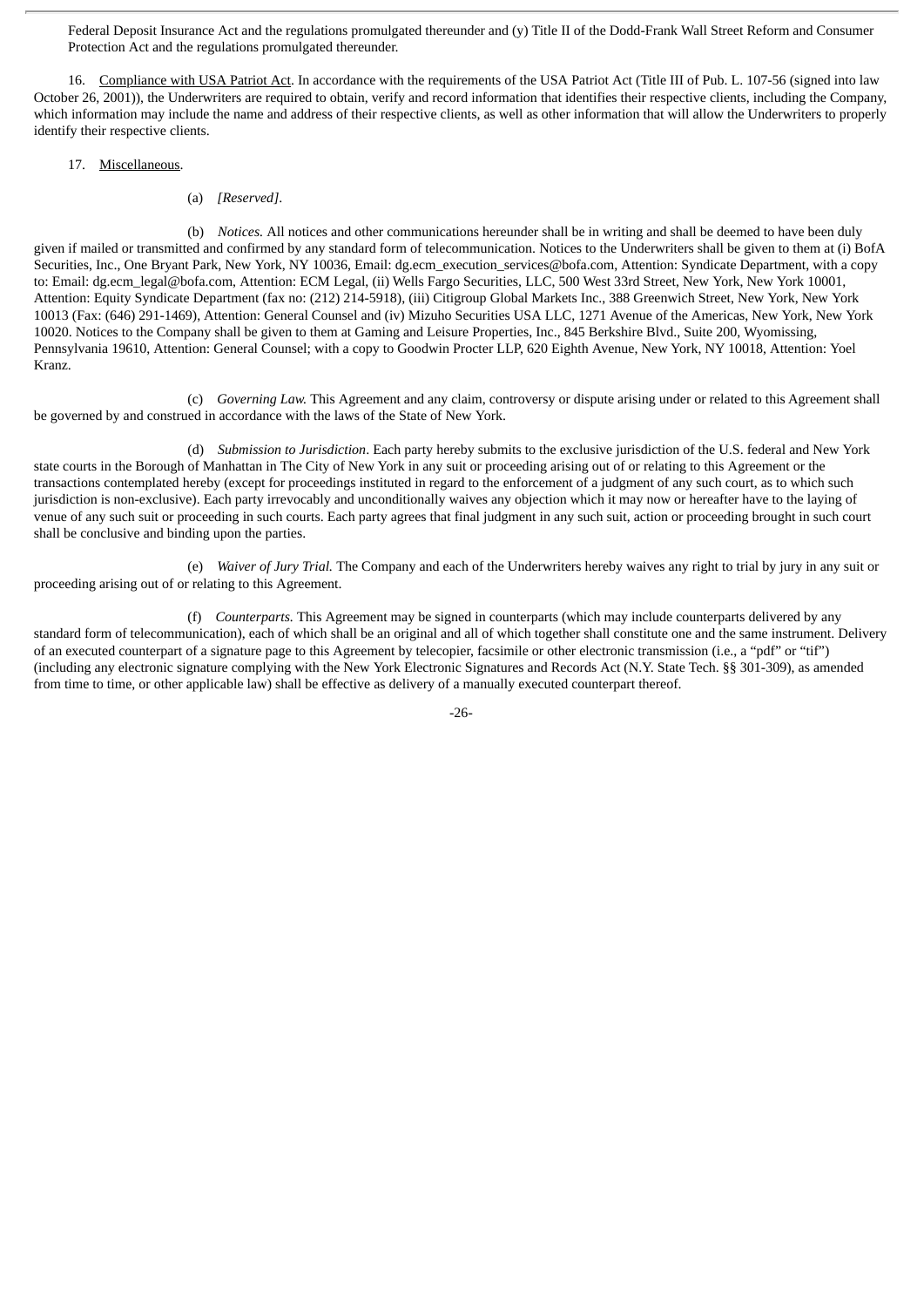(g) *Amendments or Waivers.* No amendment or waiver of any provision of this Agreement, nor any consent or approval to any departure therefrom, shall in any event be effective unless the same shall be in writing and signed by the parties hereto.

(h) *Headings.* The headings herein are included for convenience of reference only and are not intended to be part of, or to affect the meaning or interpretation of, this Agreement.

[Signature Pages Follow]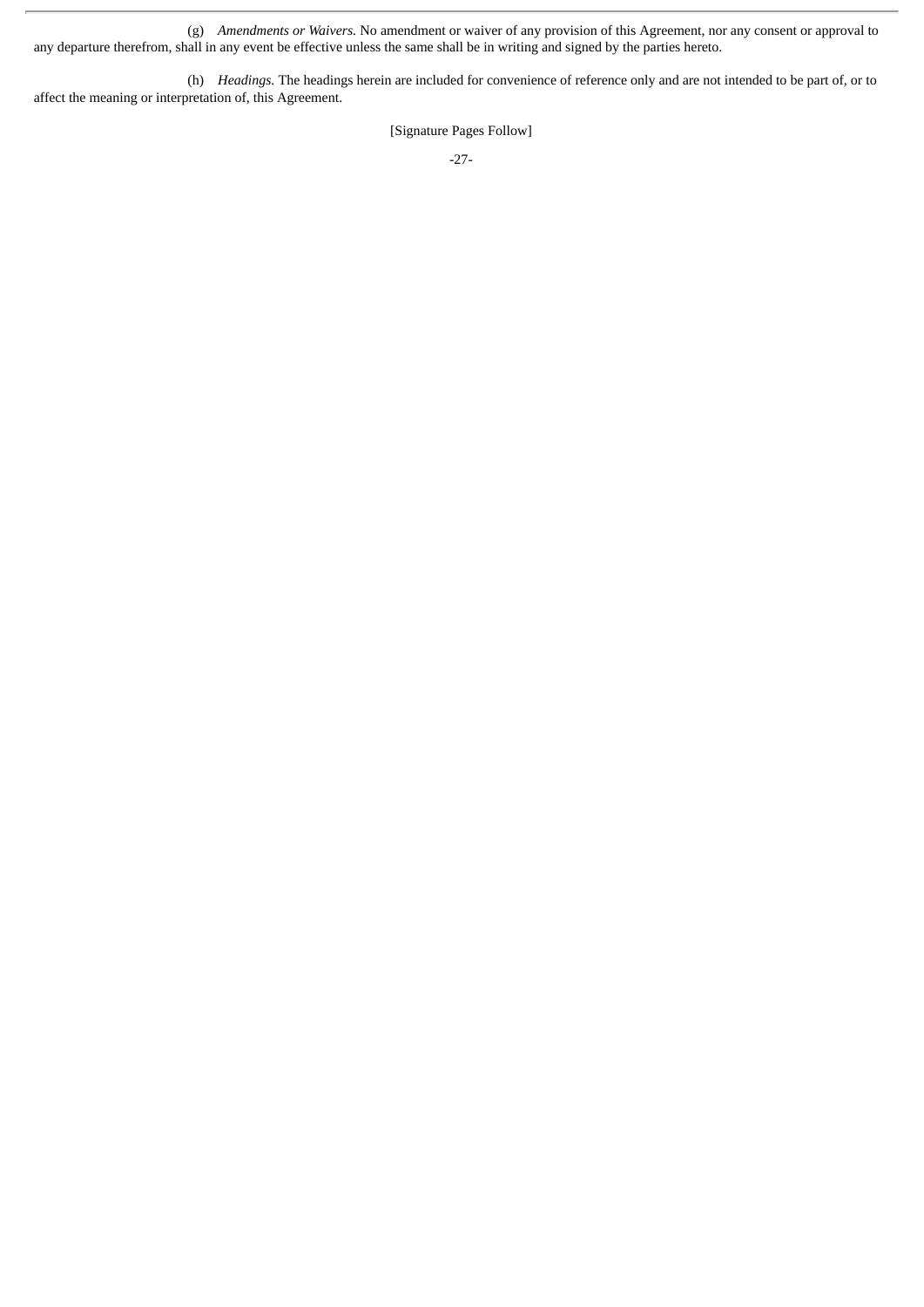If the foregoing is in accordance with your understanding, please indicate your acceptance of this Agreement by signing in

the space provided below.

Very truly yours,

Gaming and Leisure Properties, Inc.

By: /s/ Peter M. Carlino

Name: Peter M. Carlino Title: Chairman & CEO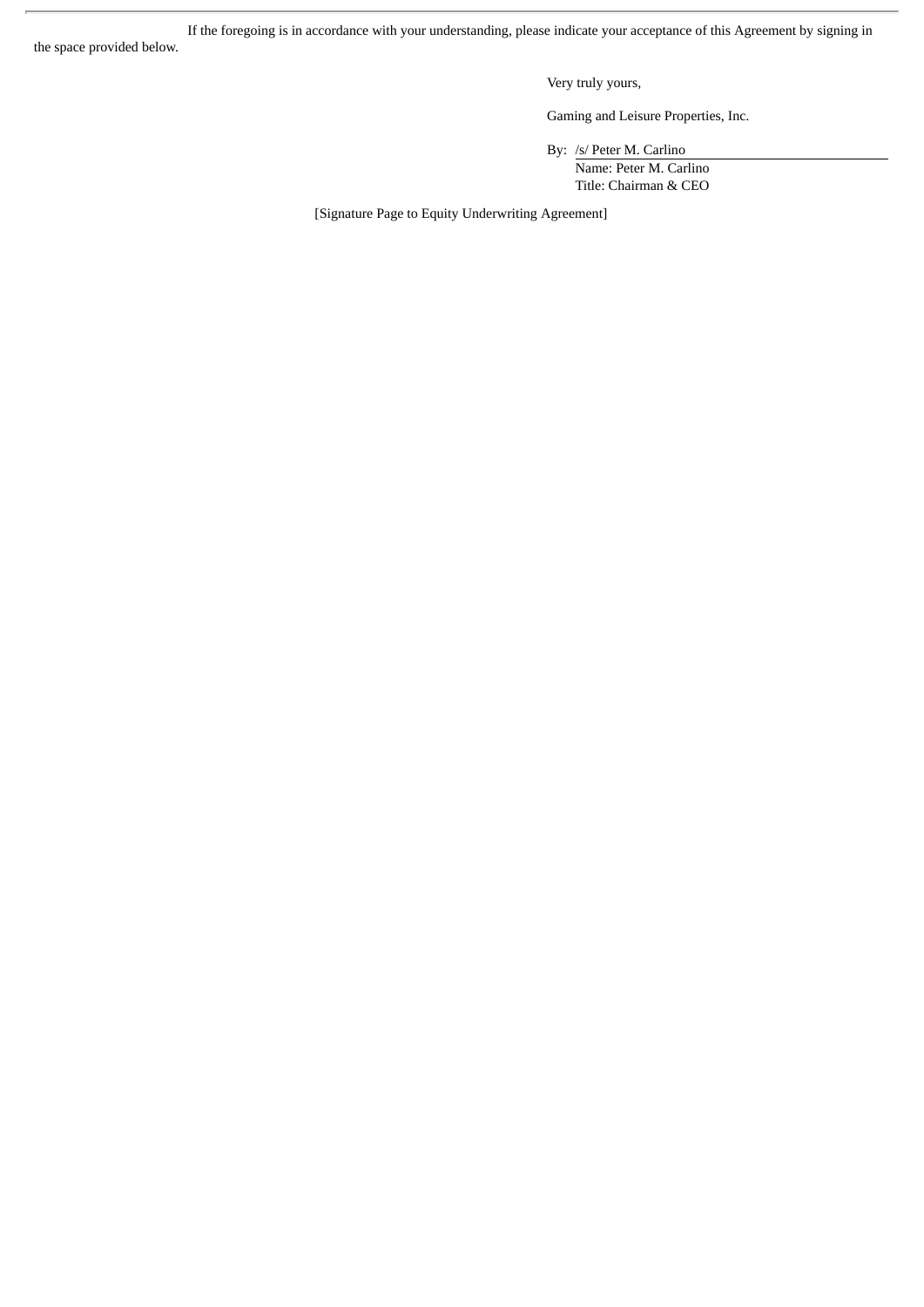Accepted: As of the date first written above

BofA Securities, Inc.

For itself and on behalf of the several Underwriters listed in Schedule 1 hereto.

By: /s/ Evan Ladouceur Authorized Signatory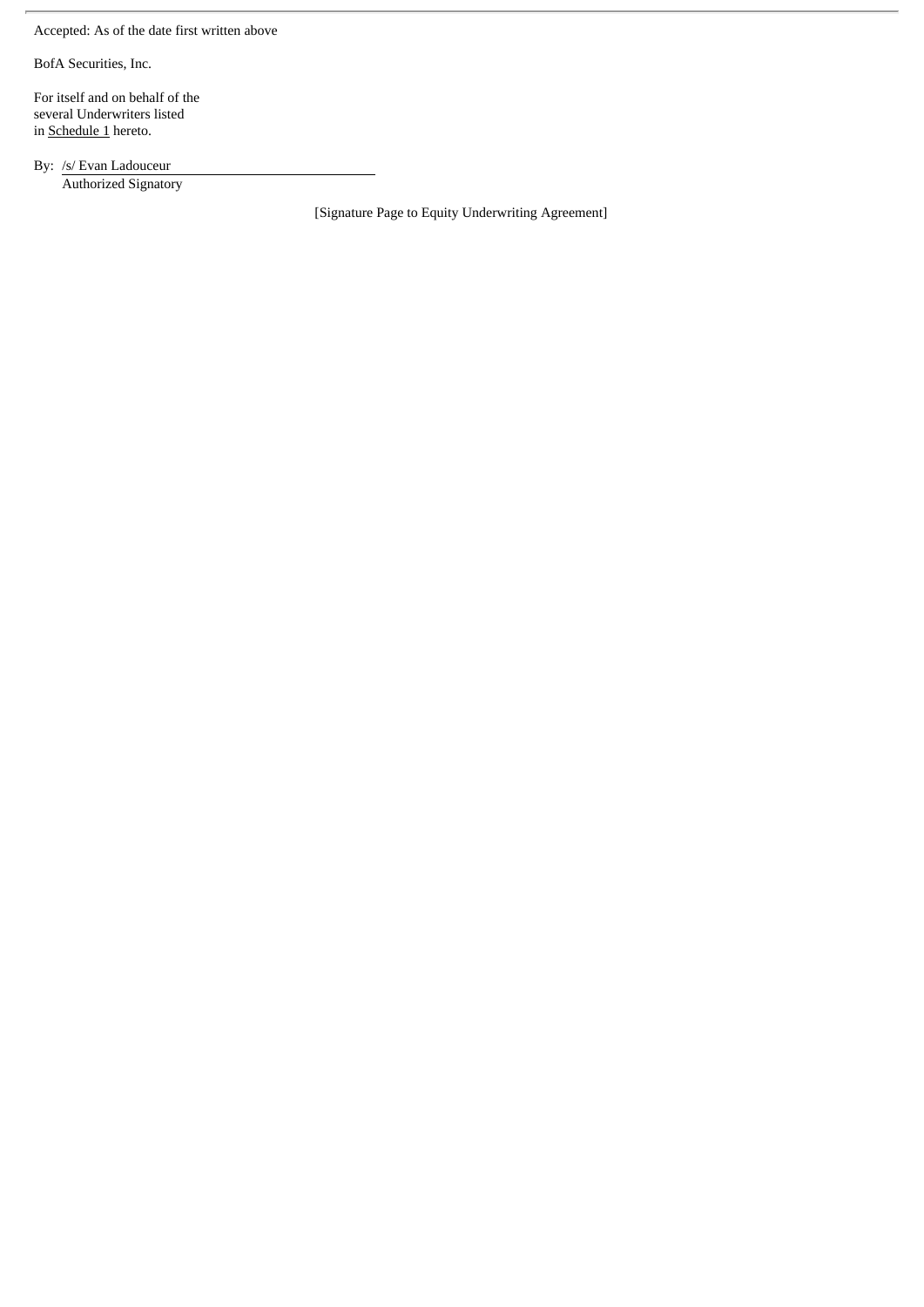Wells Fargo Securities, LLC

For itself and on behalf of the several Underwriters listed in **Schedule 1** hereto.

By: /s/ Ben Jaenicke Authorized Signatory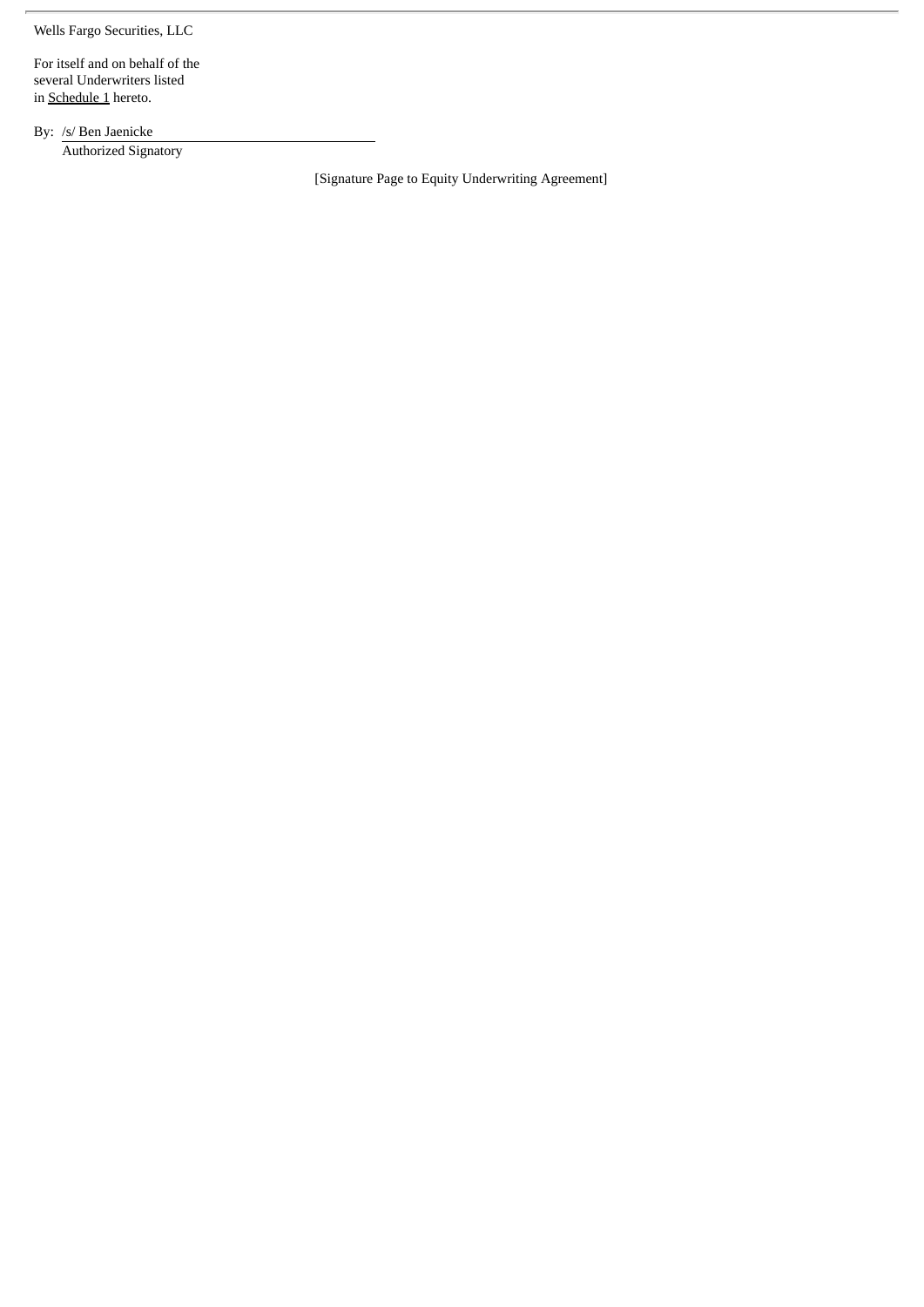Citigroup Global Markets Inc.

For itself and on behalf of the several Underwriters listed in **Schedule 1** hereto.

By: /s/ Ari Glazer Authorized Signatory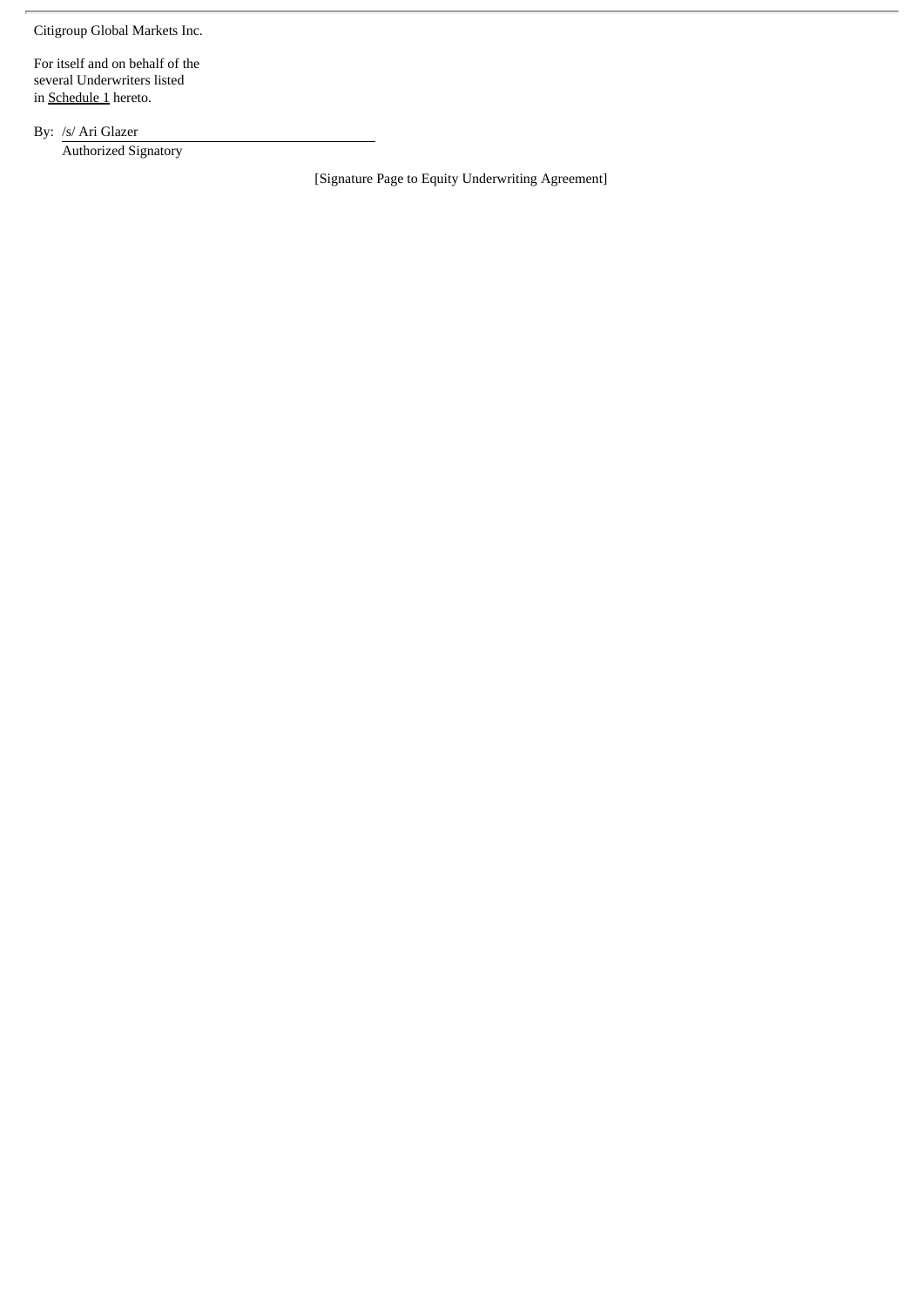Mizuho Securities USA LLC

For itself and on behalf of the several Underwriters listed in **Schedule 1** hereto.

By: /s/ J.T. Deignan Authorized Signatory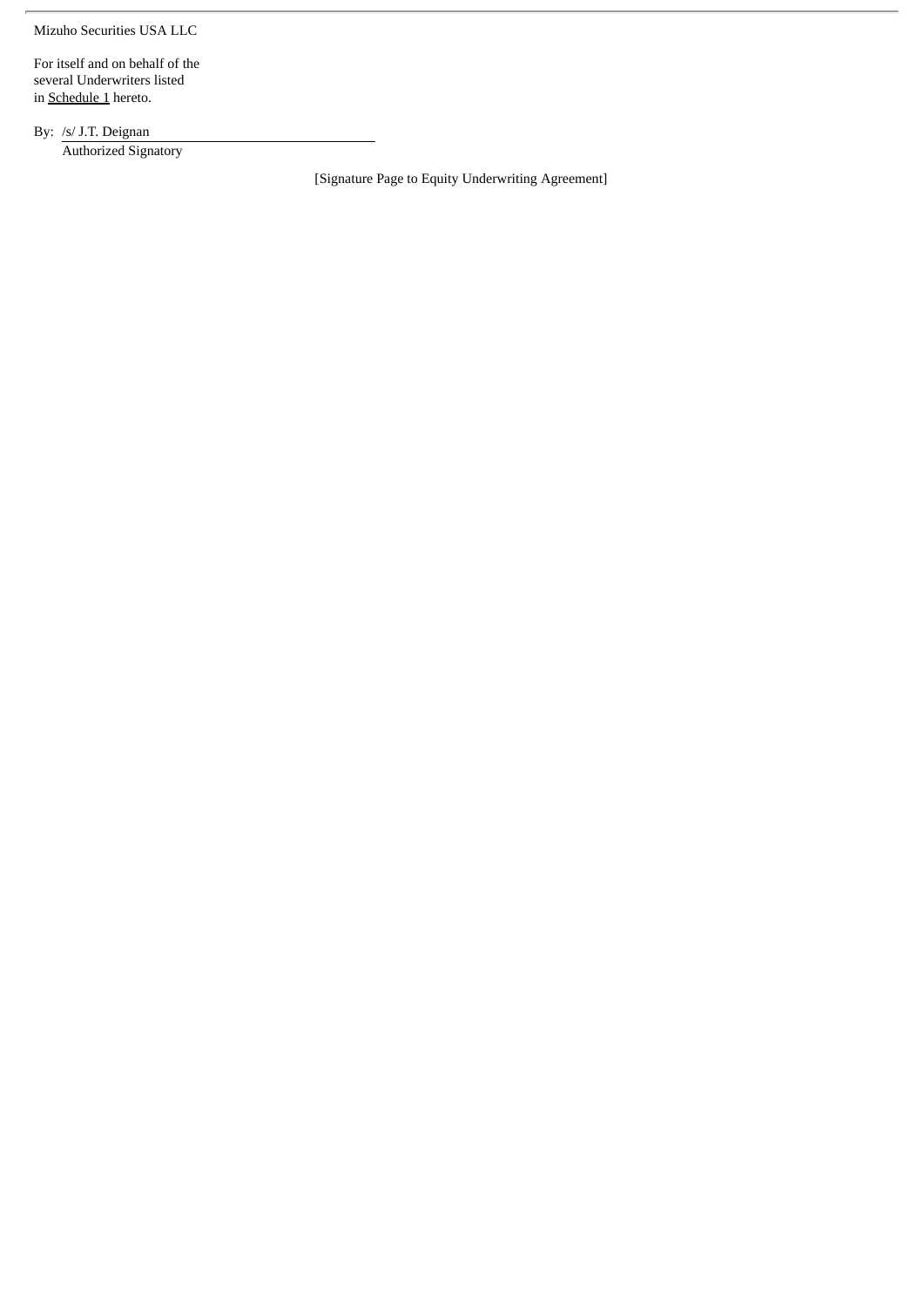#### SCHEDULE 1

| Number of<br><b>Underwritten</b> | <b>Number of Option</b> |
|----------------------------------|-------------------------|
|                                  | Shares                  |
| 2,117,500                        | 317,625                 |
| 2,117,500                        | 317,625                 |
| 1,732,500                        | 259,875                 |
| 1,732,500                        | 259,875                 |
| 7,700,000                        | 1,155,000               |
|                                  | Shares                  |

S c h. 1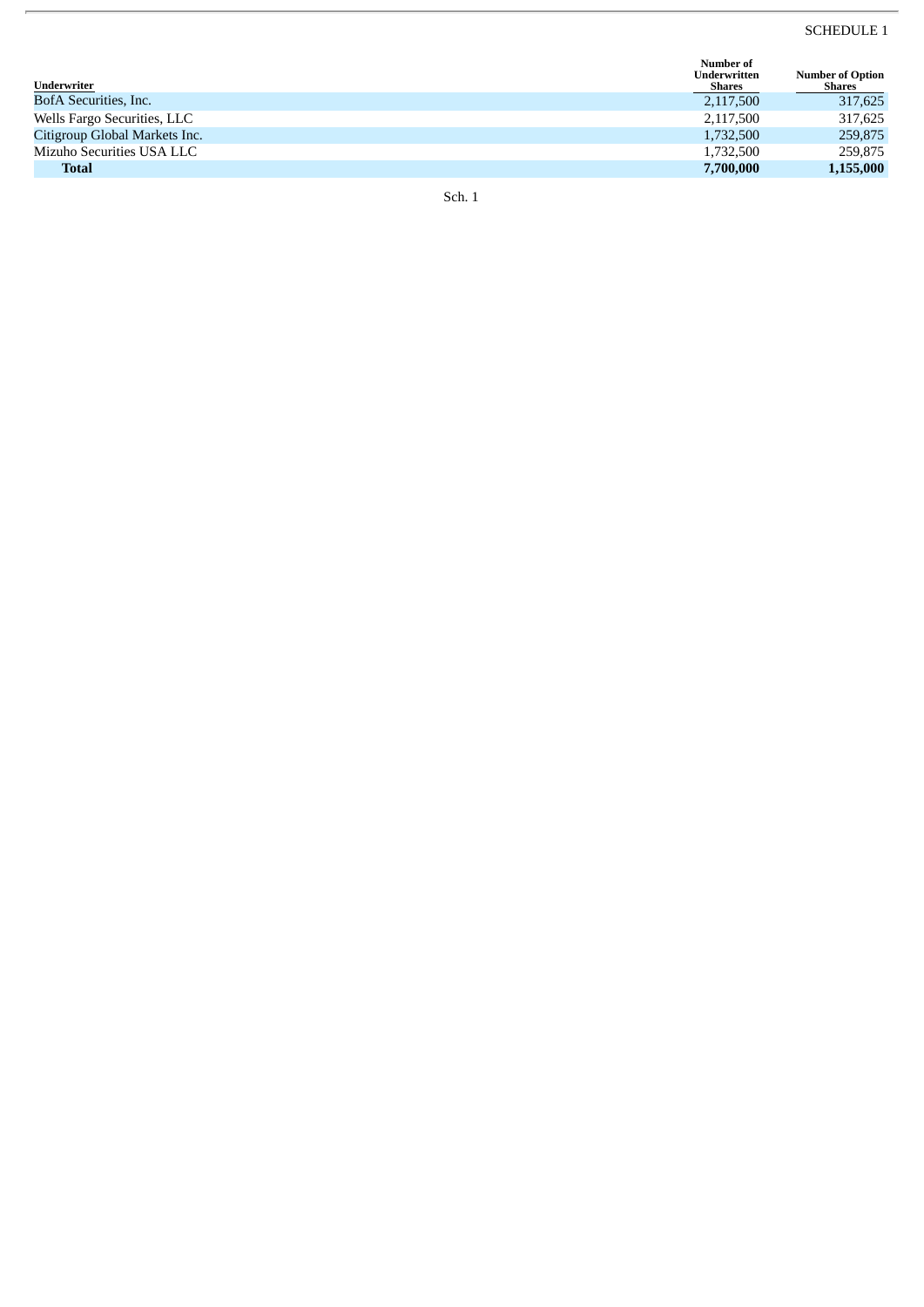Omited.

 $\overline{r}$ 

S c h. 2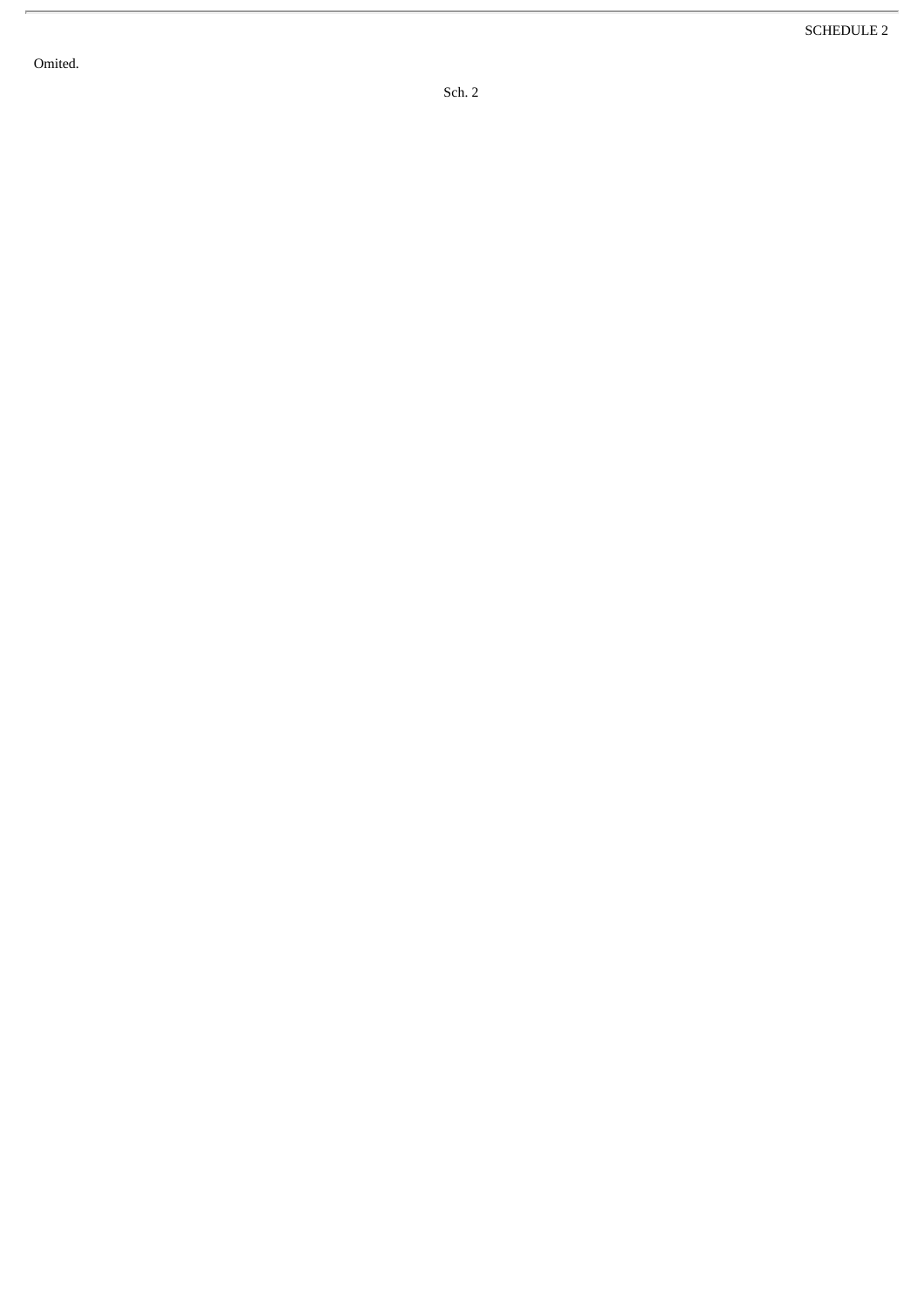### a. **Pricing Disclosure Package**

None

#### b. **Pricing Information Provided Orally by Underwriters**

As to each investor, the price paid by such investor.

Number of Shares offered 7,700,000 Underwritten Shares (as defined in the Underwriting Agreement) and 1,155,000 Option Shares (as defined in the Underwriting Agreement)

Ann. A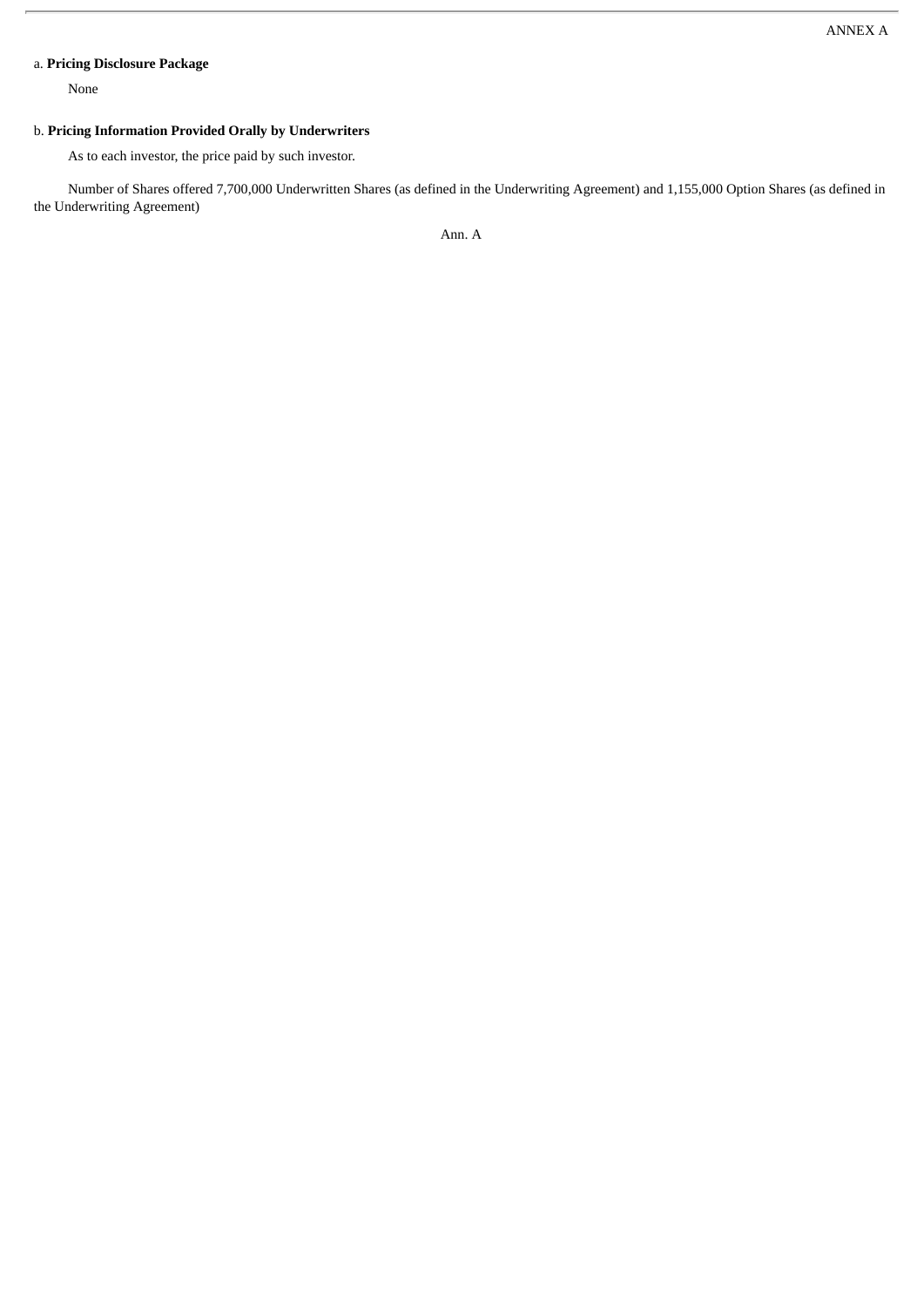Omitted.

Exh A-1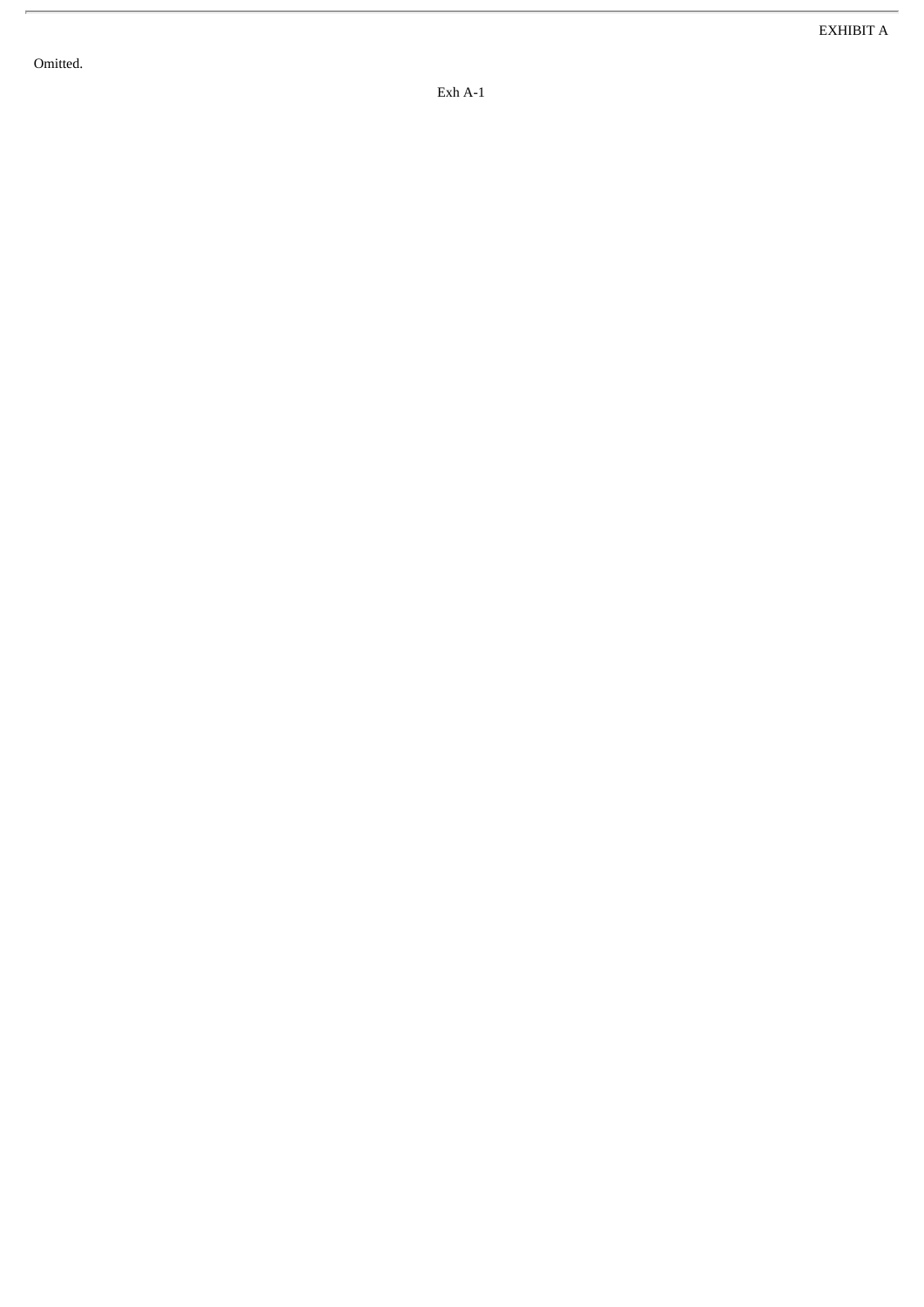# <span id="page-40-0"></span>**Ballard Spahr**

1735 Market Street, 51st Floor Philadephia, PA 19103-7599 TEL 215.665.8500 FAX 215.864.899 www.ballardspahr.com

December 10, 2021

Gaming and Leisure Properties, Inc. 845 Berkshire Blvd., Suite 200 Wyomissing, PA 19610

Re: Gaming and Leisure Properties, Inc., a Pennsylvania corporation (the "Company") - Issuance and sale of up 8,855,000 shares (the "Shares") of common stock, par value \$0.01 per share ("Common Stock"), of the Company pursuant to a Registration Statement on Form S-3 (Registration No. 333-233213), originally filed with the Securities and Exchange Commission (the "Commission") on August 12, 2019 (the "Registration Statement")

Ladies and Gentlemen:

We have acted as Pennsylvania corporate counsel to the Company in connection with the registration of the Shares under the Securities Act of 1933, as amended (the "Act"), by the Company pursuant to the Registration Statement. You have requested our opinion with respect to the matters set forth below.

In our capacity as Pennsylvania corporate counsel to the Company and for the purposes of this opinion, we have examined originals, or copies certified or otherwise identified to our satisfaction, of the following documents (collectively, the "Documents"):

Incorporation");

(i) the Amended and Restated Articles of Incorporation of the Company, dated June 14, 2018, as amended (the "Articles of

(ii) the Amended and Restated Bylaws of the Company effective as of June 14, 2018 (the " $\frac{BylawS}{B}$ ");

(iii) (1) the resolutions approved by the board of directors of the Company (the "Board of Directors") at a meeting held on December 6, 2021 and (2) the resolutions approved by the Pricing Committee of the Board of Directors at a meeting held on December 6, 2021, which, among other things, authorized the issuance of the Shares (together, the "Directors' Resolutions");

(iv) the Registration Statement and the related form of prospectus included therein, in substantially the form filed with the Commission pursuant to the Act;

Ballard Spahr LLP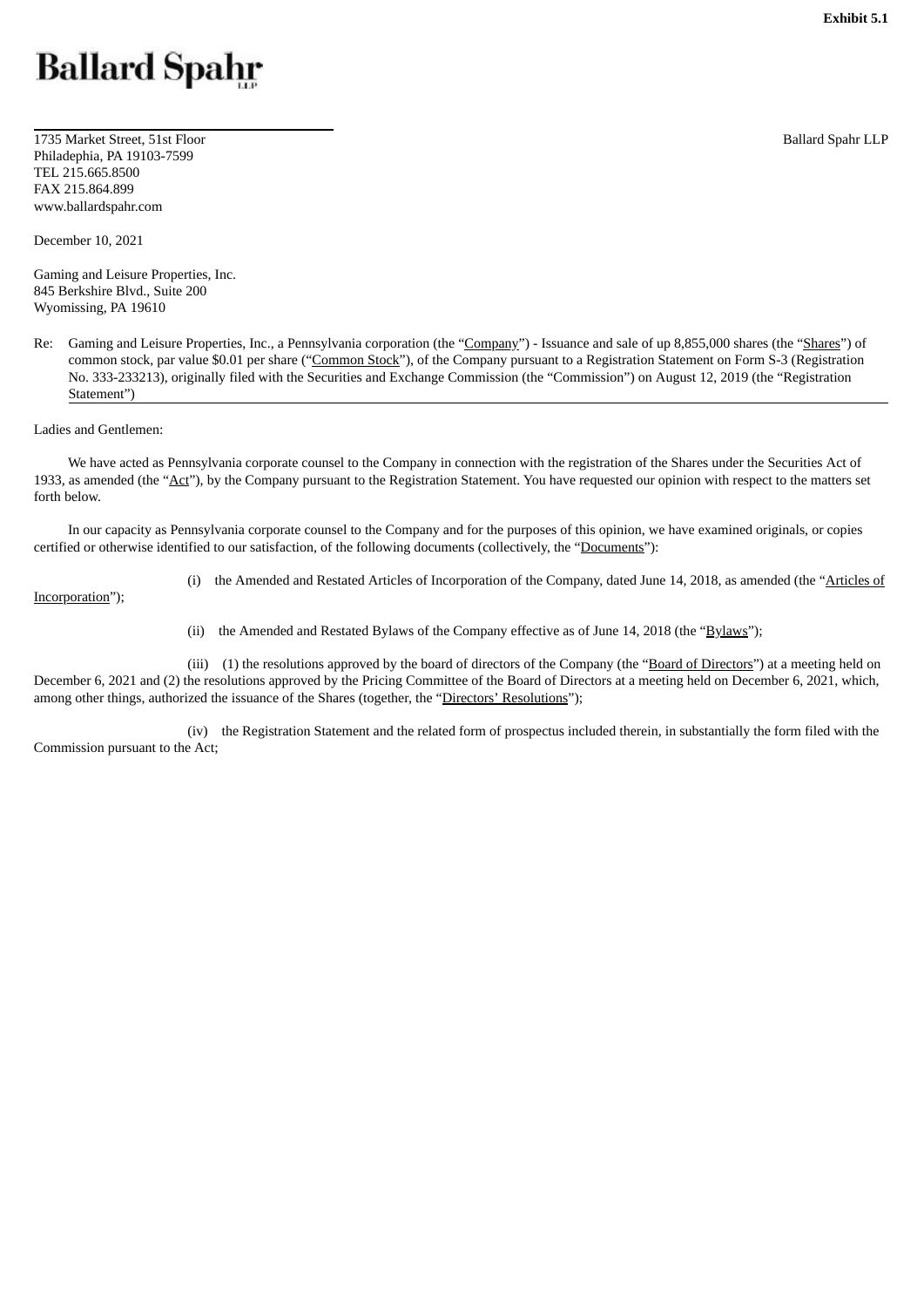Gaming and Leisure Properties, Inc. December 10, 2021 Page 2

- (v) the preliminary prospectus supplement, dated as of December 6, 2021 (the "Preliminary Prospectus Supplement");
- (vi) the final prospectus supplement, dated as of December 8, 2021 (the "Final Prospectus Supplement");

(vii) a certificate of Brandon J. Moore, Executive Vice President, General Counsel and Secretary of the Company, dated as of a recent date (the "Secretary's Certificate"), to the effect that, among other things, the Articles of Incorporation, the Bylaws and the Directors' Resolutions are true, correct and complete, have not been rescinded or modified and are in full force and effect on the date of the Secretary's Certificate;

(viii) a subsistence certificate from the Department of State of the Commonwealth of Pennsylvania as to the Company, dated as of a recent date; and

(ix) such other laws, records, documents, certificates, opinions and instruments as we have deemed necessary to render this opinion, subject to the limitations, assumptions and qualifications noted below.

In reaching the opinions set forth below, we have assumed the following:

- (a) each person executing any of the Documents on behalf of a party (other than the Company) is duly authorized to do so;
- (b) each natural person executing any of the Documents is legally competent to do so;

(c) any of the Documents submitted to us as originals are authentic; any of the Documents submitted to us as certified or photostatic copies conform to the original documents; all signatures on all of the Documents are genuine; all public records reviewed or relied upon by us or on our behalf are true and complete; all statements and information contained in the Documents are true and complete; there has been no modification of, or amendment to, any of the Documents, and there has been no waiver of any provision of any of the Documents by action or omission of the parties or otherwise;

(d) the Secretary's Certificate and all other certificates submitted to us are true and correct both when made and as of the

date hereof;

(e) the Company has not, and is not required to be, registered under the Investment Company Act of 1940; and